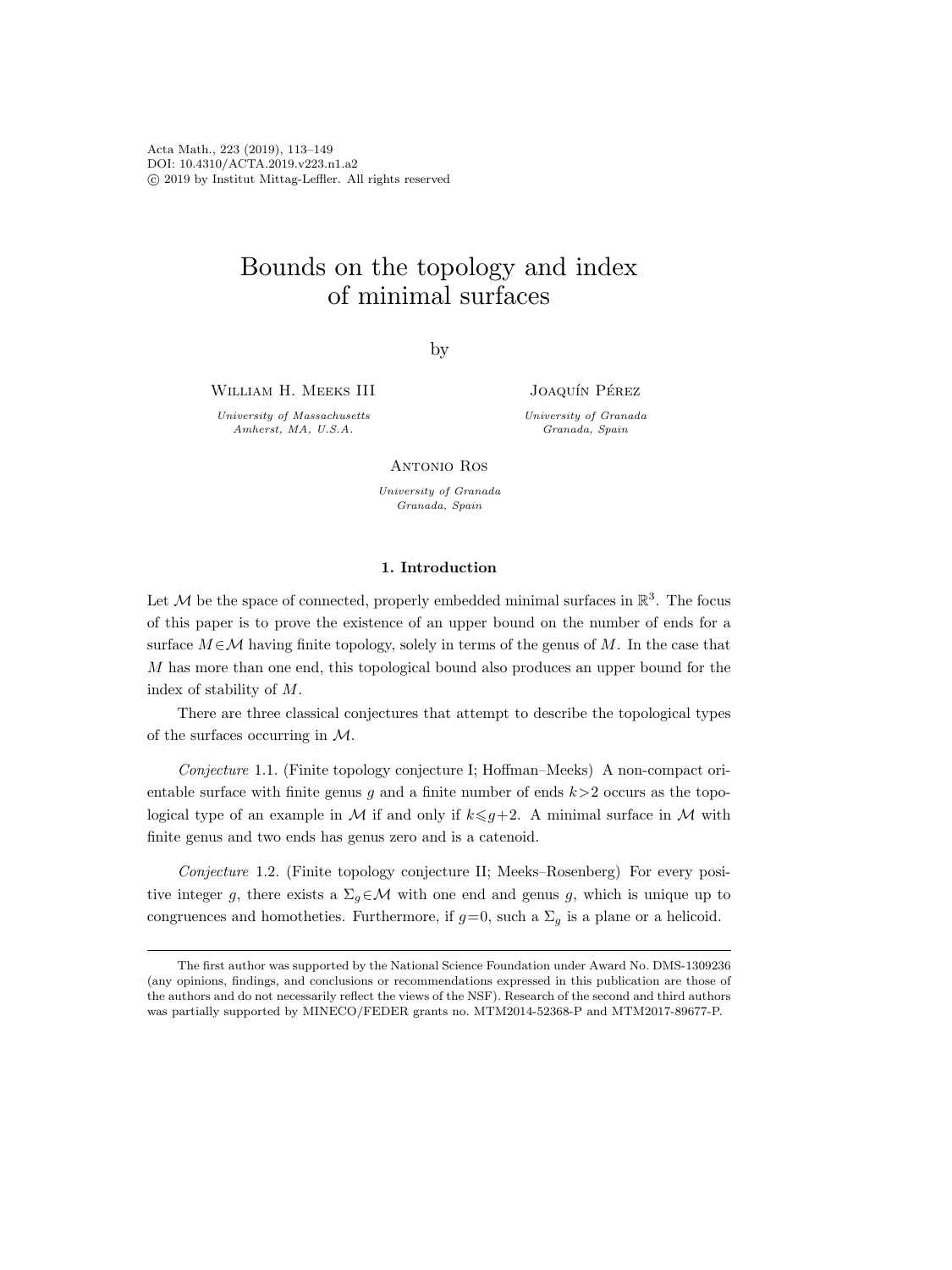<span id="page-1-0"></span>Conjecture 1.3. (Infinite topology conjecture; Meeks) A non-compact orientable surface of infinite topology occurs as the topological type of an example in  $\mathcal M$  if and only if it has at most two limit ends, and when it has one limit end, then its limit end has infinite genus. Conjecture 1.3. (Infinite topology conjecture; Meeks) A non-compact orientable surface of infinite topology occurs as the topological type of an example in  $M$  if and only if it has at most two limit ends, and when it has

For a detailed discussion of these conjectures and related results, we refer the reader to the survey by Meeks and Pérez  $[26]$ . However, we make here a few brief comments on what is known concerning these conjectures and which will be used in the proof of the main theorem of this paper.

Regarding Conjecture [1.1,](#page-0-0) a theorem by Collin [\[10\]](#page-34-1) states that if  $M \in \mathcal{M}$  has finite topology and at least two ends, then M has finite total Gaussian curvature. This result a finite number of points and M can be defined in terms of meromorphic data on its if it has at most two limit ends, and when it has one limit end, then its limit end has<br>infinite genus.<br>For a detailed discussion of these conjectures and related results, we refer the reader<br>to the survey by Meeks and Pé finding topological obstructions for surfaces in  $M$  of finite topology and more than one end to the question of finding topological obstructions for complete, embedded minimal surfaces of finite total curvature in  $\mathbb{R}^3$ . For example, if M is a complete, embedded minimal surface in  $\mathbb{R}^3$  with finite total curvature, genus g and k ends, then M is properly embedded in  $\mathbb{R}^3$  and the Jorge–Meeks formula [\[22\]](#page-34-2) calculates its total curvature to be  $-4\pi(q+k-1)$ . The first topological obstructions for complete, embedded minimal surfaces M of finite total curvature were given by Jorge and Meeks [\[22\]](#page-34-2), who proved that if  $M$  has genus zero, then  $M$  does not have 3,4 or 5 ends. Later this result was generalized by López and Ros  $[25]$ , who proved that the plane and the catenoid are the only genus-zero minimal surfaces of finite total curvature in  $M$ . At about the same time, Schoen [\[44\]](#page-35-1) proved that a complete, embedded minimal surface of finite total curvature and two ends must be a catenoid.

The existence theory for properly embedded minimal surfaces with finite total curvature was begun by Costa [\[12\]](#page-34-4) and by Hoffman and Meeks [\[18\]](#page-34-5), with important theoretical advances by Kapouleas [\[23\]](#page-34-6) and Traizet [\[45\]](#page-35-2). A paper by Weber and Wolf [\[48\]](#page-35-3) makes the existence assertion in Conjecture [1.1](#page-0-0) seem likely to hold, although their results actually fall short of giving a proof of embeddedness for their examples.

Concerning Conjecture [1.2,](#page-0-1) a theorem by Meeks and Rosenberg [\[34\]](#page-35-4) states that the plane and the helicoid are the only properly embedded, simply connected minimal surfaces in  $\mathbb{R}^3$ . They also claimed that if  $M \in \mathcal{M}$  has finite positive genus and just one end, then it is asymptotic to the end of the helicoid and can be defined analytically in terms of meromorphic data on its conformal completion, which is a closed Riemann surface; the proof of this result was given by Bernstein and Breiner [\[1\]](#page-33-0) and a related more general result was proved by Meeks and Pérez  $[27]$ . These theoretical results together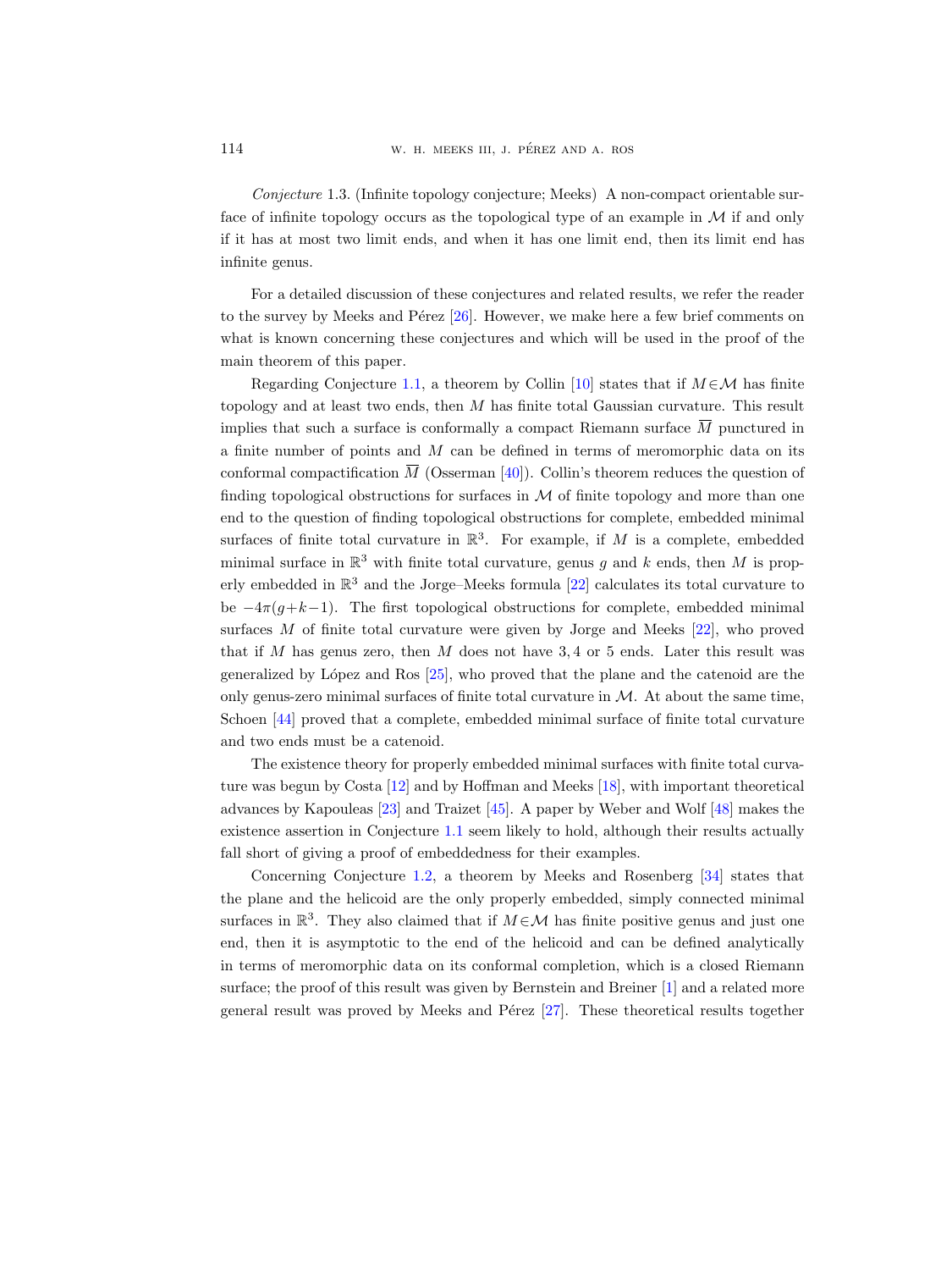with theorems developed by Weber and Traizet [\[46\]](#page-35-5), by Hoffman and White [\[21\]](#page-34-8) and by Hoffman, Weber and Wolf [\[20\]](#page-34-9) provide the theory on which a proof of the uniqueness part of Conjecture [1.2](#page-0-1) might be based. The existence part of Conjecture [1.2](#page-0-1) has been recently solved by Hoffman, Traizet and White [\[19\]](#page-34-10).

In relation to Conjecture [1.3,](#page-1-0) there are two important topological obstructions for surfaces in M with infinite topology: Collin, Kusner, Meeks and Rosenberg [\[11\]](#page-34-11) proved that an example in  $M$  cannot have more than two limit ends, and in [\[29\]](#page-35-6) we proved that an example in  $M$  with one limit end cannot have finite genus. This last result depends on Colding–Minicozzi theory, as well as on our previous results in [\[28\]](#page-34-12) where we presented a descriptive theorem for minimal surfaces in  $M$  with two limit ends and finite genus. The study of two-limit-end minimal surfaces is motivated by a 1-parameter family of periodic examples of genus zero discovered by Riemann [\[41\]](#page-35-7), which are defined in terms of elliptic functions on rectangular elliptic curves. In [\[30\]](#page-35-8) we showed that if  $M \in \mathcal{M}$  has genus zero and infinite topology, then  $M$  is one of the Riemann minimal examples, and if M has finite genus and infinite topology, then each of its two limit ends are in a natural sense asymptotic to the end of a Riemann minimal example. It is worth mentioning that Hauswirth and Pacard  $[16]$  have produced examples in M with finite genus and infinite topology.

A priori, one procedure to obtain surfaces in  $\mathcal M$  with finite genus and infinite topology might be to take limits of sequences of finite total curvature examples in  $M$  with a bound on their genus but with a strictly increasing number of ends. Our results in [\[28\]](#page-34-12), [\[29\]](#page-35-6), [\[32\]](#page-35-9), [\[33\]](#page-35-10) are crucial in understanding that such sequences cannot exist, and they will lead us to a proof of the following main theorem of this manuscript.

<span id="page-2-0"></span>THEOREM 1.4. A properly embedded minimal surface in  $\mathbb{R}^3$  with finite topology has a bound on the number of its ends that only depends on its genus.

Colding and Minicozzi [\[8\]](#page-34-14) proved that a complete, embedded minimal surface of finite topology in  $\mathbb{R}^3$  is properly embedded. In particular, the conclusion of Theorem [1.4](#page-2-0) remains valid if we weaken the hypothesis of properness to the hypothesis of completeness.

By a theorem of Fischer–Colbrie [\[14\]](#page-34-15), a complete, immersed, orientable minimal surface  $M$  in  $\mathbb{R}^3$  has finite index of stability if and only if it has finite total curvature. The index of such an M is equal to the index of the Schrödinger operator  $L = \Delta + ||\nabla N||^2$ associated with the meromorphic extension of the Gauss map  $N$  of  $M$  to the compactification of  $M$  by attaching its ends. Grigor'yan, Netrusov and Yau  $[15]$  made an in-depth study of the relation between the degree of the Gauss map and the index of a complete minimal surface of finite total curvature. In particular, they proved that the index of a complete, embedded minimal surface with k ends is bounded from below by  $k-1$ . On the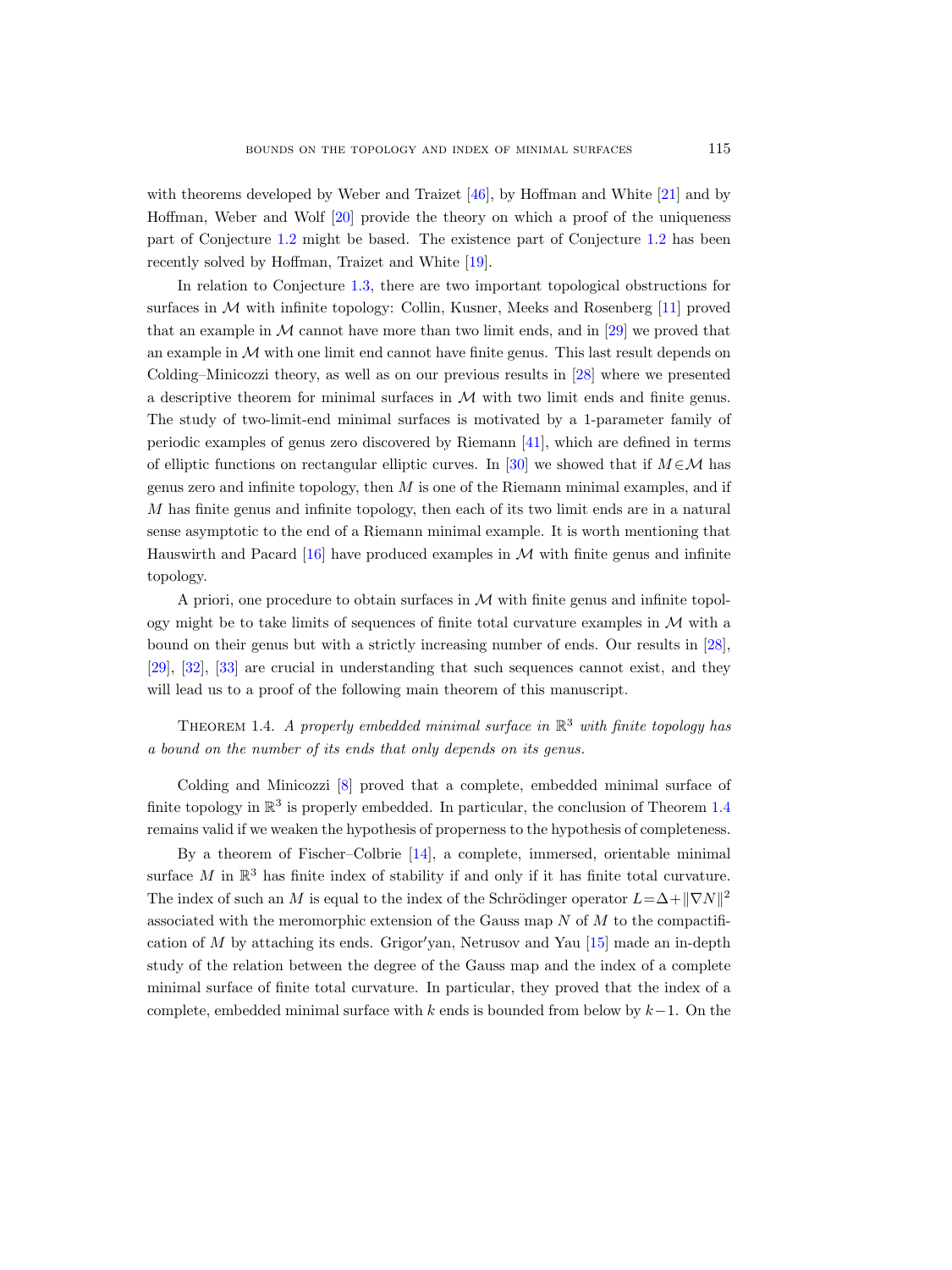other hand, Tysk  $[47]$  proved that the stability index of L can be explicitly bounded from above in terms of the degree of  $N$ . By the Jorge–Meeks formula for such an embedded M, the degree of N equals  $g+k-1$ , where g is the genus and k is the number of ends. Hence, by Theorem [1.4,](#page-2-0) if q is fixed, then k is bounded for an embedded  $M$ . Thus, one obtains the following consequence to Theorem [1.4.](#page-2-0)

<span id="page-3-0"></span>THEOREM 1.5. If  $M \subset \mathbb{R}^3$  is a complete, connected, embedded minimal surface with finite index of stability, then the index of M can be bounded by a constant that only depends on its (finite) genus. In the case of genus zero, the surface M is a plane or catenoid, and so this index upper bound is 1.

For any integer  $k\geqslant 2$ , the k-noid defined by Jorge and Meeks [\[22\]](#page-34-2) has genus zero, k catenoid-type ends and index  $2k-3$  (Montiel–Ros [\[39\]](#page-35-12) and Ejiri–Kotani [\[13\]](#page-34-17)). Also, there exist examples of complete, immersed minimal surfaces of genus zero with a finite number of parallel catenoidal ends but which have arbitrarily large index of stability. These examples demonstrate the necessity of the embeddedness hypothesis in Theorem [1.5.](#page-3-0)

The proof of Theorem [1.4](#page-2-0) depends heavily on results developed in our previous papers [\[28\]](#page-34-12), [\[29\]](#page-35-6), [\[32\]](#page-35-9), [\[33\]](#page-35-10). These papers, as well as the present one, rely on a series of deep works by Colding and Minicozzi [\[4\]](#page-33-1), [\[5\]](#page-33-2), [\[6\]](#page-34-18), [\[7\]](#page-34-19), [\[9\]](#page-34-20), in which they describe the local geometry of a complete, embedded minimal surface in a Riemannian 3-manifold, where there is a local bound on the genus of the surface. be paract catchodat chas but which have arbitrarily large intex of stabling). These<br>examples demonstrate the necessity of the embeddedness hypothesis in Theorem 1.5.<br>The proof of Theorem 1.4 depends heavily on results dev The proof of Theorem 1.4 depends heavily on results developed in our previous papers [28], [29], [32], [33]. These papers, as well as the present one, rely on a series of deep works by Colding and Minicozzi [4], [5], [6],

# 2. Preliminaries

Throughout the paper, we will denote by  $\mathbb{B}(x,r)$  the open ball in  $\mathbb{R}^3$  with center  $x \in \mathbb{R}^3$ open disk of radius r centered at the origin in  $\mathbb{R}^2$ . For a surface  $\Sigma \subset \mathbb{R}^3$ ,  $K_{\Sigma}$  will denote its Gaussian curvature function.

Definition 2.1. Let A be an open subset of  $\mathbb{R}^3$ . A sequence of surfaces  $\{\Sigma_n\}_n$  in A is said to have *locally bounded curvature in* A, if for every compact ball  $B\subset A$ , the sequence of functions  $\{K_{\Sigma_n\cap B}\}_n$  is uniformly bounded. A sequence  $\{\Sigma_n\}_n$  of properly embedded surfaces in A is called *locally simply connected*, if for every  $q \in A$ , there exist  $\varepsilon_q>0$  and  $n_q\in\mathbb{N}$  such that for  $n>n_q$ , the components of  $\Sigma_n\cap\mathbb{B}(q,\varepsilon_q)$  are disks with their boundaries in the boundary of  $\mathbb{B}(q,\varepsilon_q)$ .

Proposition 1.1 in Colding and Minicozzi  $[8]$  ensures that the property that a sequence of embedded minimal surfaces  $\{M(n)\}_n$  is locally simply connected in A is equivalent to the property that  $\{M(n)\}_n$  has locally positive injectivity radius in A, in the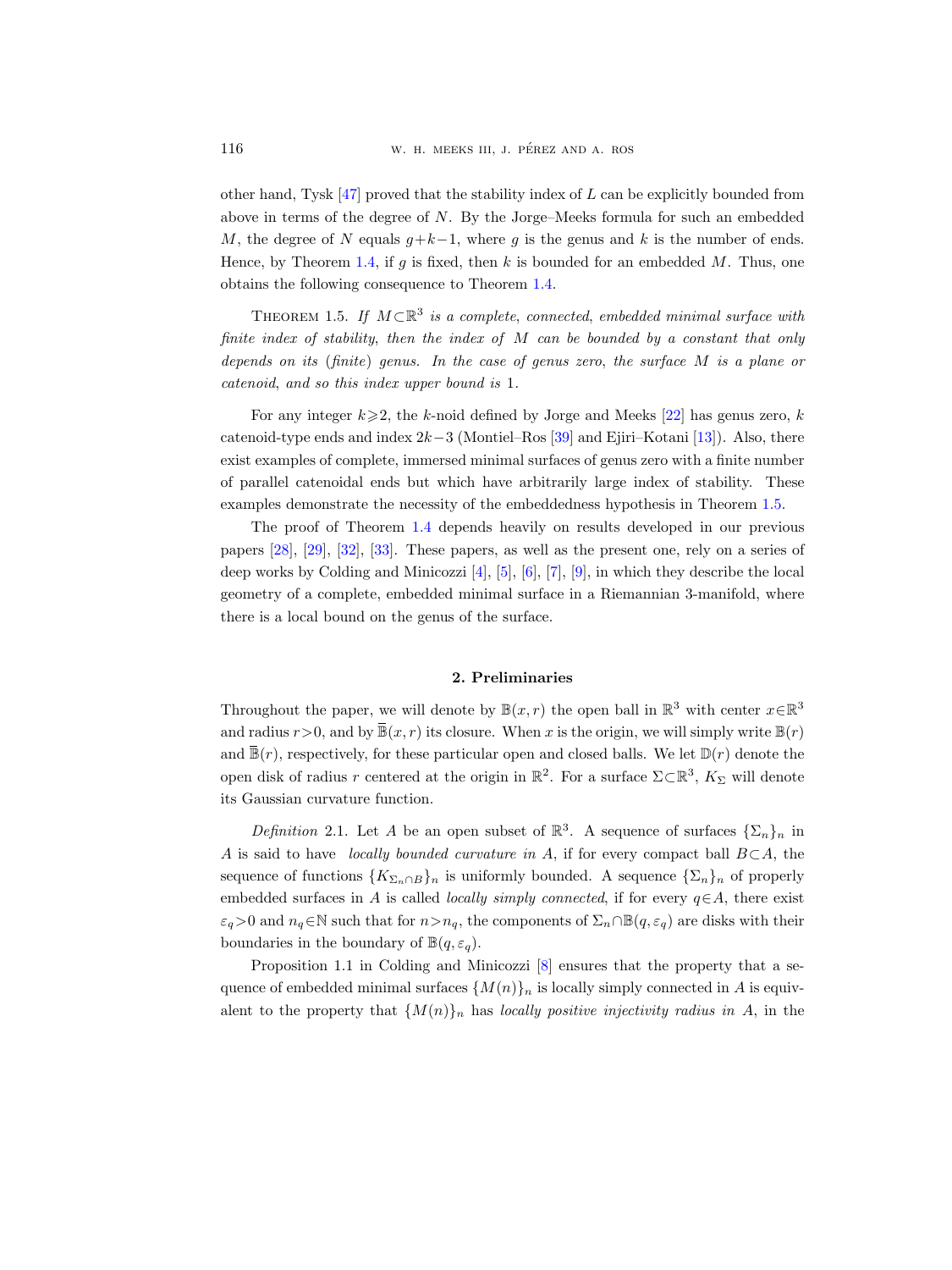sense that for every  $q \in A$ , there exist  $\varepsilon_q > 0$  and  $n_q \in \mathbb{N}$  such that for  $n > n_q$ , the restriction to  $M(n) \cap \mathbb{B}(q, \varepsilon_q)$  of the injectivity radius function  $I_{M(n)}$  of  $M(n)$  is greater than a positive constant independent of n. In particular, if the  $M(n)$  also have boundary, then for any  $p \in A$  there exist  $\delta_p > 0$  and  $n_p \in \mathbb{N}$  such that  $\partial M(n) \cap \mathbb{B}(p, \delta_p) = \emptyset$  for all  $n > n_p$ , i.e., points in the boundary of  $M(n)$  must eventually diverge in space or converge to a subset of  $\mathbb{R}^3 \backslash A$ .

We will call a sequence of surfaces  $\{\Sigma_n\}_n$  in  $\mathbb{R}^3$  uniformly locally simply connected, if there exists  $\varepsilon > 0$  such that for every  $x \in \mathbb{R}^3$ ,  $\Sigma_n \cap \mathbb{B}(x,\varepsilon)$  consists of disks with boundary in  $\partial \mathbb{B}(x,\varepsilon)$  for all *n* sufficiently large (depending on x).

In the proof of our main Theorem [1.4](#page-2-0) we will use repeatedly the following statement, which is an application of Theorem 1.6 in [\[33\]](#page-35-10).

<span id="page-4-1"></span>THEOREM 2.2. Suppose W is a closed countable subset of  $\mathbb{R}^3$ . Let  $\{M_n\}_n$  be a sequence of smooth, connected, properly embedded minimal surfaces in  $A = \mathbb{R}^3 \setminus W$  such that the following conditions hold:

(i)  $\{M_n\}_n$  has locally positive injectivity radius in A;

(ii) for each  $n \in \mathbb{N}$ ,  $M_n$  has compact boundary (possibly empty) and genus at most  $g \in \mathbb{N} \cup \{0\}$ , for some g independent of n.

Then, after replacing  $\{M_n\}_n$  by a subsequence and composing the surfaces with a fixed rotation, there exists a minimal lamination  $\mathcal L$  of A and a closed subset  $\mathcal S(\mathcal L)\subset\mathcal L$ such that  $\{M_n\}_n$  converges  $C^{\alpha}$ , for all  $\alpha \in (0,1)$ , on compact subsets of  $A \setminus S(\mathcal{L})$  to  $\mathcal{L}$ ; here,  $S(\mathcal{L})$  $S(\mathcal{L})$  $S(\mathcal{L})$  is the singular set of convergence<sup>(1</sup>) of the  $M_n$  to  $\mathcal{L}$ .

Furthermore, we have the following:

(1) The closure  $\overline{\mathcal{L}}$  of  $\mathcal{L}$  in  $\mathbb{R}^3$  has the structure of a minimal lamination of  $\mathbb{R}^3$ .

(2) If  $S(\mathcal{L})\neq\emptyset$ , then the convergence of  $\{M_n\}_n$  to  $\overline{\mathcal{L}}$  has the structure of a horizontal limiting parking garage structure in the following sense:

(2.1)  $\bar{\mathcal{L}}$  is a foliation of  $\mathbb{R}^3$  by horizontal planes and  $\bar{S}(\mathcal{L})$  consists of one or two vertical straight lines (called columns of the limiting parking garage structure).

(2.2) As  $n \rightarrow \infty$ , a pair of highly sheeted multivalued graphs are forming inside  $M_n$ around each of the lines in  $S(\mathcal{L})$ , and if  $S(\mathcal{L})$  consists of two lines, then these pairs of multivalued graphs inside the  $M_n$  around different lines are oppositely handed.

(3) If  $\overline{L}$  contains a non-flat leaf, then  $S(\mathcal{L})=\varnothing$  and  $\overline{L}$  consists of a single leaf  $L_1$ , which is properly embedded in  $\mathbb{R}^3$  and the genus of  $L_1$  is at most g. Furthermore,  ${M_n}_n$  converges smoothly on compact sets in  $\mathbb{R}^3$  to  $L_1$  with multiplicity 1 and one of the following three cases holds for  $L_1$ :

 $(3.a)$   $L_1$  has one end and it is asymptotic to a helicoid;

<span id="page-4-0"></span><sup>(&</sup>lt;sup>1</sup>) This means that for every  $x \in S(\mathcal{L})$  and for all  $r > 0$ , we have  $\limsup |K_{M_n \cap \mathbb{B}(x,r)}| = \infty$ .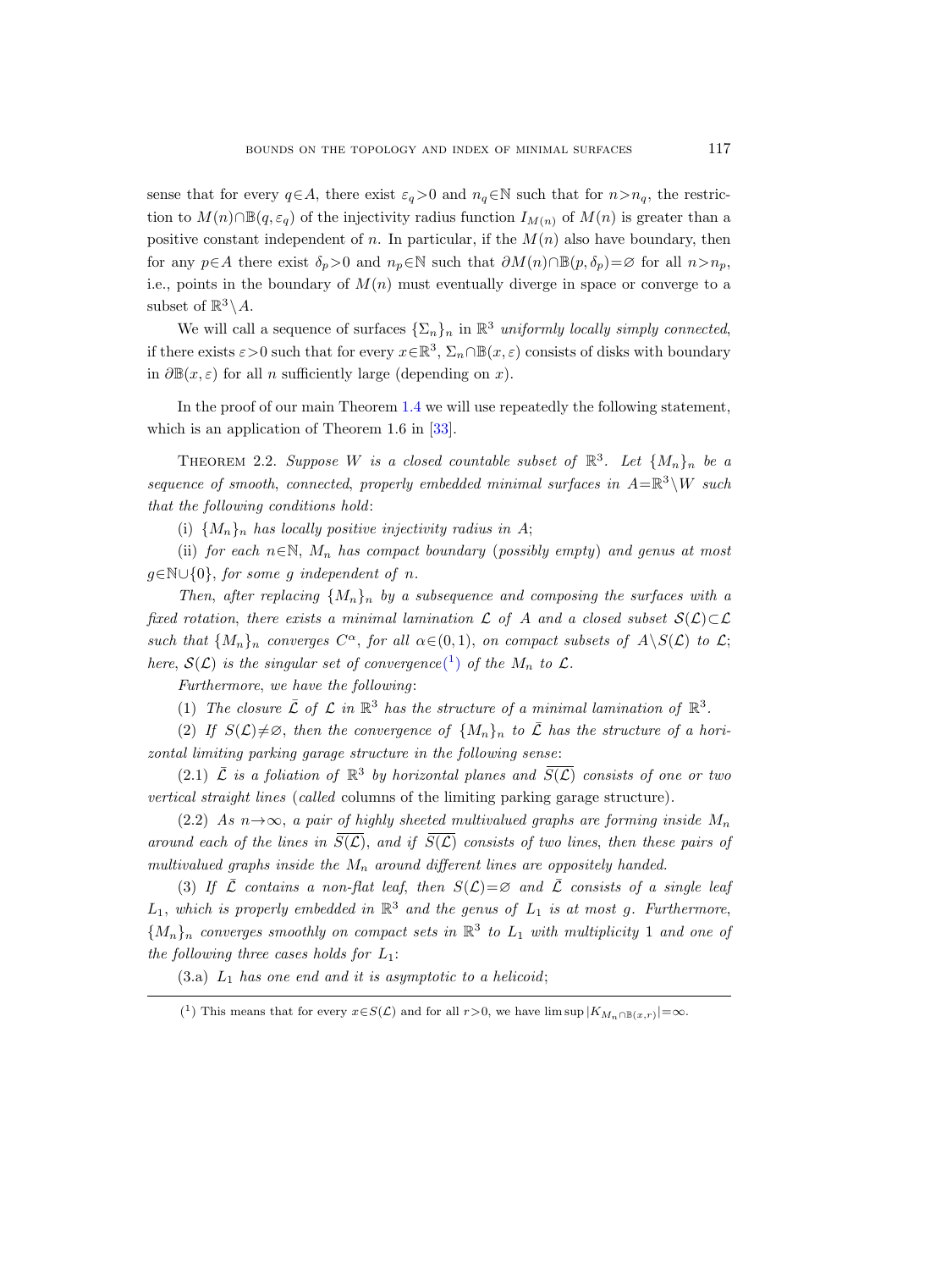- $(3.b)$   $L_1$  has non-zero finite total curvature;
- (3.c)  $L_1$  has two limit ends.

Remark 2.3. Before giving the proof of Theorem [2.2,](#page-4-1) we will illustrate its statement with some examples.

(1) The limit of homothetic shrinkings  $M_n = C/n$  of a vertical catenoid

$$
C = \{(x, y, z) \in \mathbb{R}^3 : \cosh^2(x^2 + y^2) = z^2\}
$$

is a particular case of Theorem [2.2](#page-4-1) with  $W = \{\vec{0}\}\$ and  $q=0$ . In this example,  $\mathcal L$  is the punctured plane  $\{z=0\}\setminus\{\vec{0}\}\$  and  $S(\mathcal{L})=\varnothing$ .

(2) The classical Riemann minimal examples  $R_t$ ,  $t>0$ , form a 1-parameter family of properly embedded, singly-periodic minimal surfaces with genus zero and infinitely many planar ends asymptotic to horizontal planes. As a particular case of Theorem [2.2,](#page-4-1) one can consider the limit of the  $R_t$  when the flux vector of  $R_t$  along a compact horizontal section converges to  $(2, 0, 0)$ . In this example,  $W = \emptyset$ ,  $g = 0$  and item  $(2.2)$  $(2.2)$  $(2.2)$  of Theorem 2.2 holds.

(3) Theorem 0.9 in Colding–Minicozzi [\[9\]](#page-34-20) can be viewed as a particular case of Theorem [2.2](#page-4-1) when  $\{M_n\}_n$  is a locally simply connected sequence in  $\mathbb{R}^3$  of compact planar domains with  $\partial M_n \subset \partial \mathbb{B}(R_n)$  and  $R_n \to \infty$  (hence  $W = \emptyset$  and  $g=0$ ), with the additional assumptions:

• sup  $|K_{M_n \cap \mathbb{B}(y,r)}| \to \infty$  for some  $y \in \mathbb{R}^3$  and for all  $r > 0$  (hypothesis  $(0.2)$  in [\[9\]](#page-34-20)); this implies the  $S(\mathcal{L})\neq\emptyset$ , and thus, item (2) of Theorem [2.2](#page-4-1) holds.

• There exists  $R>0$  such that each  $M_n$  intersects  $\mathbb{B}(R)$  in a component that is not a disk (hypothesis (0.5) in [\[9\]](#page-34-20)). This allows us to discard the case of a single column for the limiting parking garage structure in item (2.1) of Theorem [2.2,](#page-4-1) and item (2.2) holds.

(4) Take a properly embedded minimal surface  $M \subset \mathbb{R}^3$  with infinite total curvature. By the dynamics theorem (Theorem 2 in [\[31\]](#page-35-13)), the set  $D_1(M)$  of non-flat properly embedded minimal surfaces  $\Sigma \subset \mathbb{R}^3$  which are obtained as  $C^2$ -limits of a divergent sequence  ${\lambda_n(M-p_n)}_n$  of dilations of M (i.e., the translational part  $p_n \in \mathbb{R}^3$  of the dilations diverges) such that  $\vec{0} \in \Sigma$ ,  $|K_{\Sigma}| \leq 1$  on  $\Sigma$  and  $|K_{\Sigma}|(\vec{0})=1$ , is non-empty. Given  $\Sigma \in D_1(M)$ obtained as the limit of  $M_n = \lambda_n (M - p_n)$ , the fact that  $\Sigma$  has locally positive injectivity radius in  $\mathbb{R}^3$  implies that  $\{M_n\}_n$  also has locally positive injectivity radius in  $\mathbb{R}^3$  (i.e.,  $W = \emptyset$  in Theorem [2.2\)](#page-4-1). Now, assume that  $\Sigma$  has finite genus g. After possibly replacing  $M_n$  by  $[\lambda_n(M-p_n)]\cap \mathbb{B}(R_n)$  for an appropriate sequence of radii  $R_n \to \infty$ , we may assume that hypothesis (ii) of Theorem [2.2](#page-4-1) holds for  $\{M_n\}_n$ . In this example,  $\mathcal{L}=\Sigma$ ,  $S(\mathcal{L})=\varnothing$ and item (3) of Theorem [2.2](#page-4-1) holds.

*Proof of Theorem [2.2](#page-4-1).* The existence of the minimal lamination  $\mathcal L$  of A such that the  $M_n$  converge to  $\mathcal L$  (after passing to a subsequence) in  $A\setminus S(\mathcal L)$  follows directly from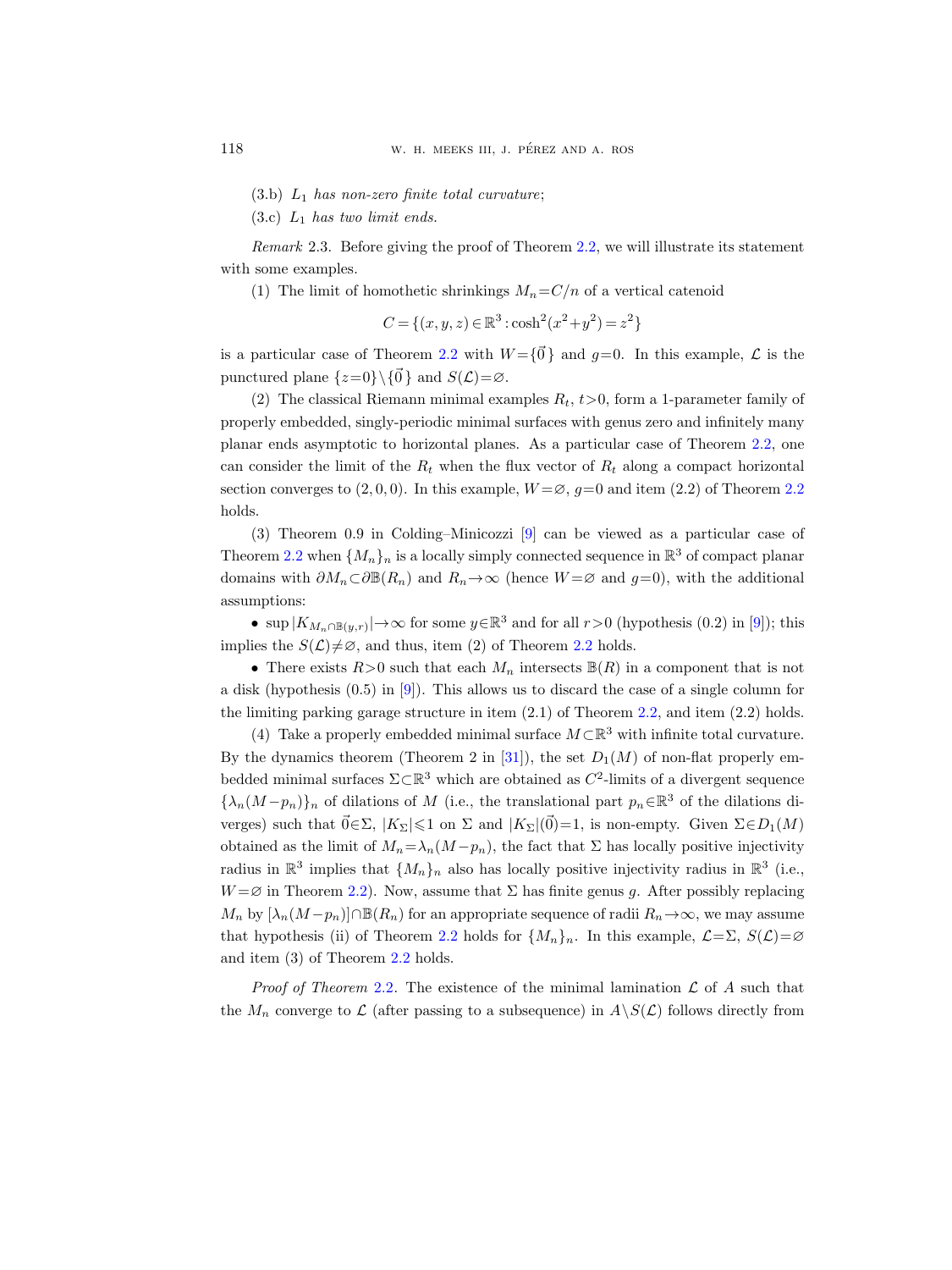the main statement of Theorem 1.5 in [\[33\]](#page-35-10); note that singularities of  $\mathcal L$  are ruled out in our setting by item (7.1) of Theorem 1.5 in [\[33\]](#page-35-10) because the  $M_n$  have uniformly bounded genus. The same argument using item  $(7.1)$  of Theorem 1.5 in  $[33]$  ensures that item  $(1)$ of Theorem [2.2](#page-4-1) holds.

Now, assume that  $S(\mathcal{L})\neq\emptyset$  and we will prove that item (2) holds. To accomplish this, we first define a sequence of auxiliary compact minimal surfaces. For each  $k \in \mathbb{N}$ , choose an  $R_k \in (k, k+1)$  such that the sphere  $\partial \mathbb{B}(R_k)$  is disjoint from W, which is possible since BOUNDS ON THE TOPOLOGY AND INDEX OF MINIMAL SURFACES 119<br>the main statement of Theorem 1.5 in [33]; note that singularities of  $\mathcal L$  are ruled out in<br>our setting by item (7.1) of Theorem 1.5 in [33] because the  $M_n$  have distance  $2d_k$  from W; define  $W_k = W \cap \mathbb{B}(R_k)$  and for any  $\varepsilon > 0$  let  $W_k(\varepsilon)$  be the open  $\varepsilon$ neighborhood of  $W_k$  in  $\mathbb{R}^3$ . As the sequence  $\{M_n\}_n$  is locally simply connected in A and W is at a positive distance from  $\partial \mathbb{B}(R_k)$ , then for k fixed and n sufficiently large,  $\partial M_n$  is disjoint from  $\partial \mathbb{B}(R_k)$  and, by Sard's theorem, we may also assume that  $R_k$  is chosen so that  $\partial \mathbb{B}(R_k)$  is transverse to all of the surfaces  $M_n$ . Also, by Sard's theorem, there exist smooth, compact, possibly disconnected 3-dimensional domains  $\Delta_{n,k}\subset\mathbb{B}(R_k)$  satisfying  $W_k\subset \text{Int}(\Delta_{n,k})\subset W_k(d_k/n)$  and such that  $\partial\Delta_{n,k}$  is transverse to  $M_n$  for all k and for Now, assume that  $S(L) \neq \emptyset$  and we will prove that item (2) holds. To accomplish this,<br>we first define a sequence of auxiliary compact minimal surfaces. For each  $k ∈ \mathbb{N}$ , choose<br>an  $R_k ∈ (k, k+1)$  such that the sphere sequence of smooth compact surfaces such that, after replacing  $M_n$  by a subsequence,  ${M_{k,k}}_k$  is a sequence of smooth, compact embedded minimal surfaces that satisfy the hypotheses of Theorem [2.2.](#page-4-1) By construction, the sequence  $\{M_{k,k}\}_k$  also converges to  $\mathcal{L}$ with the same singular set of convergence  $S(\mathcal{L})$ . However, since the minimal surfaces in the sequence  $\{M_{k,k}\}\$ k are compact with genus at most g, then item (7.3) in Theorem 1.5 of [\[33\]](#page-35-10) implies that item (2) of Theorem [2.2](#page-4-1) holds.

Finally, we demonstrate item (3) of Theorem [2.2.](#page-4-1) Suppose that the non-singular minimal lamination  $\bar{\mathcal{L}}$  contains a non-flat leaf  $L_1$ . By item (6) of Theorem 1.5 in [\[33\]](#page-35-10),  $L_1$  is properly embedded in a simply connected domain in  $\mathbb{R}^3$ , which implies that it is two-sided. In particular,  $L_1$  is not stable and thus, the convergence of portions of the  $\{M_{k,k}\}\$ k to  $L_1$  must have multiplicity 1 (see e.g., Lemma 3 in [\[31\]](#page-35-13)). This last property and a standard curve lifting argument ensure that the genus of  $L_1$  is at most g. By item (6) of Theorem 1.5 in [\[33\]](#page-35-10),  $L_1$  is proper in  $\mathbb{R}^3$  and it is the unique leaf of  $\bar{\mathcal{L}}$  (that is, possibility (6.1) in that theorem holds, because case (6.2) in the same theorem cannot occur, due to the finiteness of the genus of  $L_1$ ). In particular,  $S(\mathcal{L})=\emptyset$ , since through every point in  $S(\mathcal{L})$  there passes a planar leaf of  $\overline{\mathcal{L}}$  (by item (4) of Theorem 1.5 in [\[33\]](#page-35-10)). This proves the main statement in item (3) of Theorem [2.2.](#page-4-1) Item (3.a) follows from work of Bernstein and Breiner  $[1]$  or Meeks and Pérez  $[27]$ . Item  $(3.b)$  occurs when the number k of ends of  $L_1$  satisfies  $2 \le k \le \infty$ , as follows from Collin [\[10\]](#page-34-1). Since  $L_1$  has finite genus, then item (3.c) occurs when  $k=\infty$  by Theorem 1 in [\[29\]](#page-35-6). Now the proof is complete.  $\square$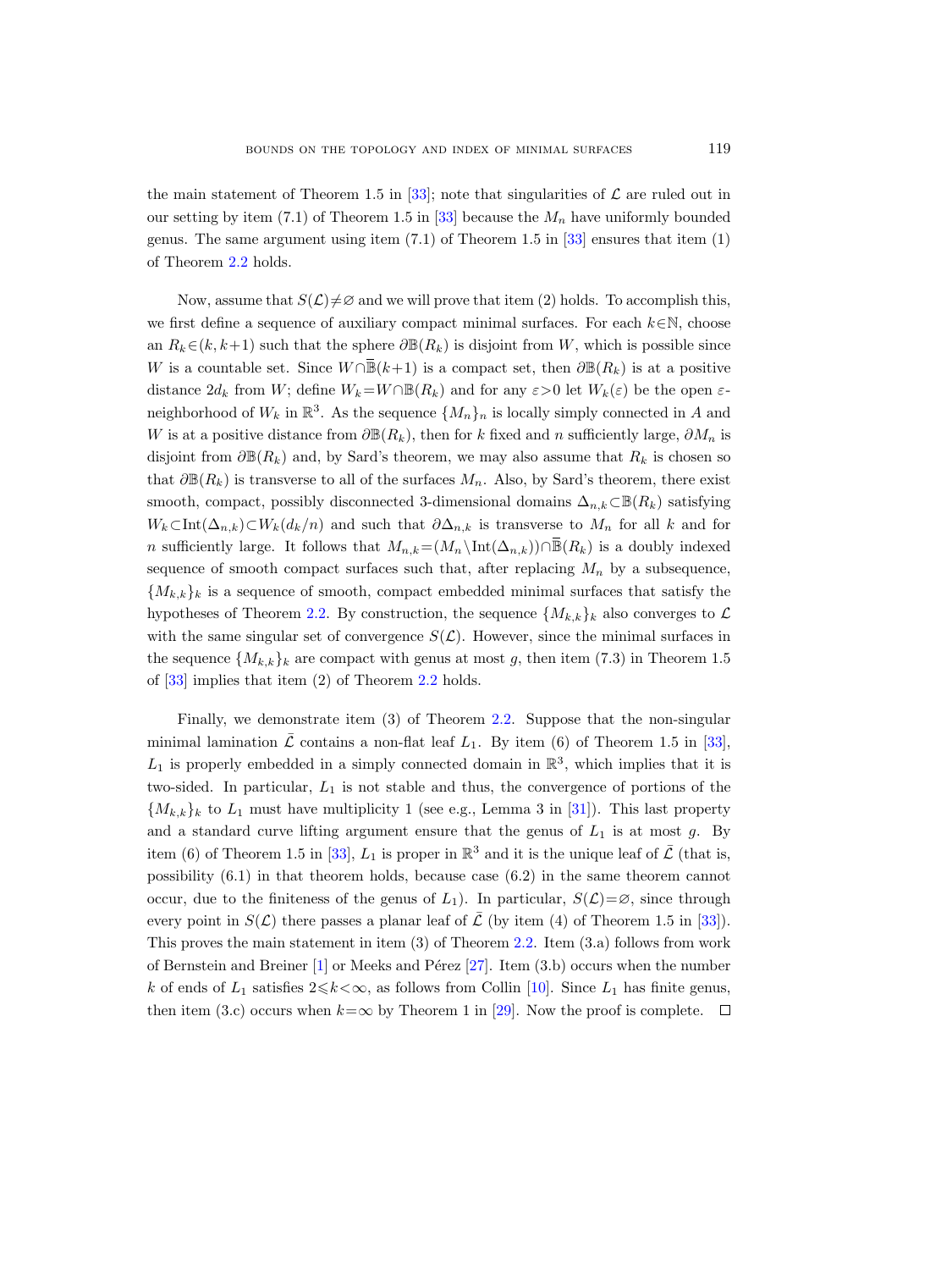120 W. H. MEEKS III, J. PÉREZ AND A. ROS

#### 3. The proof of Theorem [1.4](#page-2-0)

By Collin  $[10]$  and López–Ros  $[25]$ , the catenoid is the only properly embedded, connected genus-zero minimal surface with at least two ends and finite topology, and so Theorem [1.4](#page-2-0) holds for genus-zero surfaces. Arguing by contradiction, suppose that for some positive integer g, there exists an infinite sequence  $\{M(n)\}_{n\in\mathbb{N}}$  of properly embedded minimal surfaces in  $\mathbb{R}^3$  of genus g such that, for every n, the number of ends of  $M(n)$  is finite and strictly less than the number of ends of  $M(n+1)$ , and the number of ends of  $M(1)$ is at least 3. By Collin's theorem [\[10\]](#page-34-1), each of these surfaces has finite total curvature with planar and catenoidal ends, where all ends can be assumed to be horizontal for all n after a suitable rotation.

#### 3.1. Sketch of the argument

The argument to find the desired contradiction to prove Theorem [1.4](#page-2-0) is based on an inductive procedure, each of whose stages starts by finding a scale of smallest nontrivial topology for the sequence of surfaces; next we will identify the limit  $L$  of the sequence in this scale (after passing to a subsequence) as being a properly embedded minimal surface in  $\mathbb{R}^3$  with controlled geometry; this control will allow us to perform a surgery on the surfaces of the sequence (for  $n$  sufficiently large) that simplifies their topology. This simplification of the topology will allow us to find another smallest scale of non-trivial topology in the subsequent stage of the process and then to repeat the arguments. The fact that all surfaces in the original sequence have fixed genus insures that after finitely many stages in the procedure, the simplification of the topology of the surfaces cannot be by lowering their genus. This fact will be used to prove that after some stage in the process, all limit surfaces  $L$  that we obtain with this procedure will be catenoids. In turn, this fact will allow us to find compact subdomains  $\Lambda(n)$  with boundary inside the  $M(n)$  (for n sufficiently large), that reproduce almost perfectly formed, large compact pieces of the limit catenoids suitably rescaled, and we will show that we can find as many of these subdomains  $\Lambda(n)$  as we like and whose associated almost waist circles  $\Gamma_n \subset \Lambda(n)$  separate  $M(n)$  and such that these domains form a pairwise disjoint collection. This separation property of the waist circles will let us control the flux vector of  $M(n)$  along  $\Gamma_n$ . The final contradiction will follow from an application the López–Ros deformation to a suitable non-compact, genus-zero subdomain in  $M(n)$  bounded by two of these separating curves  $\Gamma_n$ .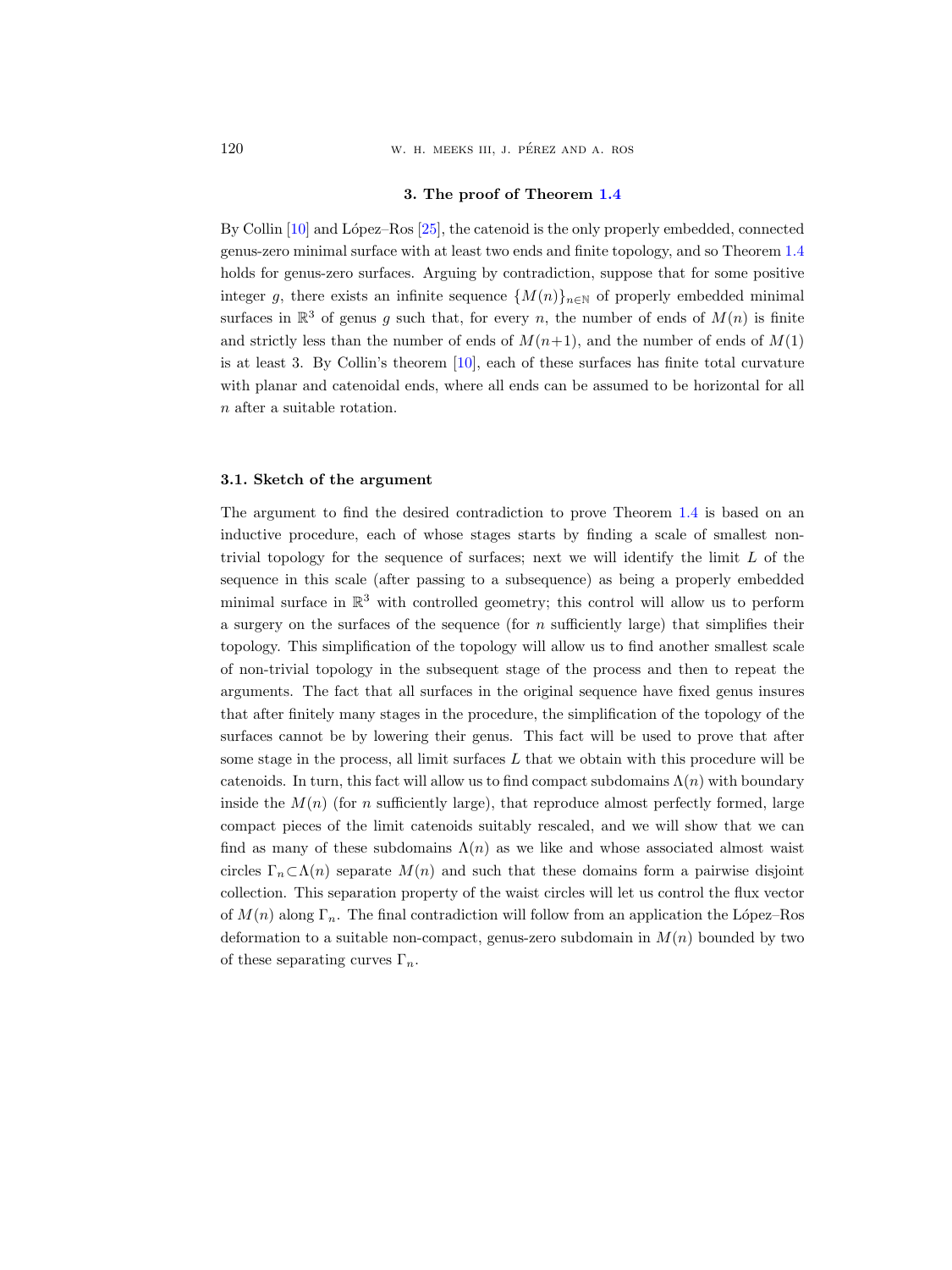#### 3.2. Rescaling non-trivial topology in the first stage

The asymptotic behavior of  $M(n)$  implies that, for each  $n \in \mathbb{N}$ , there exists a positive number  $r_{1,n}$  such that every open ball in  $\mathbb{R}^3$  of radius  $r_{1,n}$  intersects the surface  $M(n)$  in simply connected components, and there is some point  $T_{1,n} \in \mathbb{R}^3$ URFACES 121<br>there exists a positive<br>ts the surface  $M(n)$  in<br>such that  $\overline{\mathbb{B}}(T_{1,n}, r_{1,n})$ intersects  $M(n)$  in at least one component that is not simply connected. Then, the rescaled and translated minimal surfaces number  $r_{1,n}$  such that every open ball in  $\mathbb{R}^3$  of radius  $r_{1,n}$  intersects the surface<br>simply connected components, and there is some point  $T_{1,n} \in \mathbb{R}^3$  such that  $\overline{\mathbb{B}}(T)$ <br>intersects  $M(n)$  in at least ly connected components, and there is some point  $T_{1,n} \in \mathbb{R}^3$  such that  $\mathbb{B}(T_{1,n}, r_{1,n})$ <br>sects  $M(n)$  in at least one component that is not simply connected. Then, the<br>led and translated minimal surfaces<br> $M_{1,n} = \frac$ 

$$
M_{1,n} = \frac{1}{r_{1,n}} (M(n) - T_{1,n})
$$

of finite total curvature have horizontal ends and satisfy the following uniformly locally simply connected property for all  $n \in \mathbb{N}$ :

( $\star$ ) Every open ball of radius 1 intersects  $M_{1,n}$  in disk components, and the closed

analytic, which admits a triangulation by [\[24\]](#page-34-21), contains a non-simply connected component  $\Omega_n$ . It is straightforward to prove that  $\partial\Omega_n$  contains a piecewise-smooth simple  $M_{1,n} = \frac{1}{r_{1,n}}(M(n)-T_{1,n})$  of finite total curvature have horizontal ends and satisfy the following uniformly locally simply connected property for all  $n \in \mathbb{N}$ :<br>
(\*) Every open ball of radius 1 intersects  $M_{1,n}$  in constructions. Thus, property  $(\star)$  implies the next one:

 $(\star\star)$  There exists a piecewise-smooth simple closed curve  $\beta(n)\subset\partial\Omega_n\subset M_{1,n}\cap\partial\mathbb{B}(1)$ that is not the boundary of a disk in  $M_{1,n}$ , where  $\Omega_n$  is defined in property ( $\star$ ).

#### <span id="page-8-1"></span>3.3. Controlling the limit of the rescaled surfaces in the first stage

By the main statement in Theorem [2.2](#page-4-1) applied to the  $M_{1,n}$  with  $W = \emptyset$ , after passing to a subsequence, the surfaces in the sequence  $\{M_{1,n}\}_n$  converge to a minimal lamination  $\mathcal{L}_1$  of  $\mathbb{R}^3$  with related singular set of convergence  $S(\mathcal{L}_1)$ . Assume for the moment that  $S(\mathcal{L}_1) = \emptyset$  (this property will be proven in Lemma [3.4](#page-13-0) below).

<span id="page-8-0"></span>LEMMA 3.1. If  $S(\mathcal{L}_1)=\emptyset$ , then  $\mathcal{L}_1$  consists of a single leaf  $L_1$  that is not simply connected, has genus at most g and is properly embedded in  $\mathbb{R}^3$ .

*Proof.* By item (3) of Theorem [2.2,](#page-4-1) it suffices to prove that  $\mathcal{L}_1$  contains a non-simply connected leaf.

Reasoning by contradiction, suppose that  $\mathcal{L}_1$  consists entirely of leaves that are complete minimal surfaces that are simply connected. Theorem [2.2](#page-4-1) implies that either  $\mathcal{L}_1$  has a single leaf that is non-flat and properly embedded in  $\mathbb{R}^3$ , or else  $\mathcal{L}_1$  consists of planar leaves. The uniqueness of the helicoid  $[35]$  demonstrates that if  $\mathcal{L}_1$  has a single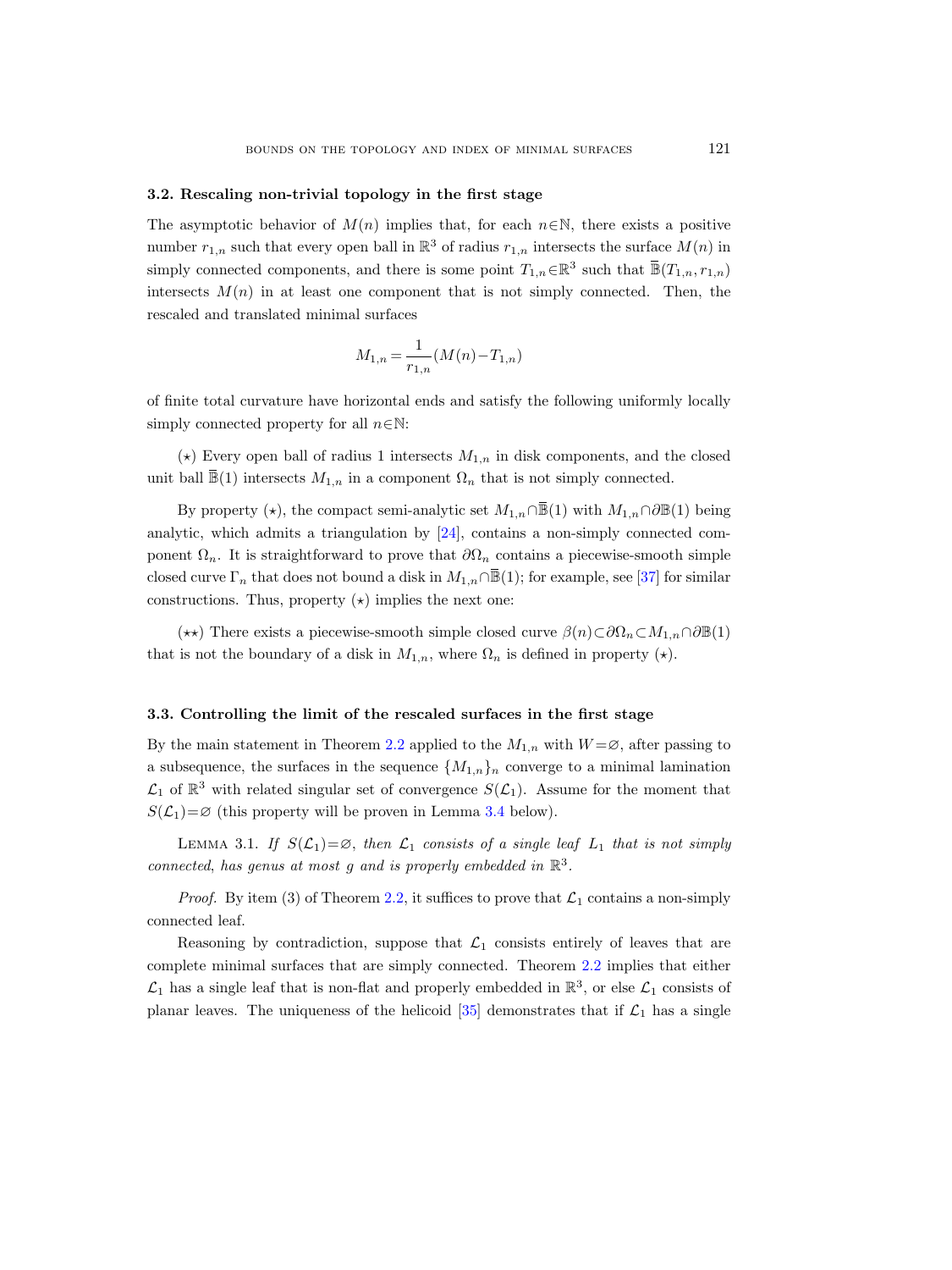leaf  $L_1$ , then this leaf is a plane or a helicoid. By Sard's theorem, we can take  $\delta \in (1, 2)$ such that each  $M_{1,n}$  intersects the sphere  $\partial \mathbb{B}(\delta)$  transversely. Let  $\Omega_n$  be the component of M. H. MEEKS III, J. PÉREZ AND A. ROS<br>
Deaf  $L_1$ , then this leaf is a plane or a helicoid. By Sard's theorem, we can take  $\delta \in (1, 2)$ <br>
such that each  $M_{1,n}$  intersects the sphere  $\partial \mathbb{B}(\delta)$  transversely. Let  $\widetilde{\$ where  $\beta(n)$  and  $\Omega_n$  are given in property ( $\star\star$ ).

By the convex hull property for minimal surfaces,  $\Omega_n$  is a compact minimal surface whose (smooth) boundary lies in the sphere  $\partial \mathbb{B}(\delta)$ . As the (smooth) limit  $\mathcal{L}_1$  of  $\{M_{1,n}\}_n$ is a collection of planes or it is a helicoid  $H$  that is a smooth, multiplicity-1 limit of  ${M_{1,n}}_n$ , then, for n large,  $\tilde{\Omega}_n$  is an almost-flat disk (in the case that  $\mathcal{L}_1$  is a collection of planes) or  $\tilde{\Omega}_n$  is a disk that is a small normal graph over its orthogonal projection to the limit helicoid  $H$ . By the convex hull property for minimal surfaces, the simple closed curve  $\beta(n)$  is the boundary of a disk in  $\Omega_n \subset M_{1,n}$ , which is a contradiction that proves the lemma.  $\Box$ 

By item (3) of Theorem [2.2,](#page-4-1) then  $\mathcal{L}_1$  consists of a single leaf  $L_1$  which is a properly embedded minimal surface in  $\mathbb{R}^3$  with genus at most g, the convergence of  $\{M_{1,n}\}_n \to L_1$ has multiplicity 1 and exactly one of the cases  $(3.a)$ ,  $(3.b)$  and  $(3.c)$  hold.

<span id="page-9-1"></span>LEMMA 3.2. If  $S(\mathcal{L}_1) = \emptyset$ , then case (3.c) of Theorem [2.2](#page-4-1) cannot hold.

*Proof.* Assume that  $L_1$  has two limit ends and we will find a contradiction. In this proof we will use the general description of such a minimal surface that is given in Theorem 1 in [\[28\]](#page-34-12) and Theorem 8.1 in [\[30\]](#page-35-8), as well as the terminology in those theorems. After a fixed rigid motion  $A: \mathbb{R}^3 \to \mathbb{R}^3$ , we may assume that

<span id="page-9-0"></span>
$$
\Sigma = A(L_1) \tag{1}
$$

has an infinite number of middle ends that are horizontal planar ends. Furthermore, there is a representative  $E \subset \Sigma$  for the top limit end of  $\Sigma$  that is conformally  $\mathbb{S}^1 \times [t_0, \infty)$ punctured in an infinite set of points  $\{e_1, e_2, ..., e_k, ...\}$  that correspond to the planar ends of  $E$ ; here,  $\mathbb{S}^1$  is a circle of circumference equal to the vertical component of the flux vector of  $E$ , which is the integral of the inward pointing conormal of  $E$  along its boundary. In this conformal representation of  $E$ , we also have

$$
x_3(\theta, t) = t
$$
,  $x_3(e_k) < x_3(e_{k+1})$  for all  $k \in \mathbb{N}$  and  $\lim_{k \to \infty} x_3(e_k) = \infty$ .

Given  $i \in \mathbb{N}$ , let  $t_i = \frac{1}{2}(x_3(e_i) + x_3(e_{i+1}))$ . Consider the simple closed curves

$$
\gamma(i) = x_3^{-1}(\{t_i\}) \subset E
$$
 and  $\gamma(0) = x_3^{-1}(\{t_0\}) = \partial E$ .

Let S be the closed horizontal slab in  $\mathbb{R}^3$  between the heights  $t_0$  and  $t_{2g+2}$ , where g is the genus of  $M_{1,n}$ . Observe that  $\Sigma \cap S \subset E$  is a connected minimal surface whose boundary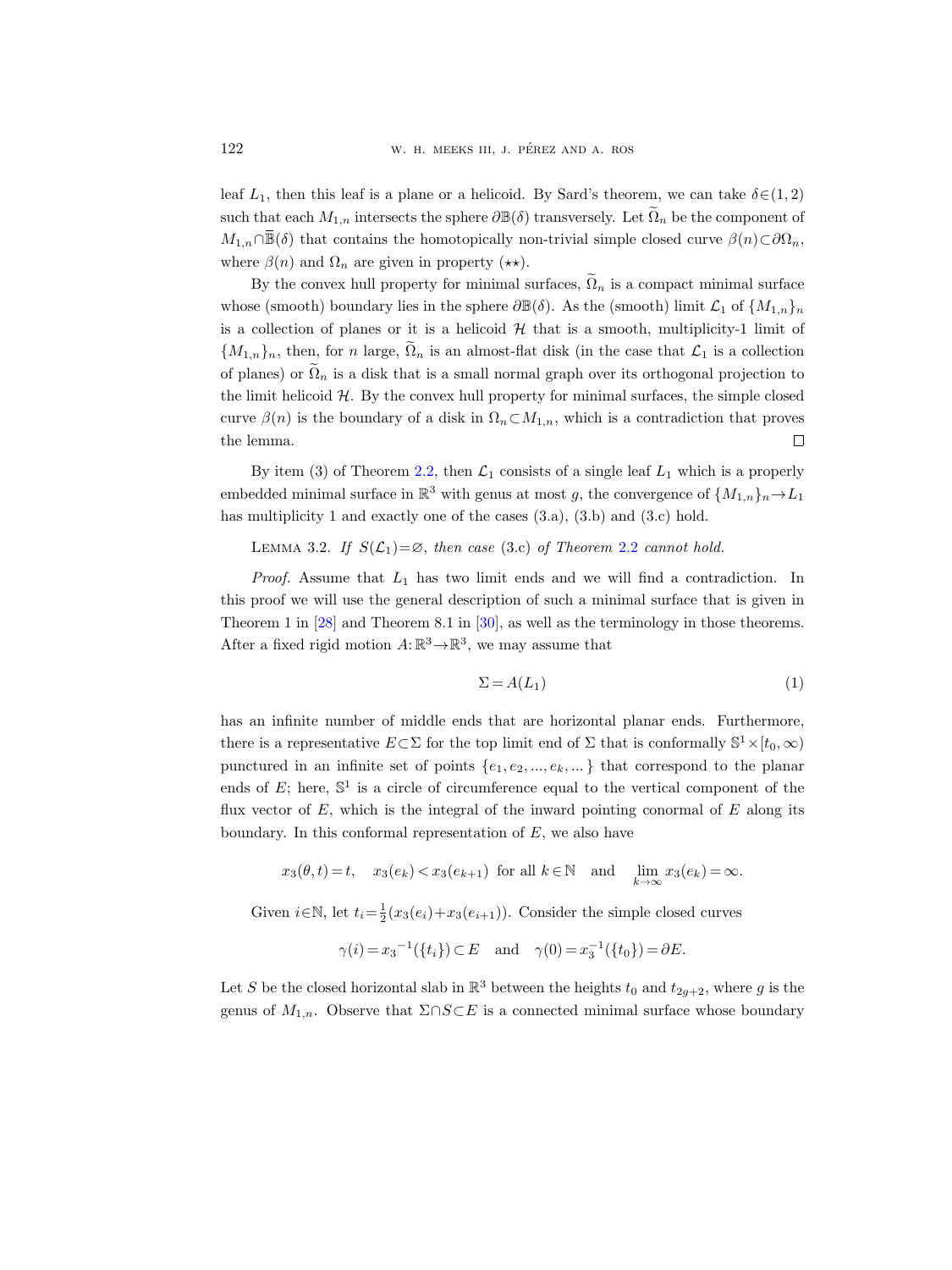consists of the two simple closed planar curves  $\gamma(0)$  and  $\gamma(2q+2)$ , and that  $\Sigma \cap S$  has  $2g+2$  horizontal planar ends.

Given  $R > 0$ , let  $C(R) = \{(x_1, x_2, x_3): x_1^2 + x_2^2 \le R^2\}$  be the solid cylinder of radius R. For any fixed  $\varepsilon > 0$  small, there exists an  $R_1$  large such that  $\gamma(i)$  is contained in  $\mathcal{C}(R_1)$  for  $0 \leq i \leq 2g+2$ , and  $(\Sigma \cap S) \setminus C(R_1)$  consists of  $2g+2$  annular graphs which are  $(\frac{1}{2}\varepsilon)$ -close in the  $C^2$ -norm to the set of planes

$$
\mathcal{P} = \{x_3^{-1}(\{x_3(e_1)\}), ..., x_3^{-1}(\{x_3(e_{2g+2})\})\}.
$$

We next transport the above structure from the limit surface  $\Sigma$  to the sequence of surfaces

<span id="page-10-1"></span>
$$
\Sigma(n) = A(M_{1,n}), \quad n \in \mathbb{N}, \tag{2}
$$

that converge smoothly to  $\Sigma$  as  $n \rightarrow \infty$  (observe that, a priori, the  $\Sigma(n)$  might fail to have horizontal ends).

For every  $R_2>R_1$  there exists an  $N = N(R_2) \in \mathbb{N}$  such that, for  $n \ge N$ ,

$$
\Sigma_S(n, R_2) = \Sigma(n) \cap S \cap C(R_2)
$$

is  $\varepsilon$ -close to the planar domain  $\Sigma_S(R_2) = \Sigma \cap S \cap C(R_2)$  in the  $C^2$ -norm; in particular,  $\Sigma_S(n, R_2)$  is also a connected planar domain for all  $n \geq N$ . By initially choosing  $\varepsilon$  sufficiently small, the following properties also hold for every  $n \ge N$ :

(B1)  $\partial \Sigma_S(n, R_2)$  consists of 2g+4 simple closed curves which are arbitrarily close to  $\partial \Sigma_S(R_2)$  if n is sufficiently large.

(B2) We can approximate the curves  $\gamma(i)$  by simple closed planar curves  $\gamma(i, n)$  in  $\Sigma_S(n, R_2) \cap x_3^{-1}({t_i})$ , for all  $i=0, ..., 2g+2$ .

(B3)  $\partial \Sigma_S(n, R_2)$  has two components  $\gamma(0, n)$  and  $\gamma(2g+2, n)$  lying on  $\partial S$  and  $2g+2$ simple closed curves  $\alpha_1(n), \ldots, \alpha_{2g+2}(n) \subset \partial \mathcal{C}(R_2)$ , which are graphs over the circle

$$
\partial \mathcal{C}(R_2) \cap \{x_3 = 0\},\
$$

ordered by their relative heights; see Figure [1.](#page-11-0)

An elementary argument shows that in a compact surface with genus  $g$  and empty boundary, any connected planar subdomain with  $2q+4$  boundary components has at least four boundary components that separate the surface. Since  $\Sigma(n)$  has genus g and  $\Sigma_S(n, R_2)$  is a connected compact planar domain with  $2g+4$  boundary components, there exists an  $i \in \{1, ..., 2g+1\}$  such that the corresponding curve  $\alpha_i(n)$  separates  $\Sigma(n)$ .

<span id="page-10-0"></span>ASSERTION 3.3. The simple closed curve  $\gamma(i, n)$  separates  $\Sigma(n)$ .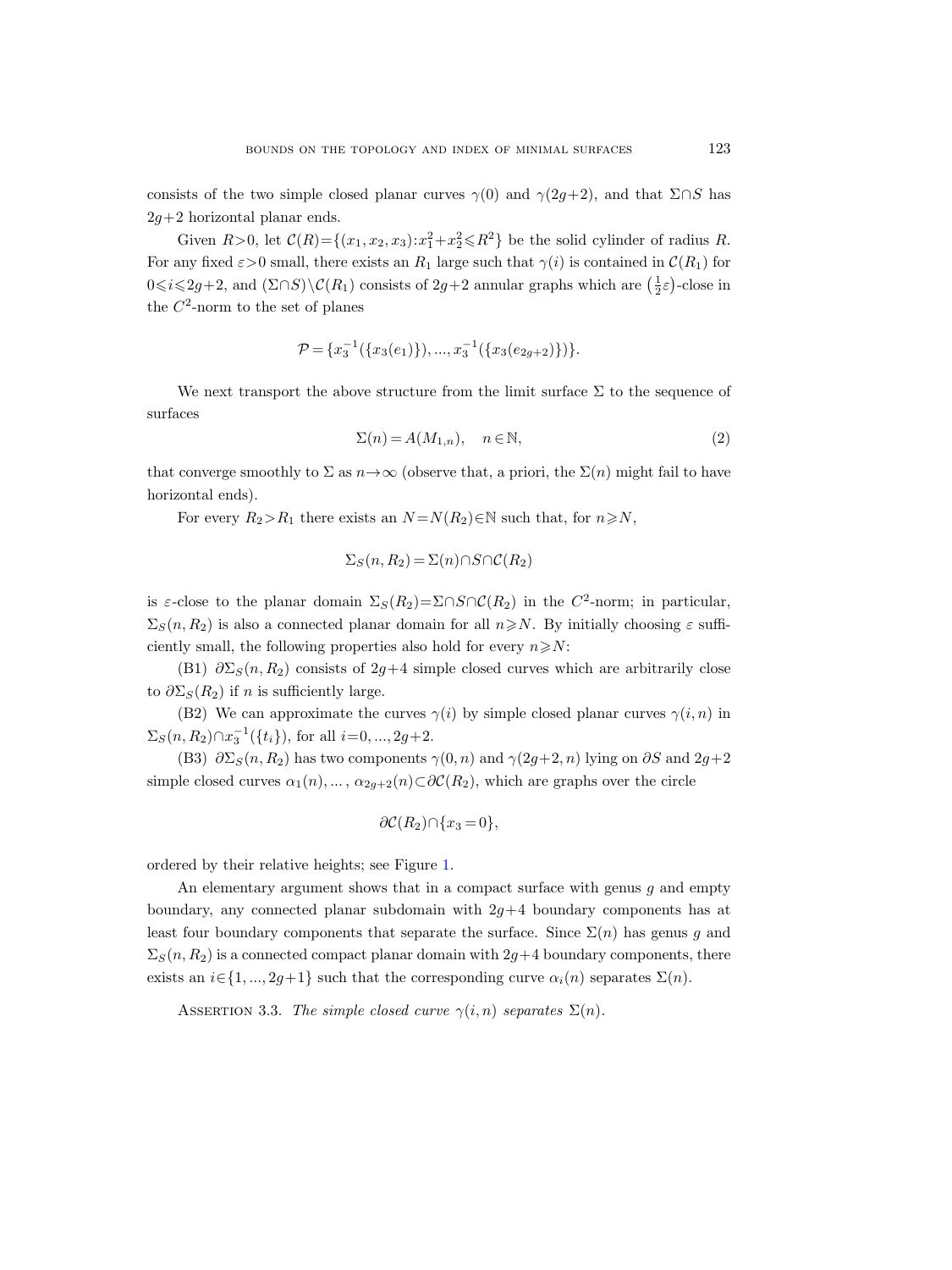

<span id="page-11-0"></span>Figure 1. Producing the stable minimal surface  $\Delta(n)$  in W.

*Proof.* Let  $\widetilde{\Sigma}(n)$  be the component of  $\Sigma(n)\setminus\alpha_i(n)$  that is disjoint from  $\Sigma_S(n, R_2)$ . Note that there is a disk in  $\mathcal{C}(R_2)$  bounded by  $\alpha_i(n)$  which only intersects  $\Sigma(n)$  along  $\alpha_i(n) \cup \gamma(i, n)$ . The union of this disk with  $\widetilde{\Sigma}(n)$  is a properly embedded, piecewise smooth surface in  $\mathbb{R}^3$ . After a slight perturbation of this surface in a small neighborhood of  $\Sigma(n)$ , we obtain a connected properly embedded surface  $\Omega(n) \subset \mathbb{R}^3$  which intersects  $\Sigma(n)$  only along  $\gamma(i, n)$ . Since properly embedded surfaces in  $\mathbb{R}^3$  separate  $\mathbb{R}^3$ , we deduce that  $\gamma(i, n)$  separates  $\Sigma(n)$ , which proves the assertion.

Note that we may assume that  $\Omega(n) \setminus \gamma(i, n)$  consists of two components, one of which is a planar disk contained in  $S \cap C(R_1)$ .  $\Box$ 

Consider the surface  $\Omega(n)$  defined in the proof of Assertion [3.3.](#page-10-0) Let  $W(n)$  be the closed complement of  $\Sigma(n)$  in  $\mathbb{R}^3$  that intersects  $\Omega(n)$  in a non-compact connected surface with boundary  $\gamma(i, n)$ . Denote by

$$
D_{i-1}(n) \subset x_3^{-1}(\lbrace t_{i-1} \rbrace)
$$
 and  $D_{i+1}(n) \subset x_3^{-1}(\lbrace t_{i+1} \rbrace)$ ,

the planar disks bounded by  $\gamma(i-1, n)$  and  $\gamma(i+1, n)$ , respectively. Observe that

$$
\partial W(n) \cup D_{i-1}(n) \cup D_{i+1}(n)
$$

is a good barrier for solving Plateau problems in the abstract Riemannian piecewise smooth 3-manifold  $N(n)$  obtained as the metric completion of the interior of  $W(n)$  (in particular, the planar horizontal disks  $D_{i-1}(n)$  and  $D_{i+1}(n)$  could appear twice in the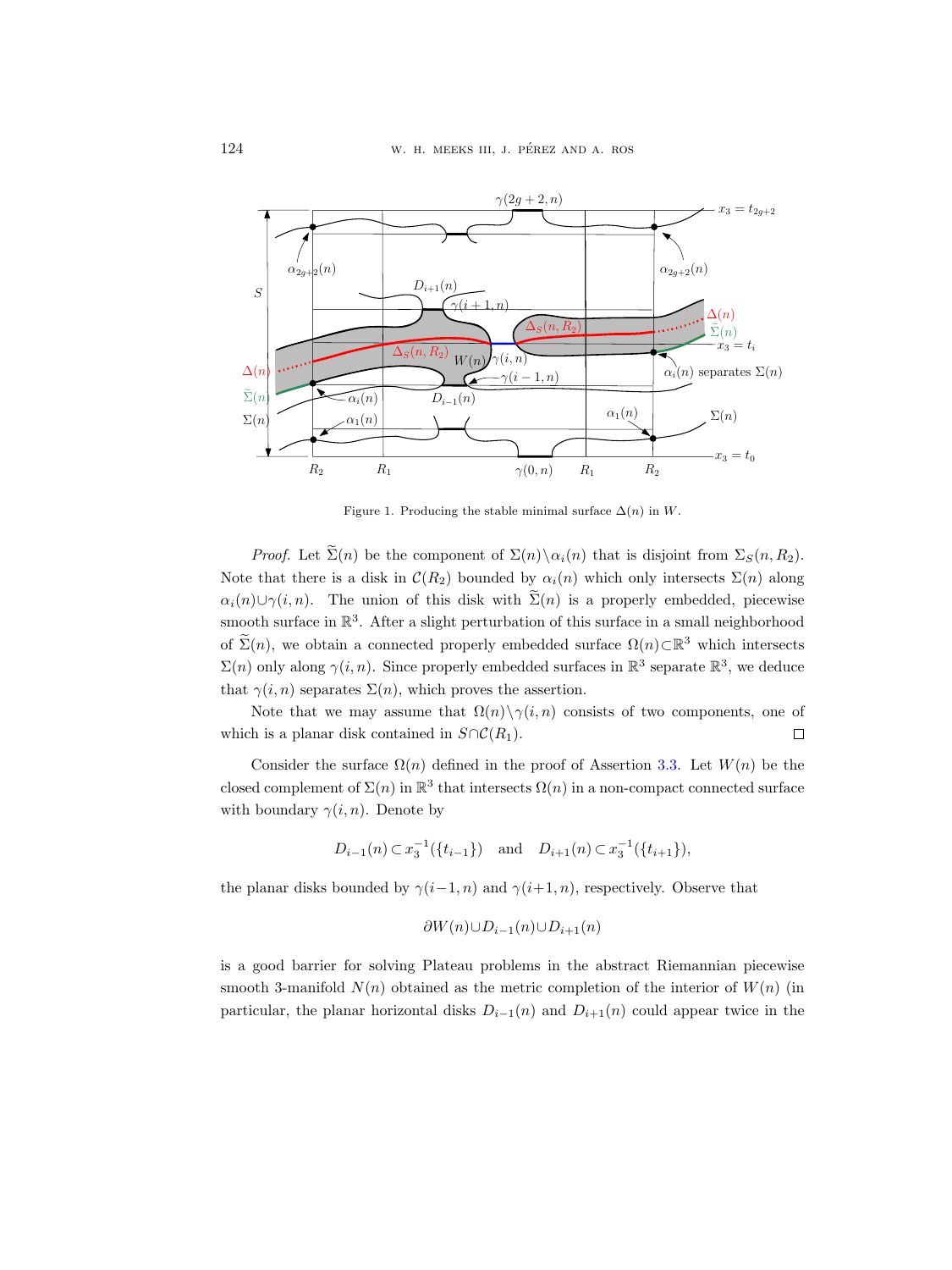boundary of  $N(n)$ ; see [\[38\]](#page-35-16). Also note that  $\gamma(i, n)$  separates the boundary of  $N(n)$ , since the surface  $\Omega(n) \cap N(n)$  separates  $N(n)$  and  $\partial(\Omega(n) \cap N(n)) = \gamma(i, n)$ . Thus, a standard argument (see, e.g., Lemma 4 in Meeks, Simon and Yau [\[36\]](#page-35-17)) using a compact exhaustion of the closure of one of the components of  $\partial N(n)\setminus \gamma(i,n)$  implies that we can find a connected, orientable, non-compact, properly embedded least-area surface

$$
\Delta(n) \subset W(n) \setminus (D_{i-1}(n) \cup D_{i+1}(n)) \subset \mathbb{R}^3, \text{ with } \partial \Delta(n) = \gamma(i, n).
$$

By the main result in Fischer–Colbrie [\[14\]](#page-34-15),  $\Delta(n)$  has finite total curvature and hence it has a positive finite number of planar and catenoidal ends that lie in  $W(n)$ . By the definition and the uniqueness of the limit tangent plane at infinity [\[2\]](#page-33-3), we deduce that the limiting normal vectors to the ends of  $\Delta(n)$  are parallel to the limiting normal vectors to the ends of  $\Sigma(n)$ .

Let  $\Delta_S(n, R_2)$  be the component of  $\Delta(n) \cap S \cap \mathcal{C}(R_2)$  whose boundary contains  $\gamma(i, n)$ . Note that the other boundary components of  $\Delta_S(n, R_2)$  all lie on  $\partial \mathcal{C}(R_2) \cap W(n)$ . For  $R_1$  large and  $R_2 \gg R_1$ , curvature estimates for stable minimal surfaces [\[43\]](#page-35-18) imply that  $\Delta_S(n, R_2) \setminus C(R_1)$  consists of almost-horizontal annular graphs, for *n* sufficiently large. By the area-minimizing property of  $\Delta(n)$ , we have that for  $R_2$  much larger than  $R_1$  and n sufficiently large, there is only one such almost-horizontal graph, which may be assumed to be oriented by the upward pointing normal.

Let  $\Delta(n)$  be the closure of  $\Delta(n)\setminus \Delta_S(n, R_2)$ . Since  $\Delta(n)$  has finite total curvature, then  $\tilde{\Delta}(n)$  compactifies after attaching its ends to a compact Riemann surface  $\tilde{\Delta}(n)$ with boundary, and the Gauss map  $G_n: \tilde{\Delta}(n) \rightarrow \mathbb{S}^2$  extends smoothly across the ends to  $G_n: \tilde{\Delta}(n) \to \mathbb{S}^2$ , with values at the ends that lie in a pair of antipodal points  $\pm a \in \mathbb{S}^2$ . Observe that  $\tilde{\Delta}(n)$  is strictly stable (because  $\Delta(n)$  is stable and  $\Delta(n, R_2)$  has positive area), and so  $\tilde{\Delta}(n)$  is also strictly stable. As  $\tilde{\Delta}(n)$  is almost-horizontal along its boundary,  $G_n(\partial \tilde{\Delta}(n))$  is contained in a small neighborhood  $Q(n, R_2)$  of  $(0, 0, 1)$  in  $\mathbb{S}^2$ . Since the Gaussian image of the ends of  $\tilde{\Delta}(n)$  is contained in  $\{\pm a\}$  and  $G_n$  is either constant or an open map, then we deduce that either  $G_n(\tilde{\Delta}(n))\subset Q(n, R_2)$ , or else the interior of  $G_n(\tilde{\Delta}(n))$  contains the horizontal equator  $\mathbb{S}^2 \cap \{z=0\}$  for n large enough. The last possibility contradicts that  $\tilde{\Delta}(n)$  is strictly stable, as the inner product of  $G_n$  with  $(0, 0, 1)$  is a Jacobi function on  $\tilde{\Delta}(n)$  whose zero set does not intersect the boundary  $\partial \tilde{\Delta}(n)$ . Therefore,  $G_n(\tilde{\Delta}(n))\subset Q(n, R_2)$ . Note that, as n and  $R_2$  approach  $\infty$ ,  $Q(n, R_2)$ limits to be  $(0, 0, 1)$ . Applying Lemma 1.4 in [\[34\]](#page-35-4), it follows that  $\tilde{\Delta}(n)$  is a connected graph over its projection to the  $(x_1, x_2)$ -plane and the ends of  $\Sigma(n)$  are horizontal. This implies that the rigid motion A that appears in equations  $(1)$  and  $(2)$  can be taken to be the identity map; in particular,  $L_1$  has horizontal limit tangent plane at infinity.

Since  $\gamma(i, n)$  separates  $\Sigma(n)$  (by Assertion [3.3\)](#page-10-0) and the ends of  $\Sigma(n)$  are horizontal, then  $\gamma(i, n)$  has vertical flux vector, in the sense that the integral of the unit conormal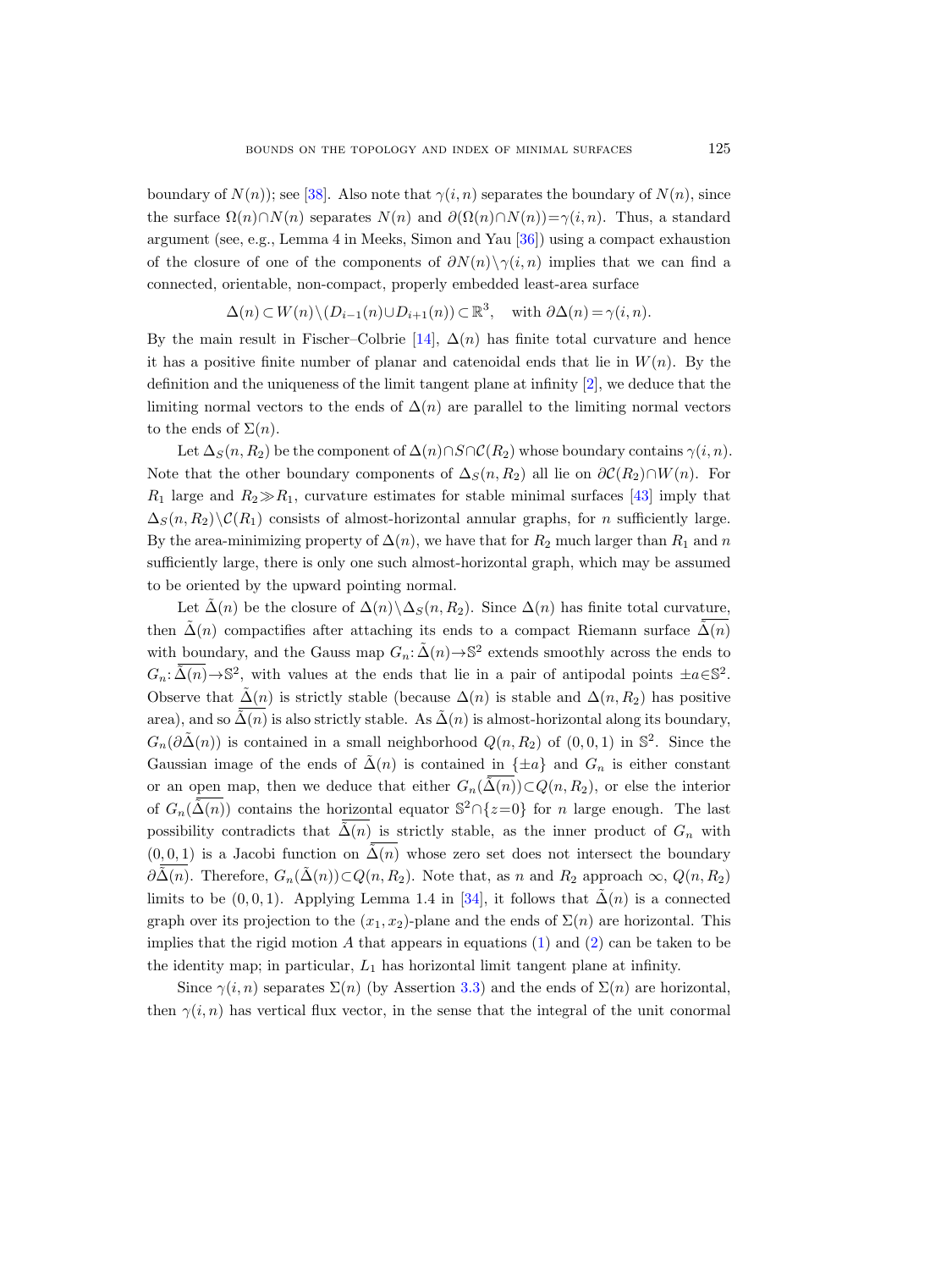vector to  $\Sigma(n)$  along  $\gamma(i,n)$  is a vertical vector. As  $\Sigma(n)$  converges  $C^2$  to  $\Sigma$  as  $n \to \infty$ , and  $\gamma(i, n)$  limits to  $\gamma(i)$ , then  $\gamma(i)$  also has vertical flux vector. But Theorem 6 in [\[28\]](#page-34-12) implies that  $\Sigma$  does not have vertical flux vector along such a separating curve. This contradiction finishes the proof of the lemma. Suppose that S( $\mathcal{L}_1$ ) converges  $C^2$  to  $\Sigma$  as  $n \to \infty$ ,<br>  $\gamma(i, n)$  limits to  $\gamma(i)$ , then  $\gamma(i)$  also has vertical flux vector. But Theorem 6 in [28]<br>
ies that  $\Sigma$  does not have vertical flux vector along such a se

<span id="page-13-0"></span>LEMMA 3.4.  $S(\mathcal{L}_1) = \emptyset$ .

*Proof.* Reasoning by contradiction, assume that  $S(\mathcal{L}_1)\neq\emptyset$ . By item (2) of Theo-rem [2.2,](#page-4-1)  $\mathcal{L}_1$  is a foliation of  $\mathbb{R}^3$  by parallel planes and  $S(\mathcal{L}_1)$  consists of one or two lines that are orthogonal to  $\mathcal{L}_1$ .

piecewise-smooth simple closed curve  $\beta(n)$  that does not bound a disk in  $M_{1,n}$ . We claim that the restriction of the injectivity radius function  $I_{M_{1,n}}$  of  $M_{1,n}$  to  $\beta(n)$  is bounded from below by some  $I_0>0$  and from above by some  $I_1>0$ , where both constants do not depend on n. Note that  $I_0 \geq 1$ , since any open ball in  $\mathbb{R}^3$  of radius 1 intersects  $M_{1,n}$  in disks of non-positive Gaussian curvature with their boundaries in the boundary of the ball. If  $I_1$  fails to exist, then, after replacing by a subsequence, there exist points  $x_n \in \beta(n)$ such that  $I_{M_{1,n}}(x_n) > n$ . In particular, by Proposition 1.1 in Colding and Minicozzi [\[8\]](#page-34-14) for n sufficiently large,  $x_n$  is contained in a component of  $M_{1,n} \cap \mathbb{B}(x_n, 3)$  that is an open disk  $D_n$  with boundary in the boundary of  $\mathbb{B}(x_n, 3)$ . By the triangle inequality, the boundary of B(x<sub>n</sub>, 3) consists of a single line. By property  $(\star\star)$ ,  $M_{1,n} \cap \overline{\mathbb{B}}(1)$  contains a piecewise-smooth simple closed curve  $\beta(n)$  that does not bound a disk in  $M_{1,n}$ . We claim that the restriction of the injec the boundary of a disk in  $M_{1,n}$ , which is a contradiction. This contradiction proves the claim that the values of  $I_{M_{1,n}}$  restricted to  $\beta(n)$  lie in an interval  $[I_0, I_1]$ .

A standard argument (see, for instance, Proposition 2.12, Chapter 13 of [\[3\]](#page-33-4)) produces, for each  $n \in \mathbb{N}$ , a non-trivial geodesic loop  $\Gamma_n \subset M_{1,n}$  parameterized by arc length, possibly not smooth at  $\Gamma_n(0)$ , such that  $\Gamma_n(0) = \Gamma_n(2d_n) \in \beta(n)$  (here,  $2d_n = 2I_{M_{1,n}}(\Gamma_n(0))$ is the length of  $\Gamma_n$ ), and both arcs  $\Gamma_n|_{[0,d_n]}$  and  $\Gamma_n|_{[d_n,2d_n]}$  minimize length among curves in  $M_{1,n}$  with their extrema. Hence, the length of  $\Gamma_n$  lies in the interval [2I<sub>0</sub>, 2I<sub>1</sub>]. We claim that the limit set  $\text{Lim}(\{\Gamma_n\}_n)$  satisfies  $\text{Lim}(\{\Gamma_n\}_n) \subset S(\mathcal{L}_1)$ . If, on the contrary, there exists a point  $x \in \text{Lim}(\{\Gamma_n\}_n)\setminus S(\mathcal{L}_1)$ , then the  $\Gamma_n$  converge locally around x (after extracting a subsequence) to an open straight line segment  $\Gamma(x)$  passing through x and contained in one of the planes of the limit foliation  $\mathcal{L}_1$ . As we are assuming that  $S(\mathcal{L}_1)$ consists of a single line, then the straight line that contains  $\Gamma(x)$  cannot intersect  $S(\mathcal{L}_1)$ at two points. This contradicts that the length of  $\Gamma_n$  is bounded from above by  $2I_1$ , and proves our claim that  $\text{Lim}(\{\Gamma_n\}_n) \subset S(\mathcal{L}_1)$ . In particular, there exist points  $a_n, b_n \in \Gamma_n$  at intrinsic distance in  $M_{1,n}$  bounded away from zero, such that  $|a_n-b_n| \rightarrow 0$ . This contradicts the chord arc bound given by Theorem 0.5 of [\[8\]](#page-34-14). This contradiction proves that  $S(\mathcal{L}_1)$  cannot consist of a single line.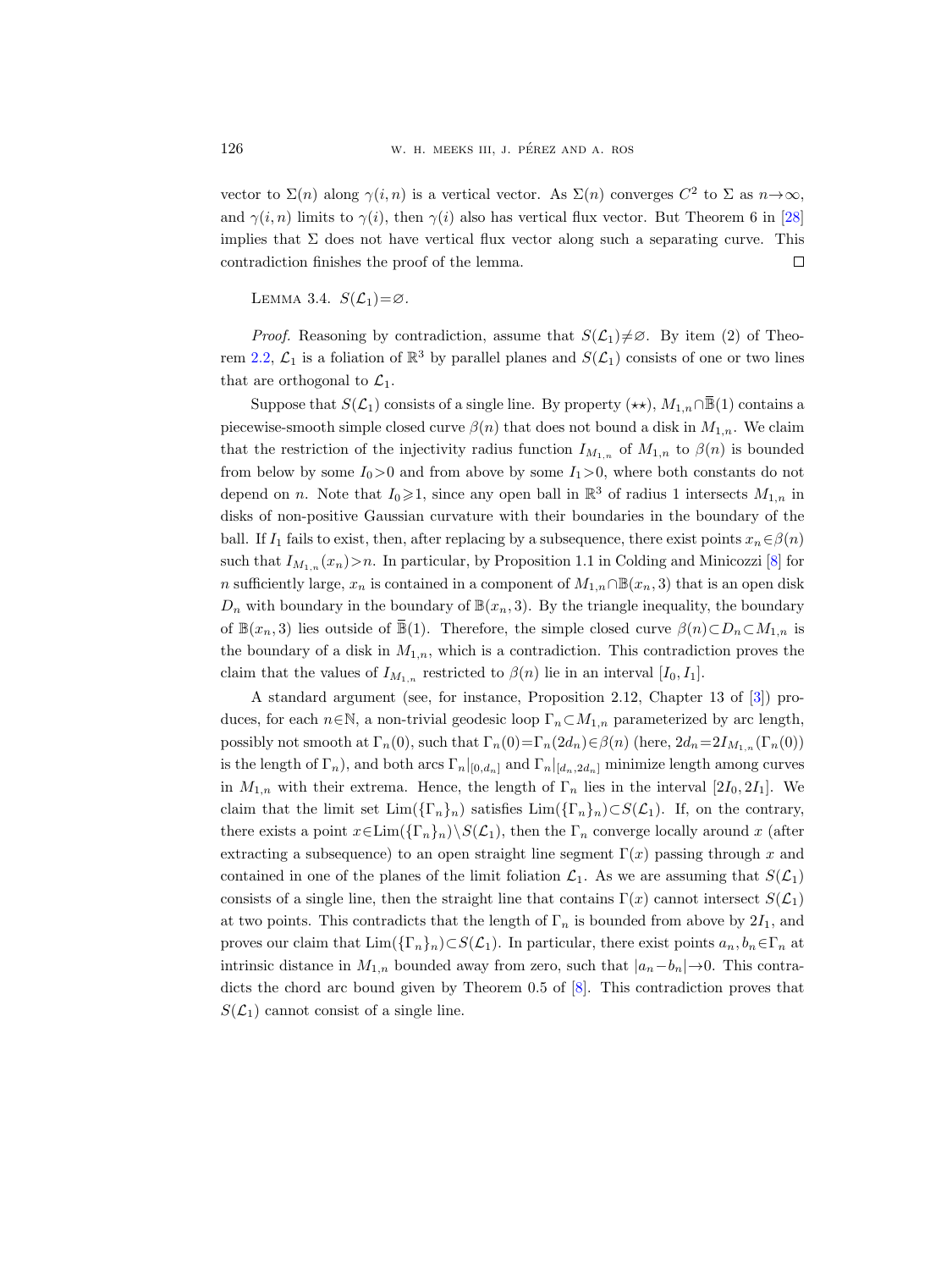

<span id="page-14-0"></span>Figure 2.  $S_1$  and  $S_2$  are the columns of the limiting parking garage structure.

Since  $S(\mathcal{L}_1)$  consists of two disjoint lines  $l_1$  and  $l_2$  that are orthogonal to  $\mathcal{L}_1$ , then item (2.2) of Theorem [2.2](#page-4-1) implies that the pairs of multivalued graphs forming inside the  $M_{1,n}$  around  $l_1$  and  $l_2$  are oppositely handed. From this point on, the proof of this lemma is similar to the proof of Lemma [3.2.](#page-9-1) We now outline the argument along the lines of the previous proof.

Recall that the Riemann minimal examples  $\{\mathcal{R}_t\}_{t>0}$  form a 1-parameter family of properly embedded, singly periodic, minimal planar domains in  $\mathbb{R}^3$ , each one with infinitely many horizontal planar ends (see, e.g., [\[30,](#page-35-8) §2] for a precise description of these classical surfaces). To identify the natural limit objects for each of the two ends of this 1-parameter family, one normalizes each  $\mathcal{R}_t$  suitably: after a certain normalization, the surfaces  $\mathcal{R}_t$  converge as  $t \rightarrow 0$  to a vertical catenoid, while as  $t \rightarrow \infty$ , one can normalize the  $\mathcal{R}_t$  so that under two different sequences of translations, each translated sequence converges to a vertical helicoid, with the two forming helicoids inside the  $\mathcal{R}_t$ , for t large, being symmetric by reflection in the vertical plane of symmetry of  $\mathcal{R}_t$ ; hence, these helicoids have opposite handedness. This last property implies that after shrinking the  $\mathcal{R}_t$  suitably and taking  $t \to \infty$ , the  $\mathcal{R}_t$  limit to a foliation  $\mathcal F$  of  $\mathbb{R}^3$  by horizontal planes, with singular set of convergence being two vertical lines. With our language in item (2) of Theorem [2.2,](#page-4-1) this limit configuration is a limiting parking garage structure with two oppositely oriented columns; see Figure [2.](#page-14-0)

In our current setting that the  $\{M_{1,n}\}_n$  converge to the foliation  $\mathcal{L}_1$  except at two lines  $l_1$  and  $l_2$  with opposite handedness, the convergence of  $\{M_{1,n}\}\)n$  to  $\mathcal{L}_1$  has the same basic structure as a two-limit-end example. More precisely, let  $\mathcal{C}(R_1)$  be a solid cylinder of radius  $R_1$  that contains  $S(\mathcal{L}_1)$  in its interior. Consider the intersection of  $M_{1,n}$  with an open slab S bounded by two planes in  $\mathcal{L}_1$ . For  $R_2 > R_1$  and n sufficiently large, the part of  $M_{1,n} \cap S$  in  $C(R_2) \backslash C(R_1)$  contains an arbitrarily large number of annular graphs with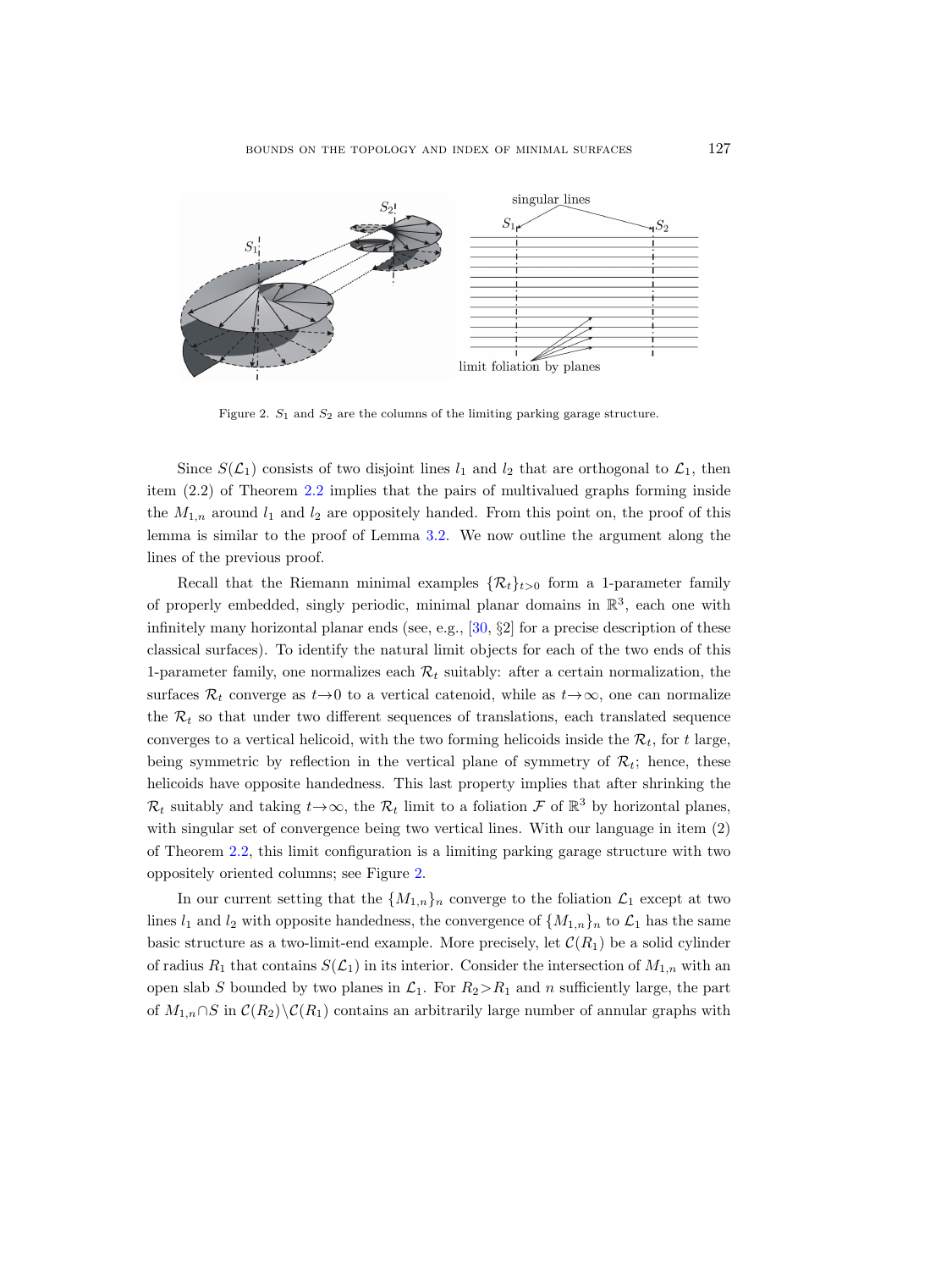boundary curves in the cylinders  $\partial \mathcal{C}(R_1)$  and  $\partial \mathcal{C}(R_2)$ , and these graphs are almost-parallel to the planes in  $\mathcal{L}_1$ ; note that  $R_1$  can be taken large enough so that the columns of the limiting parking garage structure are contained in  $\mathcal{C}(\frac{1}{2}R_1)$ . The remaining components of  $M_{1,n} \cap S \cap (\mathcal{C}(R_2) \setminus \mathcal{C}(R_1))$  are graphical almost-horizontal disk components that are contained in arbitrarily small neighborhoods of  $\partial S$ , as n tends to infinity. Furthermore, inside  $C(R_1) \cap S$  we can find as many of the related curves  $\gamma(i, n) \subset M_{1,n}$  from the proof of Lemma [3.2](#page-9-1) as we desire (take the  $\gamma(i, n)$  as 'connection loops' that converge to a straight line segment joining  $l_1$  and  $l_2$  and orthogonal to these lines). Carrying out the arguments in the proof of Lemma [3.2,](#page-9-1) we obtain a contradiction, which proves Lemma [3.4.](#page-13-0)  $\Box$ 

So far, we have proven that, after passing to a subsequence, the surfaces  $M_{1,n}$ converge smoothly with multiplicity 1 to a connected, properly embedded minimal surface  $L_1$  in one of the following two cases:

(C1)  $L_1$  is a one-ended surface with positive genus less than or equal to g and  $L_1$  is asymptotic to a helicoid;

 $(C2)$   $L_1$  has finite total curvature, genus at most g and at least two ends.

## <span id="page-15-1"></span>3.4. Surgery in the first stage

We start this section with a lemma to be used later.

<span id="page-15-0"></span>LEMMA 3.5. Let  $\Sigma \subset \mathbb{R}^3$  be a properly embedded minimal surface of finite genus and one end. Then, for  $R>0$  sufficiently large,  $\partial \mathbb{B}(R)$  intersects  $\Sigma$  transversely in a simple closed curve and  $\Sigma\backslash \mathbb{B}(R)$  is an annular end representative of the unique end of  $\Sigma$ . Furthermore, given  $\varepsilon > 0$ , R can be chosen large enough so that this end representative is  $\varepsilon$ -close in the  $C^2$ -norm to an end of a helicoid.

Proof. Since arbitrarily small perturbations of the square of the distance function of  $\Sigma$  to the origin in  $\mathbb{R}^3$  can be chosen to have only non-degenerate critical points of index less than 2, elementary Morse theory implies that for the first sentence of the lemma to hold it suffices to prove that, for  $R>0$  sufficiently large,  $\partial \mathbb{B}(R)$  intersects  $\Sigma$ transversely. Since  $\Sigma$  is a properly embedded minimal surface of finite genus and one end, then  $\Sigma$  is asymptotic to a helicoid (Bernstein and Breiner [\[1\]](#page-33-0) or Meeks and Pérez [\[27\]](#page-34-7)); in particular, after a rotation in  $\mathbb{R}^3$ , we may assume that for some  $R>0$  large and  $\delta>0$ , the intersection of  $\Sigma \setminus \mathbb{B}(R)$  with the region

$$
C(\delta) = \{(x_1, x_2, x_3) \in \mathbb{R}^3 : x_1^2 + x_2^2 > \delta^2 x_3^2\}
$$

consists of two multivalued graphs over their projections to the  $(x_1, x_2)$ -plane with norm of their gradients less than 1, and given  $\varepsilon > 0$ , R can be taken sufficiently large so that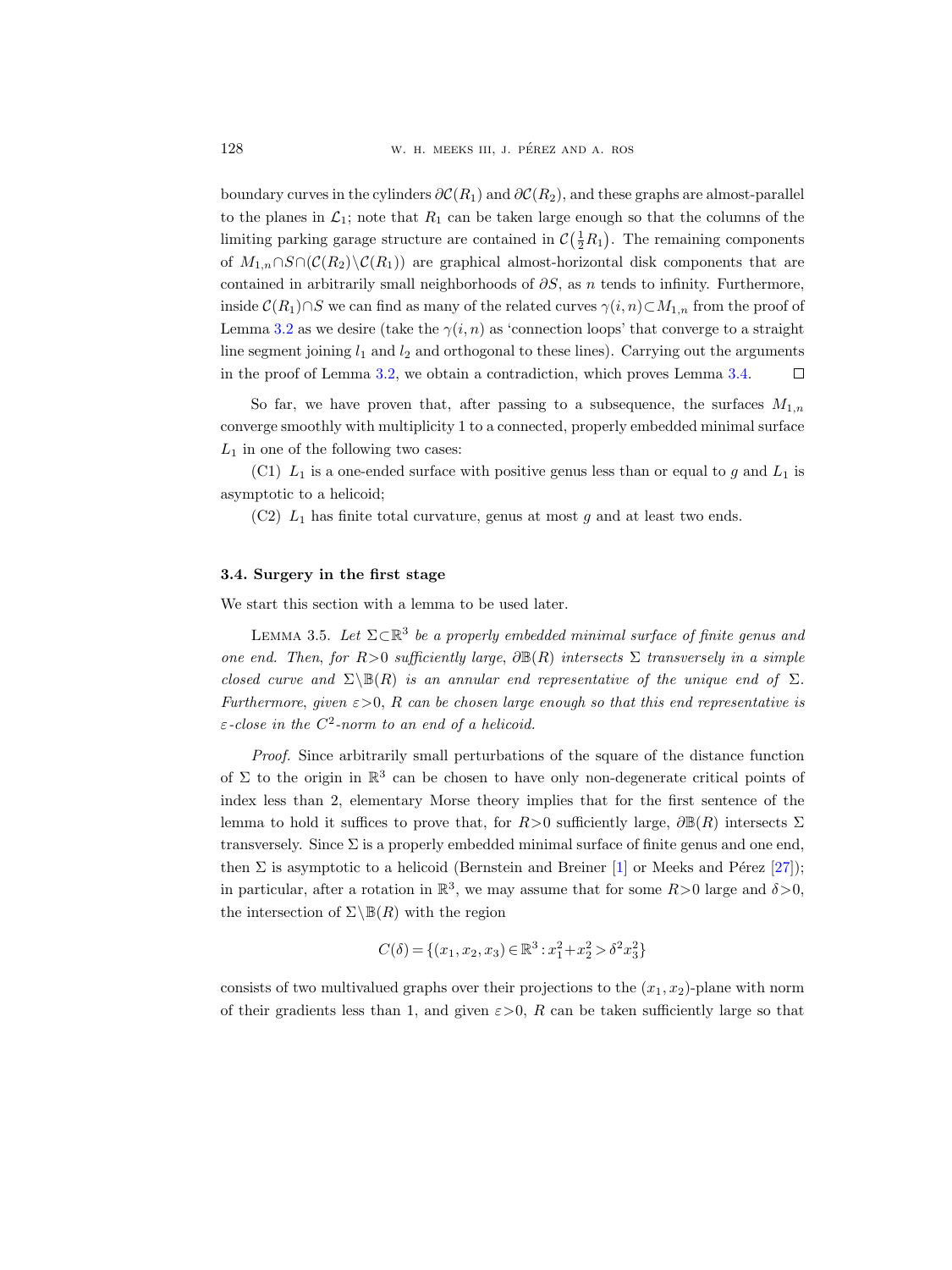the norm of the gradients of these multivalued graphs are less than  $\varepsilon$ . Furthermore, the analytic description in [\[17\]](#page-34-22), [\[27\]](#page-34-7) ensures that there exists a conformal parameterization  $X: D(\infty, \varrho) \to \mathbb{R}^3$  of an end representative of the end of  $\Sigma$ , with associated Weierstrass data

<span id="page-16-0"></span>
$$
g(z) = e^{iz + f(z)}, \quad dh = dz,
$$
\n
$$
(3)
$$

where  $D(\infty, \rho) = \{z \in \mathbb{C} : |z| \geqslant \rho\}$ , f is a holomorphic function in  $D(\infty, \rho)$  that extends across  $z=\infty$  with  $f(\infty)=0$ , g is the stereographically projected Gauss map of X and dh denotes its height differential. This analytic description implies that the following properties hold:

- (D1)  $[\Sigma \setminus \mathbb{B}(R)] \cap C(\delta)$  is transversal to  $\partial \mathbb{B}(R')$  for every  $R' > R$ ;
- (D2)  $\Sigma\backslash\mathbb{B}(R)$  is transverse to every horizontal plane  $\{x_3=t\}$ , for all  $t\in\mathbb{R}$ ;

(D3) For |t| sufficiently large,  $\beta_t := (\Sigma \backslash \mathbb{B}(R)) \cap \{x_3 = t\}$  consists of a smooth, proper Jordan arc at distance less than 1 to the axis of the helicoid H to which  $\Sigma$  is asymptotic, and the tangent lines to  $\beta_t$  are arbitrarily close to the constant value determined by the intersection straight line  $H \cap \{x_3=t\}.$ 

Property (D3) ensures that circles in  $\{x_3=t\}$  centered at  $(0, 0, t)$  and radii  $r > R_0$  are transverse to  $\beta_t$ , for |t| and  $R_0$  sufficiently large. This implies that there exists  $R_1 > R_0$ large such that for R sufficiently large,  $\partial \mathbb{B}(R)$  is transverse to

$$
\Sigma \setminus \{(x_1, x_2, x_3) : x_1^2 + x_2^2 \le R_1^2\}.
$$

Finally, transversality of  $\partial \mathbb{B}(R)$  to  $\Sigma \cap \{x_1^2 + x_2^2 \le R_1^2\}$  for R large follows from the fact that under any divergent sequence of vertical translations of  $\Sigma$ , a subsequence converges to some vertical translation of H and, as  $R \rightarrow \infty$ , the unit normal vectors to  $\partial \mathbb{B}(R)$  at points of  $\Sigma \cap \partial \mathbb{B}(R) \cap \{x_1^2 + x_2^2 \le R_1^2\}$  are converging to vertical unit vectors. This finishes the proof of the first sentence of the lemma. The second sentence follows from the Weierstrass representation equation [\(3\)](#page-16-0). Source to  $p_t$ , for  $|t|$  and  $R_0$  sumclently large. This implies that there exists  $R_1 > R_0$ <br>such that for R sufficiently large,  $\partial \mathbb{B}(R)$  is transverse to<br> $\Sigma \setminus \{(x_1, x_2, x_3) : x_1^2 + x_2^2 \leq R_1^2\}$ .<br>Illy, transvers

large so that in case (C1) above,  $L_1 \backslash L_1(R_1)$  consists of an annular end representative of the unique end of  $L_1$ , and this annular end representative is  $\varepsilon$ -close in the  $C^2$ -norm to an end of a helicoid  $H \subset \mathbb{R}^3$  for any fixed  $\varepsilon > 0$  small. In case (C2), the asymptotic geometry of embedded ends with finite total curvature allows us to assume that  $L_1 \backslash L_1(R_1)$  consists of a finite collection of annular end representatives of the at least two ends of  $L_1$ , each one  $\varepsilon$ -close in the  $C^2$ -norm to the end of a plane or of a catenoid.

We will perform the following replacement of  $L_1(R_1)$ :

(E1) Suppose that  $L_1$  is in case (C1) above. Replace  $L_1(R_1)$  by a smooth disk that is a small normal graph over its projection to the helicoid  $H$ , and so that the union of this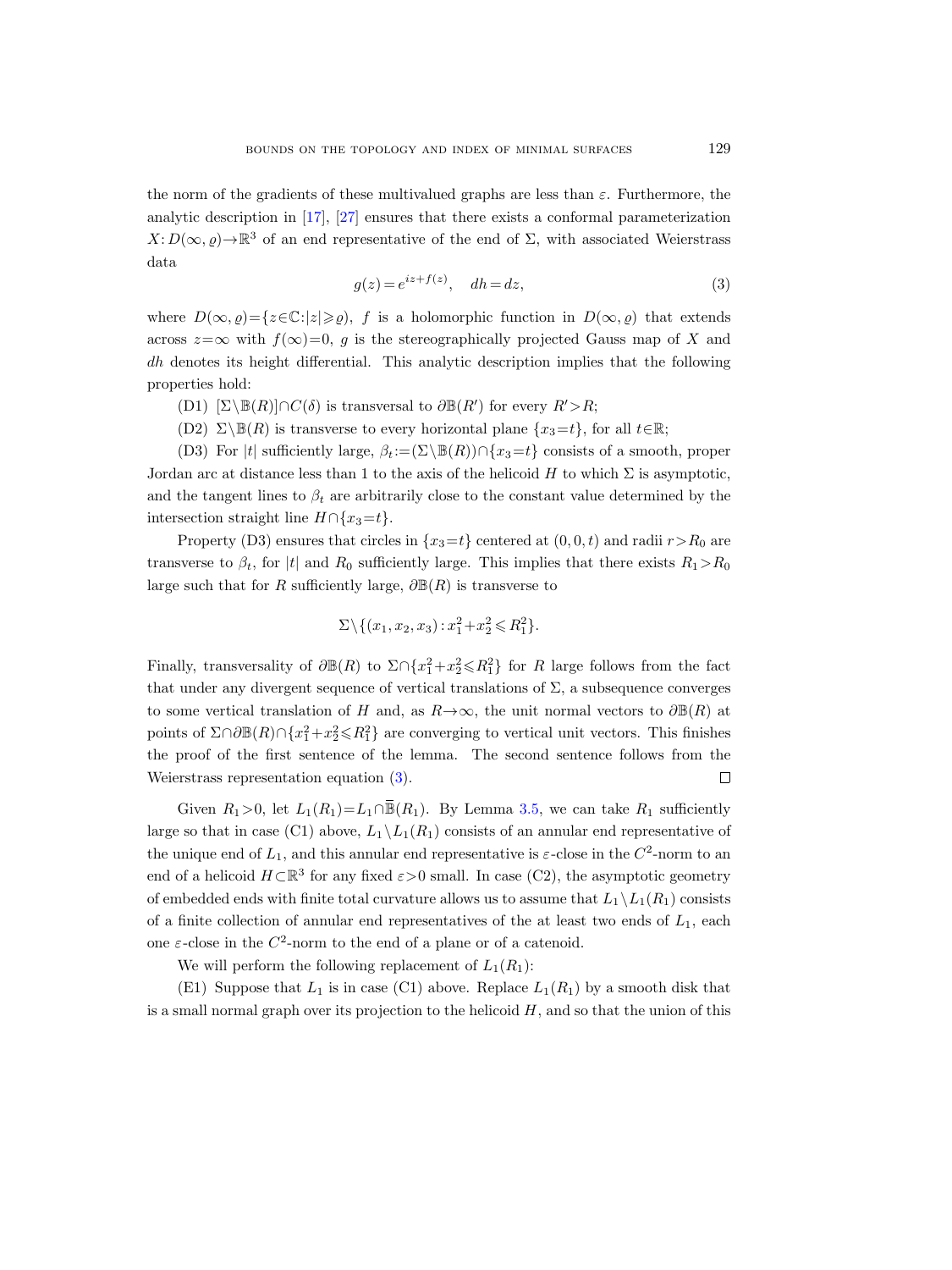new piece with  $L_1 \setminus L_1(R_1)$  produces a smooth, properly embedded surface  $\tilde{L}_1 \subset \mathbb{R}^3$ . For  $R_1$  large, this replacement can be made in such a way that  $\tilde{L}_1$  is  $\varepsilon$ -close to H in the  $C^2$ norm on compact sets of  $\mathbb{R}^3$  for an arbitrarily small  $\varepsilon > 0$  (after choosing  $R_1$  sufficiently large).

(E2) Now assume  $L_1$  is in case (C2). Then, for  $R_1$  large,  $L_1 \backslash L_1(R_1)$  consists of a finite number  $r \geq 2$  of non-compact, annular minimal graphs over the limit tangent plane at infinity of  $L_1$ , bounded by r closed curves which are almost-parallel and logarithmically close in terms of R to an equator on  $\partial \mathbb{B}(R_1)$ . Replace  $L_1(R_1)$  by r almost-flat parallel disks contained in  $\mathbb{B}(R_1)$  so that the resulting surface, after gluing these disks to  $L_1 \setminus L_1(R_1)$ , is a possibly disconnected, smooth, properly embedded surface  $\tilde{L}_1 \subset \mathbb{R}^3$ . This replacement is made so that  $\tilde{L}_1 \cap \overline{\mathbb{B}}(R_1)$  has arbitrarily small second fundamental a smooth, properly embedded surface  $\tilde{L}_1 \subset \mathbb{R}^3$ . For<br>de in such a way that  $\tilde{L}_1$  is  $\varepsilon$ -close to H in the  $C^2$ -<br>urbitrarily small  $\varepsilon > 0$  (after choosing  $R_1$  sufficiently<br>(C2). Then, for  $R_1$  large,  $L_$ form (after choosing  $R_1$  sufficiently large). (E2) Now assume  $L_1$  is in case (C2). Then, for  $L_1$  large,  $L_1 \setminus L_1(L_1)$  consists or a<br>finite number  $r \geqslant 2$  of non-compact, annular minimal graphs over the limit tangent plane<br>at infinity of  $L_1$ , bounded by r through the almost-parallel and logarithmi-<br>d curves which are almost-parallel and logarithmi-<br>tor on  $\partial \mathbb{B}(R_1)$ . Replace  $L_1(R_1)$  by r almost-flat<br>that the resulting surface, after gluing these disks<br>ceted, smooth, dmost-flat<br>these disks<br>these disks<br>ce  $\tilde{L}_1 \subset \mathbb{R}^3$ .<br>indamental<br>er minimal,<br> $n$  that con-<br>med to be<br>d for  $L_1$  to<br> $1$  in  $\overline{\mathbb{B}}(R_1)$ .

In either of the cases (E1) and (E2), note that the surface  $\tilde{L}_1$  is no longer minimal, but it is minimal outside  $\overline{\mathbb{B}}(R_1)$ .

We finish this first stage by performing the surgery on the surfaces  $M_{1,n}$  that conarbitrarily close to  $L_1(R_1)$  in the  $C^2$ obtain a new smooth, properly embedded surface  $\widetilde{M}_{1,n}$  that is  $C^2$ -close to  $\widetilde{L}$ Observe that if  $L_1$  is in case (C1), then  $\widetilde{M}_{1,n}$  is connected and has the same number of ends as  $M_{1,n}$ , while if  $L_1$  is in case (C2), then  $M_{1,n}$  might fail to be connected, and the total number of ends of the connected components of  $\tilde{M}_{1,n}$  is equal to the number of ends of  $M_{1,n}$  (see Figure [3](#page-18-0) for a topological representation of this surgery procedure).

## <span id="page-17-0"></span>3.5. Rescaling by non-trivial topology in the second stage

Since the number of ends of  $\widetilde{M}_{1,n}$  is unbounded as  $n \to \infty$ , then  $\widetilde{M}_{1,n}$  has some component that is not simply connected for n large. As  $\widetilde{M}_{1,n}$  has catenoidal or planar ends, then for n large there exists a largest positive number  $r_{2,n}$  such that for every open ball B in  $\mathbb{R}^3$  of radius  $r_{2,n}$ , every simple closed curve in  $M_{1,n} \cap B$  bounds a disk in  $M_{1,n}$  (but not necessarily inside B as  $\tilde{M}_{1,n}$  does not necessarily satisfy the convex hull property), and there exists a closed ball of radius  $r_{2,n}$  centered at a point  $T_{2,n} \in \mathbb{R}^3$  whose intersection with  $M_{1,n}$  contains a simple closed curve that is homotopically non-trivial in  $M_{1,n}$ .

As for n large, every component of  $\widetilde{M}_{1,n} \cap \mathbb{B}(2R_1)$  is simply connected and we may assume  $R_1\geq 2$ , then every simple closed curve homotopically non-trivial on  $M_{1,n}$  that is contained in a ball of radius 2 is necessarily disjoint from  $\mathbb{B}(R_1)$ . By the last paragraph, there exists a simple closed curve  $\Gamma \subset M_{1,n}$  that is homotopically non-trivial in  $M_{1,n}$  and that is contained in a closed ball of radius  $r_{2,n}$ . We next check that  $r_{2,n}\geq 1$ . It clearly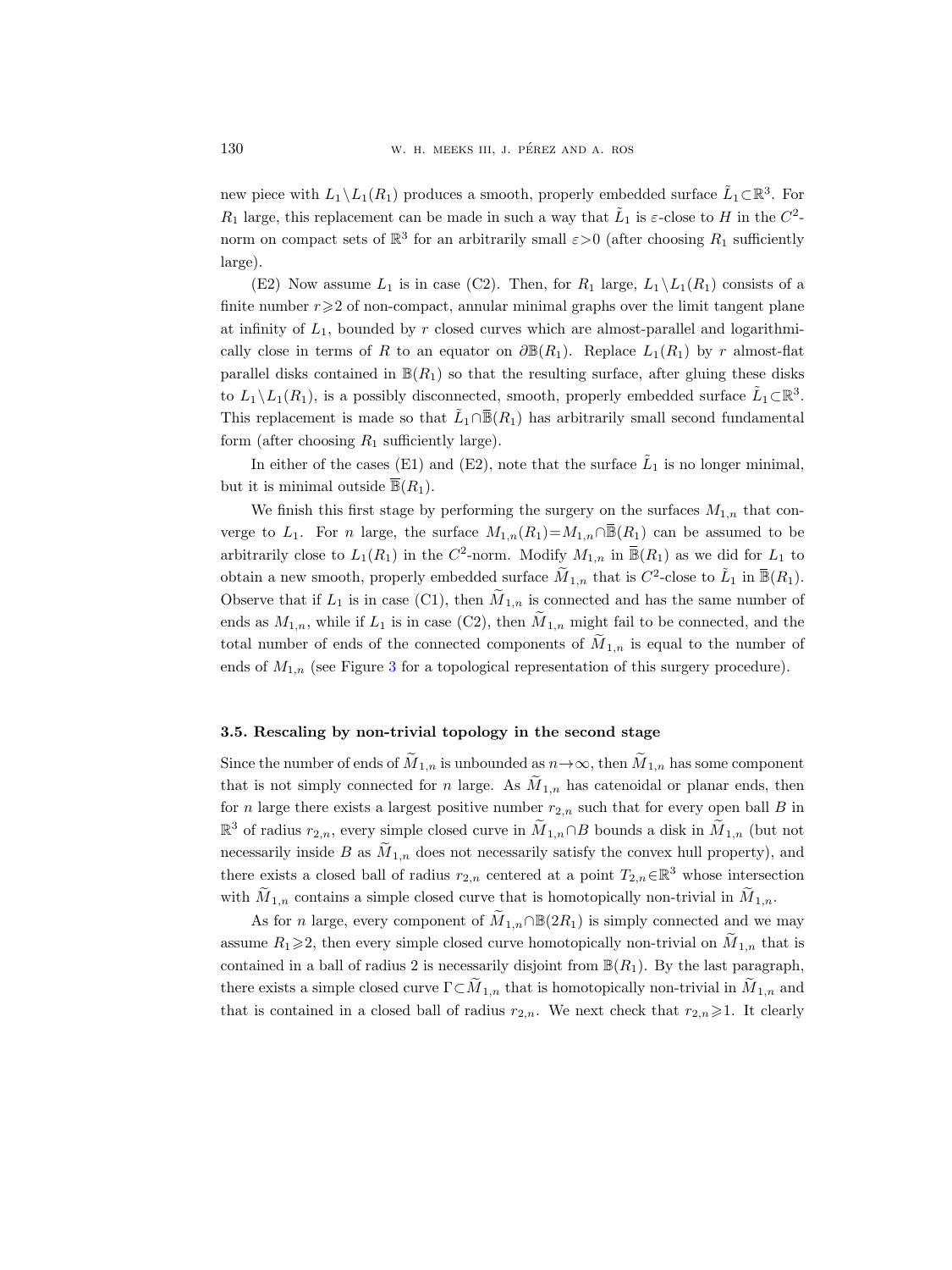

<span id="page-18-0"></span>Figure 3. Topological representation of the surgery in the first stage, where the ends are represented by crosses. On the left, replacement (E1) is done on  $M_{1,n}$ , thus the compact surface  $M_{1,n}(R_1)$  (above, red) has only one boundary component and is replaced by an almost helicoidal disk (below, red); after smoothing along a transition region (represented by a green annulus), the resulting surface  $\widetilde{M}_{1,n}$  is connected and has the same number of ends as  $M_{1,n}$ . On the right, replacement (E2) occurs; in this example, the limit surface  $L_1$  has genus 2 and four ends, each end producing a boundary component of  $M_{1,n}(R_1)$  that is glued after the surgery to an almost flat disk. The resulting surface  $\tilde{M}_{1,n}$  disconnects into three components, with one, three and three ends, respectively. Observe that replacement (E1) strictly decreases the genus of  $\widetilde{M}_{1,n}$ .

suffices to show that this inequality holds assuming that  $r_{2,n}\leq 2$ ; in this case, the previous argument implies that  $\mathbb{B}(T_{2,n}, r_{2,n})$  does not intersect  $\mathbb{B}(R_1)$ , and so

$$
\Gamma \subset M_{1,n} \cap \mathbb{B}(T_{2,n},r_{2,n}).
$$

Note that  $\Gamma$  is homotopically non-trivial in  $M_{1,n}$ . In particular,  $r_{2,n}\geq 1$  by property  $(\star)$ , as desired. suffices to show that this inequality holds assuming that  $r_{2,n} \leq 2$ ; in this case, the previous<br>argument implies that  $\mathbb{B}(T_{2,n}, r_{2,n})$  does not intersect  $\mathbb{B}(R_1)$ , and so<br> $\Gamma \subset M_{1,n} \cap \mathbb{B}(T_{2,n}, r_{2,n})$ .<br>Note that

Let

$$
\widehat{M}_{2,n}=\frac{1}{r_{2,n}}\big(\widetilde{M}_{1,n}-T_{2,n}\big).
$$

 $\widehat{M}_{2,n}$ . Also define

<span id="page-18-1"></span>
$$
M_{2,n} = \frac{1}{r_{2,n}} (M_{1,n} - T_{2,n}) \text{ and } B_{1,n} = \frac{1}{r_{2,n}} (\mathbb{B}(R_1) - T_{2,n}).
$$
 (4)

Clearly,  $\widehat{M}_{2,n}$  is homeomorphic to  $\widetilde{M}_{1,n}$  and has simpler topology than  $M_{2,n}$ , in the sense that  $M_{1,n}$  has less generators for its first homology group than  $M_{2,n}$ ; the simplification of the topology of  $M_{2,n}$  giving  $\widehat{M}_{2,n}$  as a replacement of a subdomain by disks, only occurs inside the ball  $B_{1,n}$ .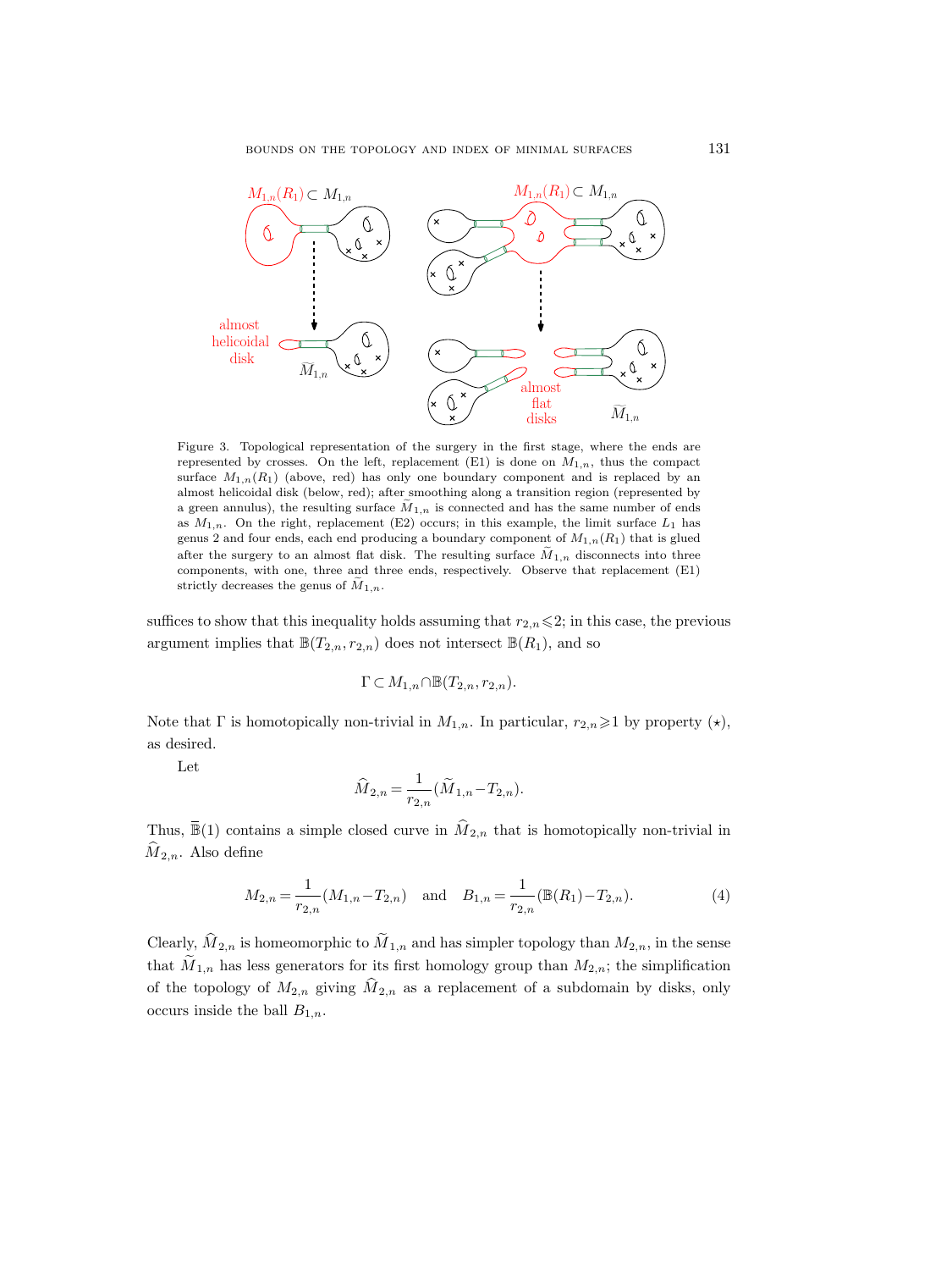### 3.6. Controlling the limit of the rescaled surfaces in the second stage

<span id="page-19-0"></span>LEMMA 3.6. Let  $C \subset \mathbb{R}^3$  be any compact set. Then, for n large, the ball  $B_{1,n}$  is disjoint from C.

*Proof.* Suppose, to the contrary, that after passing to a subsequence, every  $B_{1,n}$ intersects a compact set  $C \subset \mathbb{R}^3$ . We first show that the radii of  $B_{1,n}$  go to zero as  $n \to \infty$ . If not, and again after taking a subsequence, we may assume that the radius of  $B_{1n}$ is larger than some  $\varepsilon > 0$  for every  $n \in \mathbb{N}$ . This condition, together with the fact that 132 W. H. MEEKS III, J. PÉREZ AND A. ROS<br> **3.6. Controlling the limit of the rescaled surfaces in the second stage**<br>
LEMMA 3.6. Let  $C \subset \mathbb{R}^3$  be any compact set. Then, for n large, the ball  $B_{1,n}$  is<br>
disjoint from C properties:

(I) The change of scale [\(4\)](#page-18-1) between  $M_{1,n}$  and  $M_{2,n}$  is essentially the identity (in the sense that the ratio  $1/r_{2,n}$  appearing in [\(4\)](#page-18-1) is bounded from above and below by positive constants independently of n, and the translational part  $T_{2,n}$  of [\(4\)](#page-18-1) is bounded from above independently of n). Observe that  $\hat{M}_{1,n}$  and  $\hat{M}_{2,n}$  are related by the same change of scale as the one in [\(4\)](#page-18-1) between  $M_{1,n}$  and  $M_{2,n}$ . intersects a compact set  $C \subseteq \mathbb{F}$ <br>If not, and again after takin<br>is larger than some  $\varepsilon > 0$  for<br>the distance from  $\overline{\mathbb{B}}(1)$  to  $B_1$ <br>properties:<br>(I) The change of scale<br>the sense that the ratio  $1/r_2$ <br>positive co properties:<br>
(I) The change of scale (4) between  $M_{1,n}$  and  $M_{2,n}$  is essentially the identity (in<br>
the sense that the ratio  $1/r_{2,n}$  appearing in (4) is bounded from above and below by<br>
positive constants independently

(II) There exists  $r_0 > 0$  such that the open ball  $B'_{1,n}$  concentric with  $B_{1,n}$  of radius

Since  $\{M_{1,n}\}_n$  converges smoothly on arbitrarily large compact subsets of  $\mathbb{R}^3$  to  $L_1$  and outside  $\mathbb{B}(R_1)$ ,  $L_1$  consists of its annular ends (here we have possibly applied Lemma [3.5\)](#page-15-0), we conclude from properties (I) and (II) above that for n large,  $B'_{1,n}$  inthat is homotopically non-trivial in  $\hat{M}_{2,n}$ . This contradiction shows that the radii of the balls  $B_{1,n}$  tend to zero as  $n \rightarrow \infty$ , provided that these balls intersect C.

By the previous paragraph, after taking a subsequence, we may assume that the sequence of balls  ${B_{1,n}}_n$  converges to a point  $p \in \mathbb{C}$ . To proceed with the proof of Lemma [3.6,](#page-19-0) we need the following assertion.

<span id="page-19-1"></span>ASSERTION 3.7.  $\{M_{2,n}\}_n$  is locally simply connected in  $\mathbb{R}^3 \setminus \{p\}.$ 

*Proof.* Fix a point  $q \in \mathbb{R}^3 \setminus \{p\}$ . Then we can write  $|p-q|=d\varepsilon$  for  $d\geqslant 10$ ,  $\varepsilon > 0$ . Reasoning by contradiction, suppose that for  $\varepsilon$  arbitrarily small, for n large, we find a simple closed curve  $\Gamma_n \subset M_{2,n} \cap \mathbb{B}(q,\varepsilon)$  that is homotopically non-trivial in  $M_{2,n}$ . Since  $\varepsilon$  can be assumed to be less than 1, then  $\Gamma_n$  must bound a disk  $D_n$  in  $\hat{M}_{2,n}$ . Note that  $D_n$ cannot be contained in  $M_{2,n}$ , since  $\Gamma_n$  is homotopically non-trivial in  $M_{2,n}$ . Thus,  $D_n$ is not minimal and must intersect  $B_{1,n}$ . Note that  $D_n \backslash B_{1,n}$  contains a compact, connected, minimal planar domain whose boundary intersects each of the spheres  $\partial \mathbb{B}(q,\varepsilon)$ and  $\partial B_{1,n}$ . An elementary application of the maximum principle for minimal surfaces shows that there is no connected minimal surface whose boundary is contained in two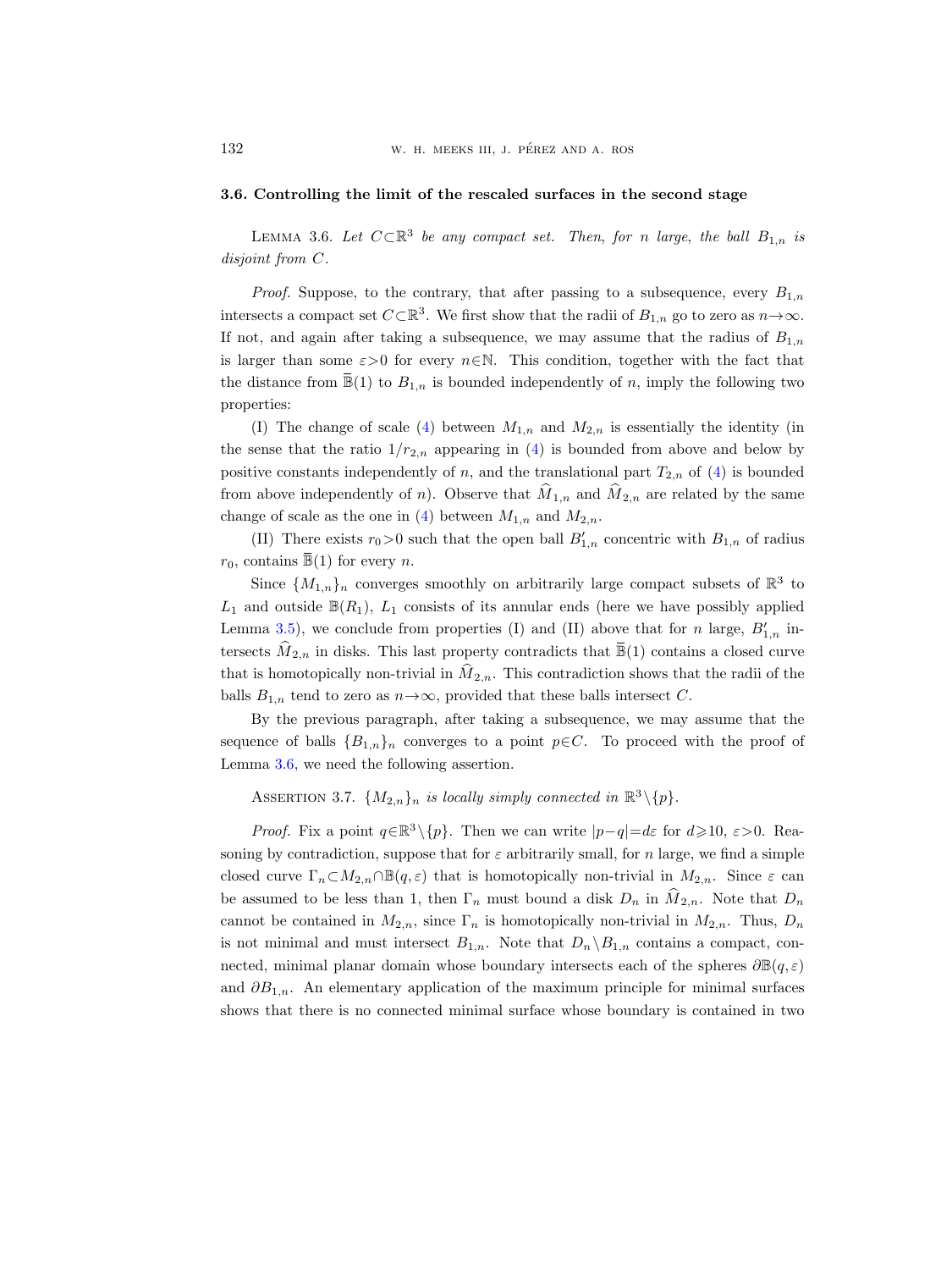BOUNDS ON THE TOPOLOGY AND INDEX OF MINIMAL SURFACES such spheres (pass a suitable catenoid between the closed balls  $\overline{\mathbb{B}}(q,\varepsilon)$  and  $\overline{B}$ between the closed balls  $\overline{\mathbb{B}}(q,\varepsilon)$  and  $\overline{B}_{1,n}$ ). Thus,  ${M_{2,n}}_n$  is locally simply connected in  $\mathbb{R}^3 \setminus \{p\}.$  $\Box$ 

We next continue with the proof of Lemma [3.6.](#page-19-0) Consider the sequence of compact minimal surfaces with boundary

$$
\left\{M_{2,n}\cap \left(\overline{\mathbb{B}}(n)\backslash \mathbb{B}\left(p,\frac{1}{n}\right)\right)\right\}_n.
$$

As we have already observed, this sequence has locally positive injectivity radius in  $\mathbb{R}^3 \setminus \{p\}$ . By Theorem [2.2](#page-4-1) applied to this sequence with  $W = \{p\}$ , there are a minimal lamination  $\mathcal L$  of  $\mathbb R^3 \setminus \{p\}$  and a closed subset  $S(\mathcal L) \subset \mathcal L$  such that

$$
\left\{M_{2,n}\cap\left(\overline{\mathbb{B}}(n)\backslash\mathbb{B}\left(p,\frac{1}{n}\right)\right)\right\}_n
$$

converges  $C^{\alpha}$ , for all  $\alpha \in (0, 1)$ , to  $\mathcal L$  outside the singular set of convergence  $S(\mathcal L)$ . Furthermore, the closure  $\bar{\mathcal{L}}$  of  $\mathcal{L}$  in  $\mathbb{R}^3$  has the structure of a minimal lamination of  $\mathbb{R}^3$ .

<span id="page-20-0"></span>ASSERTION 3.8.  $\bar{\mathcal{L}}$  consists entirely of planes.

*Proof.* Reasoning by contradiction, assume that  $\overline{\mathcal{L}}$  contains a non-flat leaf. By item (3) of Theorem [2.2,](#page-4-1)  $S(\mathcal{L})=\emptyset$  and  $\overline{\mathcal{L}}$  consists of a single leaf L, which is a properly embedded minimal surface in  $\mathbb{R}^3$  with genus at most g. Furthermore, the convergence of between the surfaces M2,n ∩( $\mathbb{B}(n) \setminus \mathbb{B}\left(p, \frac{1}{n}\right)$ )), and a closed subset  $S(\mathcal{L}) \subset \mathcal{L}$  such that<br>  $\left\{M_{2,n} \cap \left(\overline{\mathbb{B}}(n) \setminus \mathbb{B}\left(p, \frac{1}{n}\right)\right)\right\}$ ,<br>
converges  $C^{\alpha}$ , for all  $\alpha \in (0, 1)$ , to  $\mathcal{L}$ 

Since for all fixed  $\varepsilon > 0$  and for n large the area of  $M_{2,n} \cap \mathbb{B}(p,\varepsilon)$  is greater than  $\frac{3}{2}\pi\varepsilon^2$ (by the monotonicity of area formula) and  $S(\mathcal{L})=\emptyset$ , then we deduce that  $p\in L$ . As L is embedded, the area of  $L \cap \mathbb{B}(p, \varepsilon)$  divided by  $\varepsilon^2$  tends to  $\pi$  as  $\varepsilon \to 0$ , which contradicts that the  $M_{2,n}$  converge smoothly to L in  $\mathbb{B}(p,\varepsilon)\setminus\{p\}$  with multiplicity 1. This completes the proof of the assertion.

By Assertion [3.8,](#page-20-0)  $\bar{\mathcal{L}}$  consists entirely of planes, which after a rotation in  $\mathbb{R}^3$  can be assumed to be horizontal.

As  $\widehat{M}_{2,n} \setminus \mathbb{B}(p, \frac{1}{4})$  is minimal for *n* large and every simple closed curve in  $\widehat{M}_{2,n} \cap$  $\mathbb{B}(p, \frac{1}{4})$  is the boundary of a disk in  $\widehat{M}_{2,n}$ , we claim that the components of  $\widehat{M}_{2,n} \cap \mathbb{B}(p, \frac{1}{4})$ are disks in  $\hat{M}_{2,n}$ , when n is large. To see that this claim holds, for n large choose a component  $\Delta$  of  $\widehat{M}_{2,n} \cap \mathbb{B}(p, \frac{1}{4})$  and notice that, because  $\frac{1}{4}$ <1, then  $\Delta$  lies in a disk  $\mathcal{D}$ in  $\hat{M}_{2,n}$  such that the intersection of D with  $\mathbb{R}^3 \setminus B_{1,n}$  is minimal. Hence, by the convex hull property applied to  $\mathcal{D} \cap (\mathbb{R}^3 \setminus \mathbb{B}(p, \frac{1}{4}))$ ,  $\Delta \subset \mathcal{D} \subset \mathbb{B}(p, \frac{1}{4})$ . Since  $\widehat{M}_{2,n} \cap B_{1,n}$  consists of disks, then  $\Delta$  is a disk, which proves the claim. It follows that  $\hat{M}_{2,n}$  and notice that, because  $\frac{1}{4}$  and  $\hat{M}_{2,n}$  contains a homotopically is minimal for *n* large and every simple closed curve in  $\hat{M}_{2,n}$  and  $\frac{1}{4}$  is the boundary of a disk in  $\hat{M$ By Assen<br>assumed to b<br>As  $\hat{M}_{2,n}$ <br> $\mathbb{B}(p, \frac{1}{4})$  is the<br>are disks in .<br>component Δ<br>in  $\hat{M}_{2,n}$  such<br>hull property<br>disks, then Δ<br>It follow:<br>such that aft<br> $\Gamma_n \subset \hat{M}_{2,n} \cap \overline{\mathbb{B}}$ 

such that after an isotopy of such a curve in  $\hat{M}_{2,n}$ , produces another simple closed curve  $\left(\frac{3}{2}\right)$  which is homotopically non-trivial in  $\widehat{M}_{2,n}$  and disjoint from  $\mathbb{B}(p, \frac{1}{4})$ .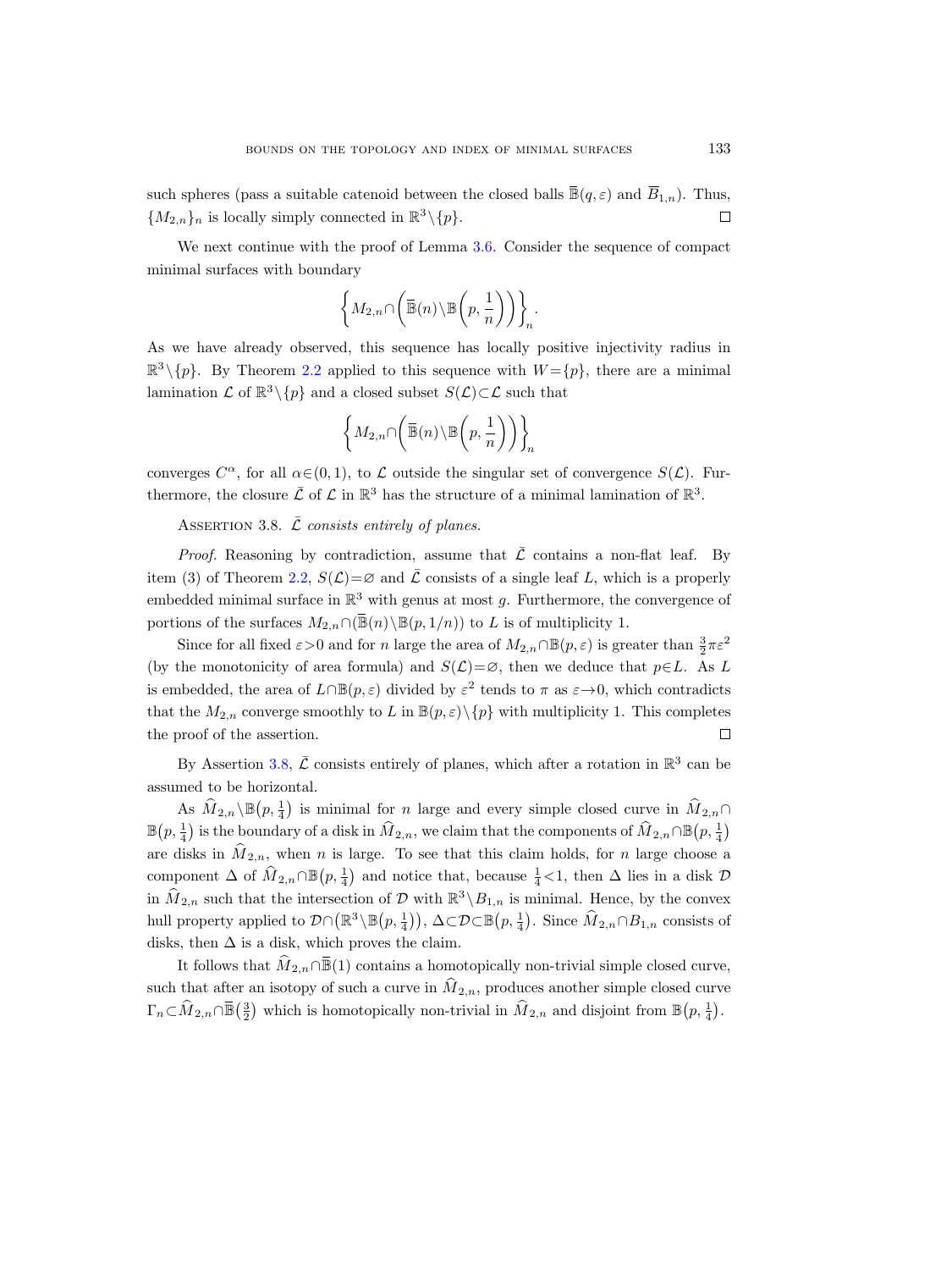W. H. MEEKS III, J. PÉREZ AND A. ROS<br>ASSERTION 3.9. *The singular set of convergence*  $S(\mathcal{L})$  *of the*  $M_{2,n} \cap (\overline{\mathbb{B}}(n)\backslash \mathbb{B}(p, 1/n))$ to  $\mathcal L$  is non-empty and intersects  $\mathbb B(3)$ .

<span id="page-21-0"></span>*Proof.* Arguing by contradiction, suppose that  $S(\mathcal{L}) \cap \mathbb{B}(3) = \emptyset$ . Note that  $\mathbb{B}(p, \frac{1}{4})$ cannot intersect both of the spheres  $\partial \mathbb{B}(\frac{3}{2})$  and  $\partial \mathbb{B}(2)$ ; in what follows we will assume that  $\mathbb{B}(p, \frac{1}{4}) \cap \partial \mathbb{B}(\frac{3}{2}) = \emptyset$ , as the argument in the other case is similar. Since all leaves **134** W. H. MEEKS III, J. PÉREZ AND A. ROS<br>
ASSERTION 3.9. The singular set of convergence  $S(\mathcal{L})$  of the  $M_{2,n} \cap (\text{to } \mathcal{L} \text{ is non-empty and intersects } \mathbb{B}(3)$ .<br> *Proof.* Arguing by contradiction, suppose that  $S(\mathcal{L}) \cap \mathbb{B}(3) = \emptyset$ .  $\left(\mathbb{\bar{B}} \left( \frac{3}{2} \right) \backslash \mathbb{B} \left( p, \frac{1}{4} \right) \right)$ are compact, then for n large, each component of  $M_{2,n} \cap (\overline{\mathbb{B}}(\frac{3}{2}) \setminus \mathbb{B}(p, \frac{1}{4}))$  that intersects  $\partial \mathbb{B}(\frac{5}{4})$  is an almost-horizontal graph over its projection to the  $(x_1, x_2)$ -plane and is either a disk with boundary in  $\partial \mathbb{B}(\frac{3}{2})$  or a planar domain with one boundary component in  $\partial \mathbb{B}(\frac{3}{2})$  and its other boundary components in  $\partial \mathbb{B}(p, \frac{1}{4})$  (here we may assume  $\partial \mathbb{B}(p, \frac{1}{4})$  is transverse to every such minimal surface). In particular, for n large, every component of to  $\mathcal{L}$  is <br>
Pro<br>
cannot i<br>
that  $\mathbb{B}$ ( $i$ <br>
of  $\bar{\mathcal{L}}$  are complex<br>
are complex<br>  $\partial \mathbb{B}(\frac{5}{4})$  is<br>
a disk w<br>  $\partial \mathbb{B}(\frac{3}{2})$  a<br>
transver<br>  $\widehat{M}_{2,n} \cap \overline{\mathbb{B}}$  $\left(\frac{3}{2}\right)$  is a disk, which contradicts the existence of the curve  $\Gamma_n$ . Thus, of  $\bar{\mathcal{L}}$  are horizontal planes,  $S(\mathcal{L}) \cap \bar{\mathbb{B}}(2) = \varnothing$  and that the surfaces  $M_{2,n} \cap (\bar{\mathbb{B}}(\frac{3}{2}) \setminus \mathbb{B}(p, \frac{1}{4}))$ <br>are compact, then for *n* large, each component of  $M_{2,n} \cap (\bar{\mathbb{B}}(\frac{3}{2}) \setminus \mathbb{B}(p, \frac{1}{4$ 

$$
S(\mathcal{L}) \cap \mathbb{B}(3) \neq \varnothing.
$$

By Assertion [3.9](#page-21-0) and item (2) of Theorem [2.2,](#page-4-1)  $\bar{\mathcal{L}}$  is a foliation of  $\mathbb{R}^3$  by (horizontal) horizontal limiting parking garage structure with one or two columns (vertical lines) as singular set of convergence. By Assertion [3.9,](#page-21-0)  $S(\mathcal{L})$  intersects  $\mathbb{B}(3)$ .

The proof of Lemma [3.4](#page-13-0) applies to show that  $\overline{S(\mathcal{L})}$  does not contain two components (observe that the presence of the point  $p$  does not affect the argument of the proof of Lemma [3.4,](#page-13-0) as this argument can be done in a horizontal slab far from p). Hence,  $S(\mathcal{L})$ consists of a single line. The proof of Lemma 3.4 applies to show that  $\overline{S(\mathcal{L})}$  does n<br>(observe that the presence of the point  $p$  does not affect the<br>Lemma 3.4, as this argument can be done in a horizontal slal<br>consists of a single line.<br>We (observe that the presence of the point<br>Lemma 3.4, as this argument can be don<br>consists of a single line.<br>We now check that the possibility t<br>diction, which will finish the proof of Le<br> $\varepsilon = \begin{cases} \min\left\{\frac{1}{4}, \frac{1}{2}d_{\mathbb{R$ (i) solution is a single line also<br>
(*C*) is a single line also<br>
(*C*) is a single line also<br>
(*C*) is a single line also<br>
(*C*) is a single line also<br>
(*C*) if  $p \notin \overline{S(\mathcal{L})}$ ,<br>
(*C*) if  $p \in \overline{S(\mathcal{L})}$ .<br>
(*C*) if  $p$ 

We now check that the possibility that  $\overline{S(\mathcal{L})}$  is a single line also leads to a contra-diction, which will finish the proof of Lemma [3.6.](#page-19-0) Define  $\varepsilon > 0$  by

$$
\varepsilon = \begin{cases} \min\left\{\frac{1}{4},\frac{1}{2}d_{\mathbb{R}^3}(p,\overline{S(\mathcal{L})})\right\}, & \text{if } p \notin \overline{S(\mathcal{L})}, \\ \frac{1}{2}, & \text{if } p \in \overline{S(\mathcal{L})}. \end{cases}
$$

Lemma 3.4, as this argument can be done in a horizontal slab far from  $p$ ). Hence,  $\overline{S(\mathcal{L})}$ <br>consists of a single line.<br>We now check that the possibility that  $\overline{S(\mathcal{L})}$  is a single line also leads to a contra-<br>d  $\varepsilon = \begin{cases} \begin{array}{ll} \min\left\{\frac{1}{4},\frac{1}{2}d_{\mathbb{R}^3}(p,\overline{S(\mathcal{L})})\right\}, & \text{if } p \notin \overline{S(\mathcal{L})}, \\ \frac{1}{2}, & \text{if } p \in \overline{S(\mathcal{L})}. \end{array} \end{cases}$ <br>Choose  $R \geqslant 3$  sufficiently large so that  $p \in \mathbb{B}(\frac{1}{2}R)$ . Recall from the paragraph j Choose  $R \ge 3$  sufficiently large so that  $p \in \mathbb{B}(\frac{1}{2}R)$ . Recall from the paragraph just before  $\left(\frac{3}{2}\right)$  which is homotopically  $(p, \frac{1}{4})$  (in particular,  $\Gamma_n \cap \overline{B}_{1,n} = \emptyset$  for *n* large). component  $C_n$ , which contains the curve  $\Gamma_n$  and a long, connected, double spiral curve on  $\partial \mathbb{B}(R)$ . The component  $C_n$  intersects  $\partial \mathbb{B}(p,\varepsilon)$  in either a double spiral curve when  $p \in S(\mathcal{L})$ , or in a large number of almost-horizontal closed curves when  $p \notin S(\mathcal{L})$ . It follows contradiction completes the proof of Lemma [3.6.](#page-19-0) $\Box$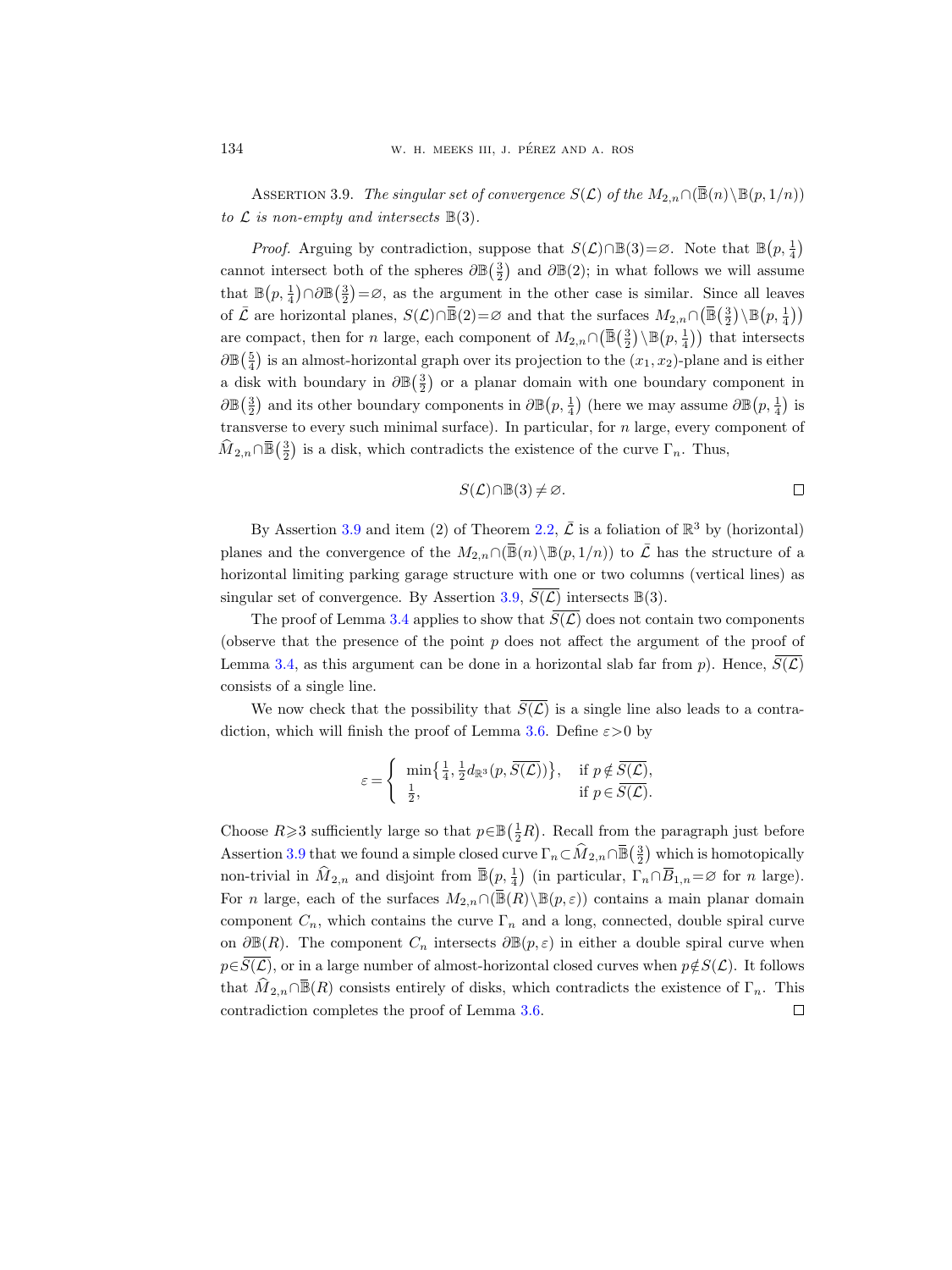<span id="page-22-0"></span>LEMMA 3.10. The sequence  $\{M_{2,n}\}_n$  is locally simply connected in  $\mathbb{R}^3$ .

Proof. The proof of this lemma is similar to the proof of Assertion [3.7.](#page-19-1) The failure of  ${M_{2,n}}_n$  to be locally simply connected at a point  $q \in \mathbb{R}^3$  implies for n large the existence of a disk  $D_n \subset \hat{M}_{2,n}$  whose boundary curve  $\Gamma_n \subset M_{2,n}$  is contained in a ball  $\mathbb{B}(q,\varepsilon)$  of small radius  $\varepsilon \in (0,1)$  (Γ<sub>n</sub> is homotopically non-trivial in  $M_{2,n}$ ), and such that  $D_n$  intersects  $B_{1,n}$ .

Since  $r_{2,n}\geq 1$  as proven in the paragraph just before [\(4\)](#page-18-1), then the radius of  $B_{1,n}$  is less than or equal to  $R_1$ . As  $B_{1,n}$  leaves every compact set for n large, we deduce from the maximum principle that there is no connected minimal surface with boundary contained in  $\mathbb{B}(q,\varepsilon)\cap B_{1,n}$  when the distance between the balls  $\mathbb{B}(q,\varepsilon), B_{1,n}$  is sufficiently large. This contradicts the existence of the minimal planar domain  $D_n \setminus B_{1,n}$ , and completes the proof of the lemma.  $\Box$ 

Applying Theorem [2.2](#page-4-1) to the sequence  $\{M_{2,n}\}_n$  with  $W = \varnothing$ , we conclude that there exists a minimal lamination  $\mathcal{L}_2$  of  $\mathbb{R}^3$  and a closed subset  $S(\mathcal{L}_2) \subset \mathcal{L}_2$  such that, after passing to a subsequence, the  $M_{2,n}$  converge in  $\mathbb{R}^3 \setminus S(\mathcal{L}_2)$  to  $\mathcal{L}_2$ . Now our previous arguments in Lemmas [3.1,](#page-8-0) [3.2](#page-9-1) and [3.4](#page-13-0) apply without modifications and complete the proof of the following proposition.

<span id="page-22-1"></span>PROPOSITION 3.11. After passing to a subsequence, the  $M_{2,n}$  converge smoothly with multiplicity 1 to a connected, properly embedded minimal surface  $L_2 \subset \mathbb{R}^3$  that lies in one of the cases  $(C1)$  and  $(C2)$  stated at the end of  $\S 3.3$  $\S 3.3$ .  $\lim_{2,n}$  converge in  $\mathbb{R}^n$  and 3.4 apply without<br>  $\lim_{2n}$  in a subsequence<br>  $\lim_{2n}$  is a subsequence<br>  $\lim_{2n}$  is at the end of §3.3.<br>  $\mathbb{R}$ <br>  $\mathbb{R}$  proposition and give<br>  $L_2(R_2) = L_2 \cap \overline{\mathbb{B}}(R_2),$ 

### 3.7. Surgery in the second stage

With the notation of the previous proposition and given  $R_2>0$ , we let

$$
L_2(R_2) = L_2 \cap \overline{\mathbb{B}}(R_2),
$$

where the radius  $R_2$  is chosen large enough so that  $L_2 \backslash L_2(R_2)$  consists of annular representatives of the ends of  $L_2$ . As we did in replacements (E1) and (E2) in §[3.4,](#page-15-1) we perform the corresponding replacement of  $L_2(R_2)$  by disks to obtain a smooth, properly embedded (non-minimal) surface  $\tilde{L}_2 \subset \mathbb{R}^3$ . Since  $\{M_{2,n}\}_n$  converges smoothly with multiplicity 1 to  $L_2$  and  $B_{1,n}$  leaves any compact set of  $\mathbb{R}^3$  for n large enough, then the sequence  $\{\dot{M}_{2,n}\}_n$  also converges smoothly with multiplicity 1 to  $L_2$ . **Surgery in the second stage**<br>
1 the notation of the previous proposition and given  $R_2 > 0$ , we let<br>  $L_2(R_2) = L_2 \cap \overline{\mathbb{B}}(R_2)$ ,<br>
2: the radius  $R_2$  is chosen large enough so that  $L_2 \setminus L_2(R_2)$  consists of annular Example of annular repre-<br>
2 in §3.4, we perform<br>
2 in properly embed-<br>
2 in  $\overline{\mathbb{B}}(R_2)$ . Note

bedded surface  $\widetilde{M}_{2,n} \subset \mathbb{R}^3$  which is not minimal but is  $C^2$ -close to  $\widetilde{L}$ that  $M_{2,n}$  has simpler topology than  $M_{2,n}$ , the simplification of topology occurring as two replacements by collections of disks inside the balls  $B_{1,n}$  and  $\mathbb{B}(R_2)$ . This finishes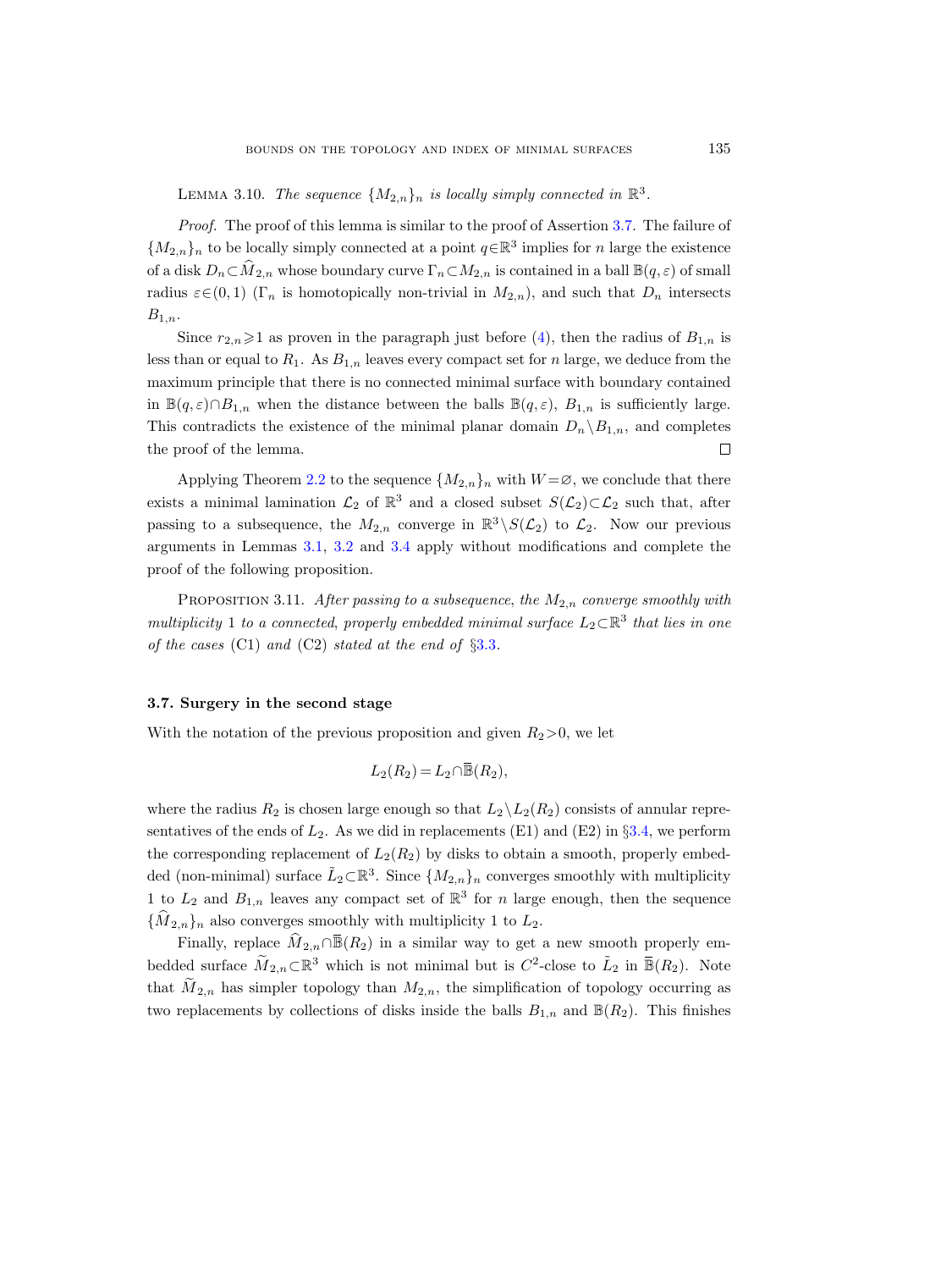the second stage in a recursive definition of properly embedded surfaces obtained as rescalings and disk replacements from the original surfaces  $M(n)$ .

#### 3.8. The inductive process

We now proceed inductively to produce the kth stage. After passing to a subsequence of the original surfaces  $M(n)$ , we assume that for each  $i < k$  the following properties hold:

(F1) There exist largest numbers  $r_{i,n} \geq 1$  such that in every open ball  $B \subset \mathbb{R}^3$  of radius  $r_{i,n}$ , every simple closed curve in  $\widetilde{M}_{i-1,n} \cap B$  bounds a disk contained in  $\widetilde{M}_{i-1,n}$ (in the case  $i=1$  we let  $M_{0,n}$  to be  $M(n)$ ). tion of properly embedded surfaces obtained as<br>the original surfaces  $M(n)$ .<br>e the *k*th stage. After passing to a subsequence of<br>that for each *i*<*k* the following properties hold:<br> $r_{i,n} \ge 1$  such that in every open bal

(F2) There exist points  $T_{i,n} \in \mathbb{R}^3$ closed curve that is homotopically non-trivial in  $M_{i-1,n}$ .

(F3) The sequence of surfaces

$$
M_{i,n} = \frac{1}{r_{i,n}} (M_{i-1,n} - T_{i,n})
$$

is locally simply connected in  $\mathbb{R}^3$ , all being rescaled images of the original surfaces  $M(n)$ .

(F4)  $\{M_{i,n}\}_n$  converges smoothly with multiplicity 1 to a connected, properly embedded minimal surface  $L_i \subset \mathbb{R}^3$  that lies in one of the cases (C1) and (C2) stated at the end of §[3.3.](#page-8-1)

(F5) The surface

$$
\hat{\boldsymbol{M}}_{i,n} = \frac{1}{r_{i,n}}(\tilde{\boldsymbol{M}}_{i-1,n} - \boldsymbol{T}_{i,n})
$$

has simpler topology than  $M_{i,n}$ : the simplification of the topology of  $M_{i,n}$  giving  $\hat{M}_{i,n}$ consists of  $i-1$  replacements by collections of disks and these replacements occur in  $i-1$ disjoint balls that leave each compact set of  $\mathbb{R}^3$  as  $n \to \infty$ . Furthermore,  $M_{i,n}$  and  $\widehat{M}_{i,n}$ coincide outside such  $i-1$  balls.  $\tilde{H}_{i-1,n} - T_{i,n}$ <br>cation of the topology of  $M_{i,n}$  gif<br>disks and these replacements occ<br> $\mathbb{R}^3$  as  $n \to \infty$ . Furthermore,  $M_{i,n}$ <br>0 such that  $L_i \backslash L_i(R_i)$  consists of<br>hedded (non-minimal) surface  $\tilde{L}_i$ <br> $\alpha \Box \overline{\$ be simplification of the topology of  $M_{i,n}$  givections of disks and these replacements occ<br>ct set of  $\mathbb{R}^3$  as  $n \to \infty$ . Furthermore,  $M_{i,n}$ <br>ber  $R_i > 0$  such that  $L_i \backslash L_i(R_i)$  consists c<br>opperly embedded (non-minima is simpler topology than  $M_{i,n}$ : the simplification of the topology of  $M_{i,n}$  giving  $M_{i,n}$ <br>onsists of  $i-1$  replacements by collections of disks and these replacements occur in  $i-1$ <br>isjoint balls that leave each comp

(F6) There exists a large number  $R_i>0$  such that  $L_i\backslash L_i(R_i)$  consists of annular representatives of the ends of  $L_i$ .

(F7) There exists a smooth, properly embedded (non-minimal) surface  $\tilde{L}_i \subset \mathbb{R}^3$  such that  $\tilde{L}_i$  coincides with  $L_i$  in  $\mathbb{R}^3 \setminus \mathbb{B}(R_i)$  and  $\tilde{L}_i \cap \overline{\mathbb{B}}(R_i)$  is either a disk (when  $L_i$  is in case  $(C1)$  or a finite number of almost-flat disks (if  $L_i$  is in case  $(C2)$ ).

(F8) There exist smooth, properly embedded (non-minimal) surfaces  $\overline{M}_{i,n} \subset \mathbb{R}^3$  such that  $M_{i,n}$  coincides with  $\hat{M}_{i,n}$  in  $\mathbb{R}^3 \backslash \mathbb{B}(R_i)$  and  $\hat{M}_{i,n} \cap \overline{\mathbb{B}}(R_i)$  is arbitrarily  $C^2$ -close to  $\tilde{L}_i \cap \overline{\mathbb{B}}(R_i)$ . By (F5) above, the surface  $\widehat{M}_{i,n} \cap \overline{\mathbb{B}}(R_i)$  coincides with  $M_{i,n} \cap \overline{\mathbb{B}}(R_i)$ . As a consequence,  $\dot{M}_{i,n}$  has simpler topology than  $M_{i,n}$ , with the simplification of topology consisting of i replacements by collections of disks, one of these replacements occurring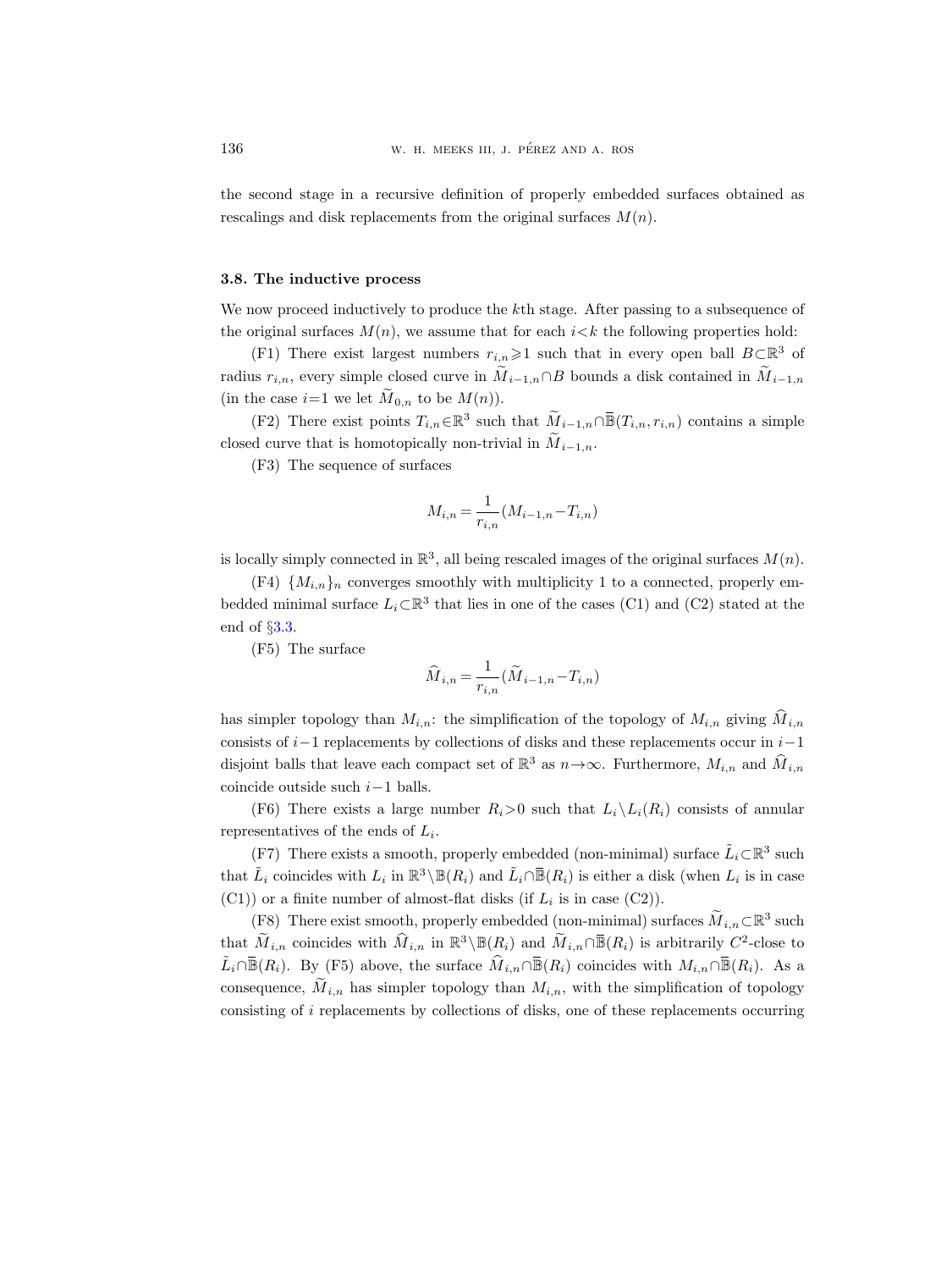in  $\bar{\mathbb{B}}(R_i)$  and the remaining ones inside  $i-1$  balls that leave each compact set of  $\mathbb{R}$ in  $\mathbb{B}(R_i)$  and the remaining ones inside  $i-1$  balls that leave each compact set of  $\mathbb{R}^3$  as  $n \rightarrow \infty$ . Outside these i balls,  $\widetilde{M}_{i,n}$  and  $M_{i,n}$  coincide.

We now describe how to define  $r_{k,n}$ ,  $T_{k,n}$ ,  $M_{k,n}$ ,  $L_k$ ,  $\hat{M}_{k,n}$ ,  $R_k$ ,  $\tilde{L}_k$  and  $\tilde{M}_{k,n}$ .

We define  $r_{k,n}$  to be the largest positive number such that for every open ball  $B\subset \mathbb{R}^3$ of radius  $r_{k,n}$ , every simple closed curve in  $\tilde{M}_{k-1,n} \cap B$  bounds a disk in  $\tilde{M}_{k-1,n}$ . Following the arguments in the second paragraph of  $\S 3.5$ , one proves that  $r_{k,n} \geq 1$ . Furthermore, there exists a closed ball of radius  $r_{k,n}$  centered at a point  $T_{k,n} \in \mathbb{R}^3$  whose intersection with  $M_{k-1,n}$  contains a simple closed curve that is homotopically non-trivial in  $M_{k-1,n}$ . We set  $n \rightarrow \infty$ . Outside these *i* balls,  $\widetilde{M}_{i,n}$  and  $M_{i,n}$  coincide.<br>
We now describe how to define  $r_{k,n}, T_{k,n}, M_{k,n}, L_k, \widehat{M}_{k,n}, R_k, \tilde{L}_k$  and  $\widetilde{M}_{k,n}$ .<br>
We define  $r_{k,n}$  to be the largest positive number such tha

$$
M_{k,n} = \frac{1}{r_{k,n}} (M_{k-1,n} - T_{k,n}) \text{ and } \hat{M}_{k,n} = \frac{1}{r_{k,n}} (\tilde{M}_{k-1,n} - T_{k,n}).
$$

Hence, we have that  $M_{k,n}$  is a rescaled and translated image of the original surface  $M(n)$ ,  $\widehat{M}_{k,n}$  is obtained from  $M_{k,n}$  after k-1 replacements by collections of disks, one of these replacements occurring inside the ball

$$
B_{k-1,n} = \frac{1}{r_{k,n}} (\mathbb{B}(R_{k-1}) - T_{k,n}),
$$

and the remaining k−2 replacements in pairwise disjoint balls  $\widetilde{B}_{1,n}(k), ..., \widetilde{B}_{k-2,n}(k)$  that are disjoint from  $B_{k-1,n}$  and where rescaled and translated images of the forming limits  $L_1, ..., L_{k-2}$  are captured (see Figure [4\)](#page-25-0). Note that the radius of  $B_{k-1,n}$  is

$$
\frac{R_{k-1}}{r_{k,n}} \leq R_{k-1},
$$

and repeating this argument we have that the radius of  $\tilde{B}_{i,n}(k)$  is less than or equal to  $R_j$  for each  $j=1, ..., k-2$ .

<span id="page-24-0"></span>LEMMA 3.12. Given any compact set  $C \subset \mathbb{R}^3$ ,

$$
B_{k-1,n} \cup \bigg(\bigcup_{j=1}^{k-2} \widetilde{B}_{j,n}(k)\bigg)
$$

is disjoint from  $C$  for n sufficiently large.

*Proof.* Assume that the lemma fails for some compact set  $C$ . The arguments in the first paragraph of the proof of Lemma [3.6](#page-19-0) can be adapted to show that, if after choosing a subsequence some of the balls in the collection  $\mathcal{B}={B_{k-1,n}, \tilde{B}_{1,n}(k), ..., \tilde{B}_{k-2,n}(k)}$  stay at bounded distance from the origin as n goes to  $\infty$ , then their corresponding radii go to zero. This implies that, after extracting a subsequence,

$$
\bigcup \mathcal{B} = B_{k-1,n} \cup \left( \bigcup_{j=1}^{k-2} \widetilde{B}_{j,n}(k) \right)
$$

has non-empty limit set as  $n \to \infty$  being a finite set of points in  $\mathbb{R}^3$ , denoted by  $\{p_1, ..., p_l\}$ .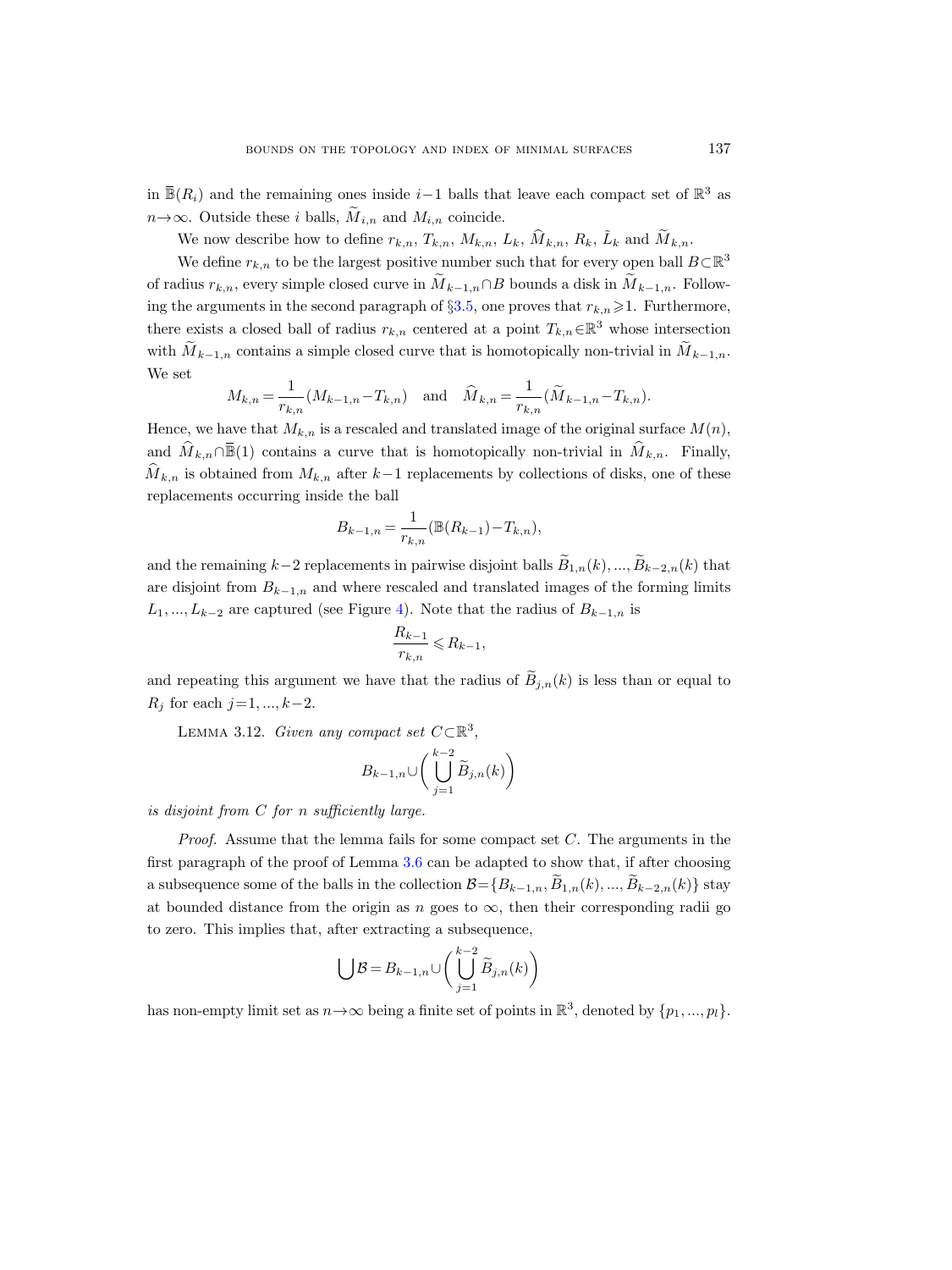

<span id="page-25-0"></span>Figure 4. The inductive process in the stage  $k=4$ .

ASSERTION 3.13.  $\{M_{k,n}\}_n$  is locally simply connected in  $\mathbb{R}^3 \setminus \{p_1, ..., p_l\}$ .

Proof. The proof of the similar fact in Assertion [3.7](#page-19-1) does not work in this setting, so we will give a different proof. Arguing by contradiction, we may assume that there exists a point  $p \in \mathbb{R}^3 \setminus \{p_1, ..., p_l\}$  such that, for any  $r \in (0, 1)$  fixed and for *n* sufficiently large, there exists a homotopically non-trivial curve  $\gamma_{k,n}(r)$  in  $M_{k,n} \cap \mathbb{B}(p,r)$ . By our normalization,  $\gamma_{k,n}(r)$  bounds a disk  $\widehat{D}_{k,n}(r)$  on  $\widehat{M}_{k,n}$ . Since  $\widehat{M}_{k,n}$  and  $M_{k,n}$  coincide outside  $\bigcup \mathcal{B}$ , we deduce from the convex hull property that  $\widehat{D}_{k,n}(r)$  must enter some of the balls in  $\mathcal{B}$ . Hence,  $\widehat{D}_{k,n}(r)$  intersects the boundary of  $\bigcup \mathcal{B}$  in a non-empty collection A of curves, each of which is arbitrarily close to a rescaled and translated image of the intersection of a sphere of large radius centered at the origin with either an embedded minimal end of finite total curvature or with a helicoidal end. Define

$$
\Omega_{k,n}(r)=\widehat{D}_{k,n}(r)\backslash\bigcup\mathcal{B},
$$

which is a planar domain in  $M_{k,n}$  whose boundary consists of  $\gamma_{k,n}(r)$  together with the curves in A. Let  $\Omega_{k,n}(r)$  be the compact subdomain on  $M_{k,n}$  obtained by gluing to  $\Omega_{k,n}(r)$  the forming helicoids with handles whose boundary curves lie on  $\Omega_{k,n}(r)$ . Since  $\widehat{\Omega}_{k,n}(r)$  is a compact minimal surface with boundary and  $\bigcup \mathcal{B}$  is disjoint from  $\mathbb{B}(p,r)$  for n large, then the convex hull property implies that  $\hat{\Omega}_{k,n}(r)$  has at least one boundary *A* of curves, each of which is arbitrarily close to a rescaled and translated image of the<br>intersection of a sphere of large radius centered at the origin with either an embedded<br>minimal end of finite total curvature or the maximum principle for minimal surfaces, applied to  $\widehat{\Omega}_{k,n}(r)$  and to suitably chosen planes that leave  $\hat{\Omega}_{k,n}(r)$  at one side. To find these planes, we will first analyze the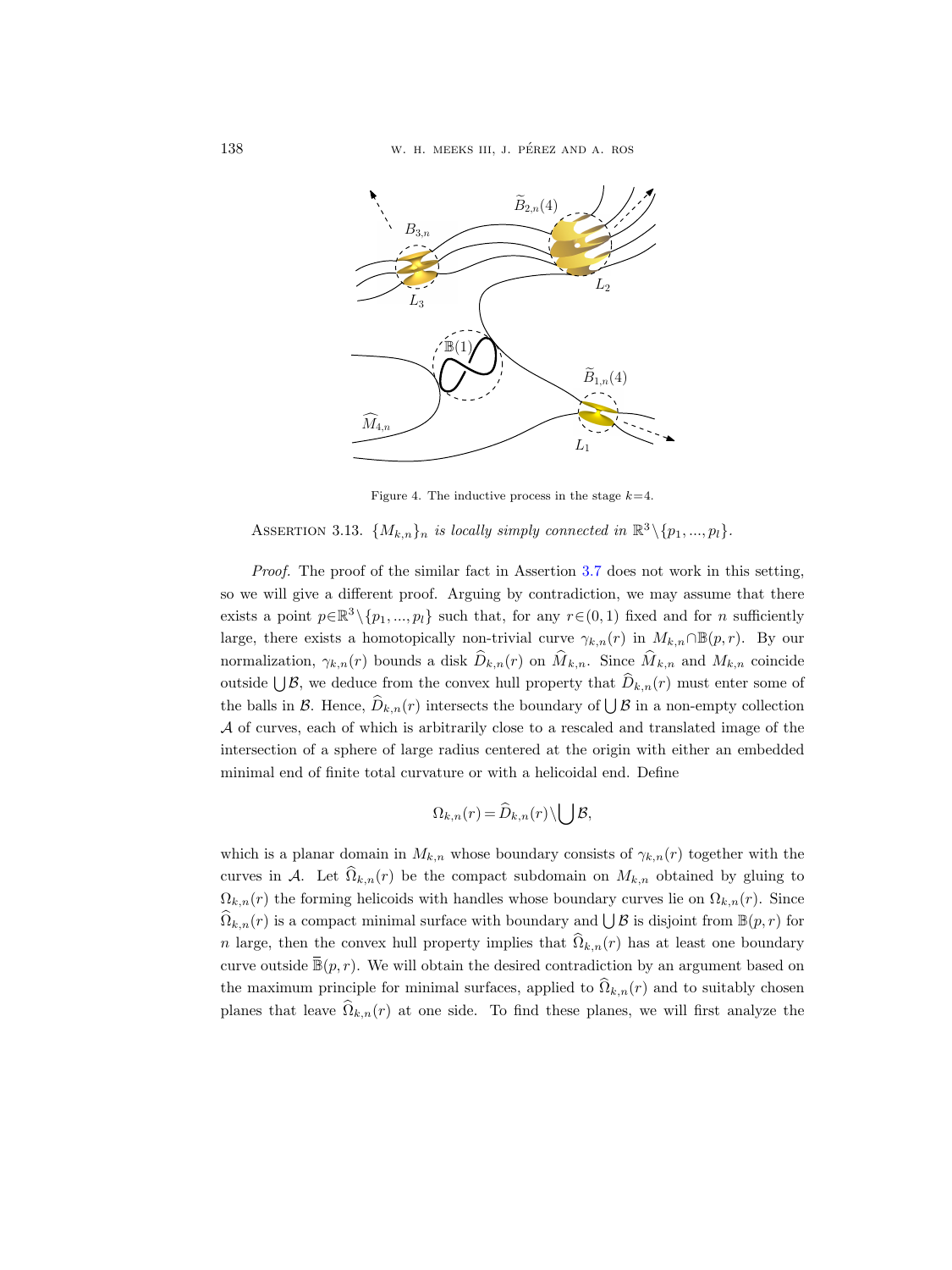

<span id="page-26-0"></span>Figure 5.  $\Omega_{k,n}(r)$  lies outside  $B_{\Gamma}$  along  $\Gamma$ .

behavior of  $\widehat{\Omega}_{k,n}(r)$  near each of its boundary components outside  $\mathbb{B}(p,r)$ . For every

(G1)  $\Gamma$  lies in the boundary of one of the balls in  $\mathcal{B}$ , which we simply denote by  $B_{\Gamma}$ . Observe that  $\Gamma$  is the intersection of the boundary of  $\Omega_{k,n}(r)$  and the boundary of a compact domain  $\Omega' \subset M_{k,n}$  obtained as intersection of  $M_{k,n}$  with the closure of  $B_{\Gamma}$ . Furthermore,  $\Omega'$  is a compact domain in  $M_{k,n}$ , where a replacement of type (E2) has been made in a stage previous to the k-stage.

(G2) There exists a closed neighborhood  $U_{\Gamma}$  of  $\Gamma$  in  $\widehat{\Omega}_{k,n}(r)$  that lies outside  $B_{\Gamma}$ , an end  $\widetilde{E}$  of a vertical catenoid centered at the origin  $\vec{0} \in \mathbb{R}^3$  or of the plane  $\{x_3=0\}$  and a map  $\phi: \mathbb{R}^3 \to \mathbb{R}^3$ , which is the composition of a homothety and a rigid motion, such that  $U_{\Gamma}$  can be taken arbitrarily close to  $\phi(E)$  (by taking n large enough and the radii  $R_i$ ,  $i < k$ , fixed but sufficiently large), where E is the intersection of E with the closed region between two spheres of large radii centered at  $\vec{0}$ , so that Γ corresponds through  $\phi$  to the intersection of  $E$  with the inner sphere; see Figure [5.](#page-26-0)

In particular, the normal vector to  $\widehat{\Omega}_{k,n}(r)$  along Γ can be assumed to lie in an arbitrarily small open disk in the unit sphere, centered at the image by the linear part of  $\phi$  of the limit normal vector to  $\widetilde{E}$ . In the case  $\widetilde{E}$  is the end of a catenoid, the compact subdomain E can be chosen as the intersection of  $\tilde{E}$  with a slab of the type  $\{(x_1, x_2, x_3): a \le x_3 \le b\}$ , for  $0 < a < b$  large. For a fixed and  $b > a$  arbitrarily large, the sublinearity of the growth of the third coordinate function on  $\tilde{E}$  implies that, if a plane  $\Pi_1$ ⊂ $\mathbb{R}^3$  touches E at a point of  $\{x_3 = a\}$  and leaves E at one side of  $\Pi_1$ , then  $\Pi_1$  must be arbitrarily close to the horizontal in terms of  $a$ . Therefore,

( $\Diamond$ ) If for *n* large, a plane  $\Pi \subset \mathbb{R}^3$  touches  $\Omega_{k,n}(r)$  along  $\Gamma$  and leaves  $\Omega_{k,n}(r)$  at one side of Π, then the orthogonal direction to Π must be arbitrarily close to  $\pm \phi(0, 0, 1)$ . A similar conclusion holds when  $\widetilde{E}$  is the end of the plane  $\{x_3=0\}$ .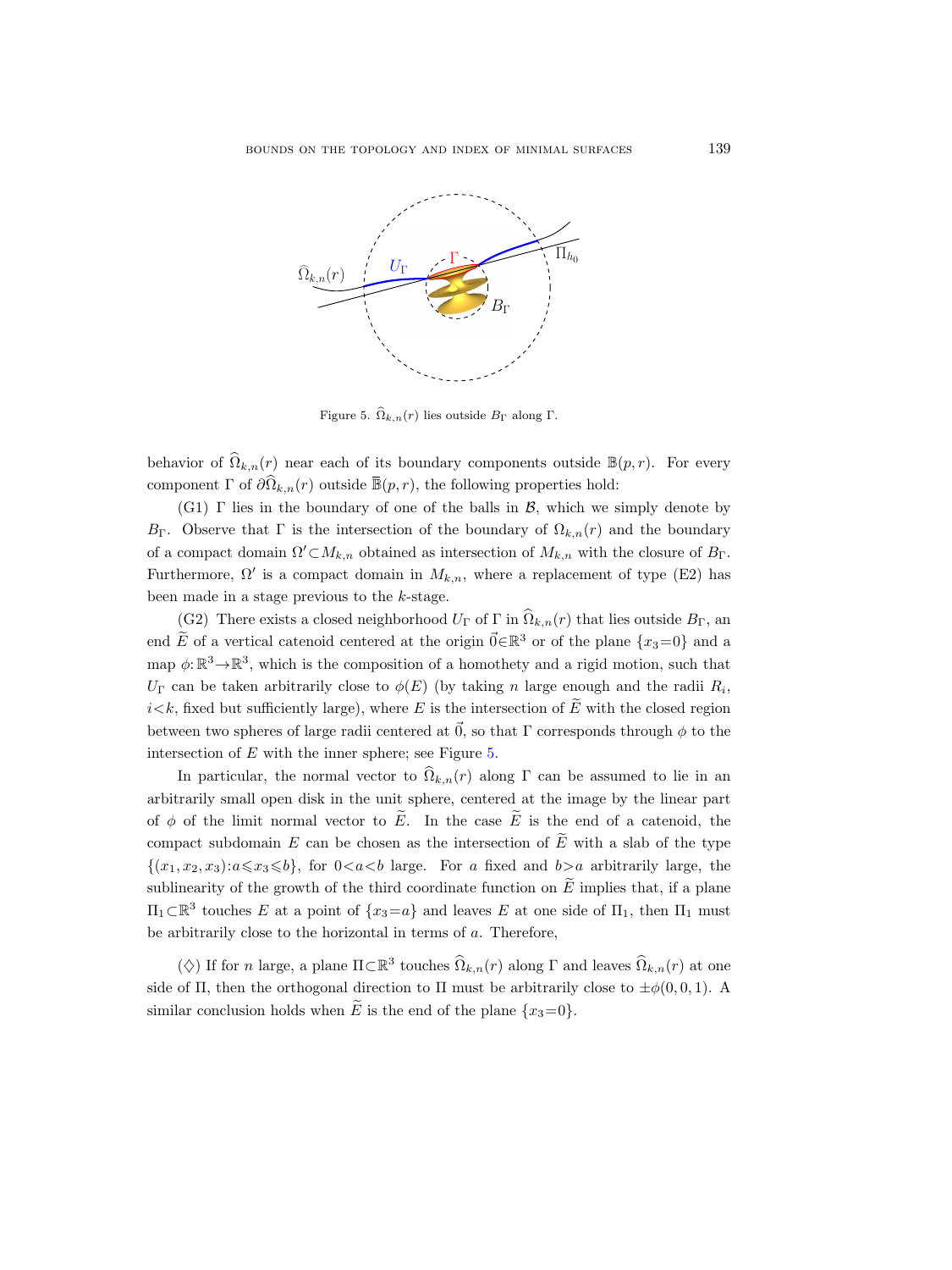**OF** 140 W. H. MEEKS III, J. PÉREZ AND A. ROS<br>
We now explain how to choose the plane for which we will use property  $(\diamondsuit)$  to<br>
find a contradiction based on the maximum principle. Since the number of components<br>
of  $\partial \hat$ We now explain how to choose the plane for which we will use property  $(\diamond)$  to find a contradiction based on the maximum principle. Since the number of components  $\hat{\Omega}_{k,n}(r)$  along its boundary curves other than  $\gamma_{k,n}(r)$  lie in a collection  $\mathcal{D}_n$  of arbitrarily small (for *n* sufficiently large) open disks in the projective plane  $\mathbb{P}^2$ , the number of which is bounded independently of n. Furthermore, as  $n \rightarrow \infty$ , the  $\mathcal{D}_n$  converge after extracting a subsequence to a finite set  $\mathcal{D}_{\infty}\subset\mathbb{P}^2$ . Given n large, consider a furthest point  $q_n$  in  $\partial \widehat{\Omega}_{k,n}(r)$  to p. Let  $F \in \mathbb{P}^2$  be the line obtained as a (subsequential) limit of the directions of the position vectors  $q_n-p$ . Suppose for the moment that F does not lie in  $\mathcal{D}_{\infty}$ . Consider the family of planes  $\{\Pi_h \subset \mathbb{R}^3 : h \in \mathbb{R}\}$  orthogonal to F, h being the oriented distance to p. If  $h_0(n) = \text{dist}(p, q_n)$ , then the fact that  $q_n$  is a furthest point in  $\partial\Omega_{k,n}(r)$  to p implies that  $\Omega_{k,n}(r)$  lies entirely at one side of the plane  $\Pi_{h_0(n)}$ . Taking  $n \rightarrow \infty$ , property  $(\Diamond)$  implies that F lies in  $\mathcal{D}_{\infty}$ , which is contrary to our assumption. Hence,  $F \in \mathcal{D}_{\infty}$ . Fix n large and consider the plane  $\Pi_{h_0(n)}$  which has  $\Omega_{k,n}(r)$  at one side, with  $q_n \in \Pi_{h_0(n)} \cap \Omega_{k,n}(r)$ . Fix  $\varepsilon > 0$  small and tilt slightly  $\Pi_{h_0(n)+\varepsilon}$  to produce a new plane  $\Pi'$  so that  $\Omega_{k,n}(r)$  still lies at one side of  $\Pi'$  and  $\Pi' \cap \Omega_{k,n}(r) = \emptyset$ . Observe that the normal direction to  $\Pi'$  can be assumed not to lie in  $\mathcal{D}_{\infty}$ . Move  $\Pi'$  towards  $\Omega_{k,n}(r)$ by parallel planes until we find a first contact point (which must lie on  $\partial\Omega_{k,n}(r)$  by the maximum principle). Now we can repeat the argument based on property  $(\diamondsuit)$  as before with  $\Pi'$  instead of  $\Pi_{h_0(n)}$  to find a contradiction, if n is sufficiently large. This proves the assertion.  $\Box$ 

Consider, for each  $i=1, ..., l$ , a ball  $B_i$  centered at  $p_i$ , whose radius is much smaller than the minimum distance between pairs of distinct points  $p_j$  and  $p_h$ , with  $j, h \in \{1, ..., l\}$ . To proceed with the proof of Lemma [3.12,](#page-24-0) we need the following property.

<span id="page-27-0"></span>ASSERTION 3.14. For each i, the components of  $\hat{M}_{k,n}$  in  $B_i$  are disks for n large.

*Proof.* To see this, suppose that, for a given  $i=1, ..., l$ , there exists a simple closed curve  $\gamma_{k,n} \subset M_{k,n} \cap B_i$  that does not bound a disk on  $M_{k,n} \cap B_i$ . As the radius of  $B_i$  can be assumed to be less than 1, then  $\gamma_{k,n}$  must bound a disk in  $\hat{M}_{k,n}$ . Now the same proof of Assertion 3.13 gives a contradiction, thereby proving Assertion [3.14.](#page-27-0)  $\Box$ 

We next continue with the proof of Lemma [3.12.](#page-24-0) For the fixed value  $k$ , define the sequence of compact minimal surfaces

<span id="page-27-1"></span>
$$
\left\{ M_{k,n} \cap \left( \overline{\mathbb{B}}(n) \setminus \bigcup_{i=1}^{l} \mathbb{B}\left(p_i, \frac{1}{n}\right) \right) \right\}_n,
$$
\n(5)

which has locally positive injectivity radius in  $A = \mathbb{R}^3 \setminus \{p_1, ..., p_l\}$ , by Assertion 3.13. Applying Theorem [2.2](#page-4-1) to this sequence with  $W = \{p_1, ..., p_l\}$ , we deduce that there exists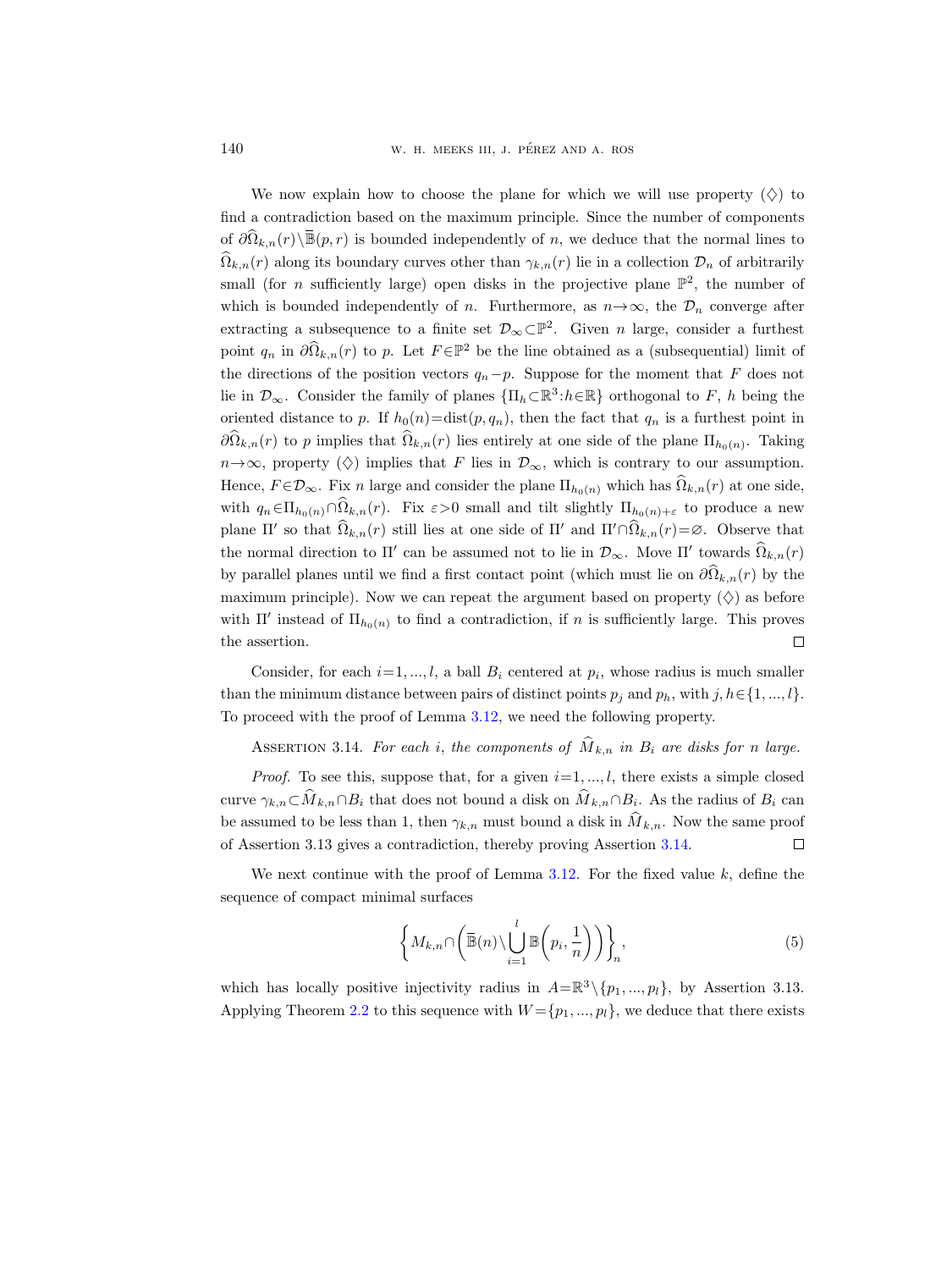a minimal lamination  $\mathcal L$  of  $\mathbb{R}^3 \setminus \{p_1, ..., p_l\}$  and a closed subset  $S(\mathcal L) \subset \mathcal L$  such that the sequence defined by [\(5\)](#page-27-1) converges  $C^{\alpha}$  for all  $\alpha \in (0,1)$  to  $\mathcal{L}$ , outside of the singular set of convergence  $S(\mathcal{L})$ . Furthermore, the closure  $\overline{\mathcal{L}}$  of  $\mathcal{L}$  has the structure of a minimal lamination of  $\mathbb{R}^3$ . In fact, the arguments in the proof of Assertions [3.8](#page-20-0) and [3.9](#page-21-0) can be easily adapted to demonstrate that  $\overline{L}$  consists of planes and  $S(\mathcal{L})\neq\emptyset$ . Therefore, items (2) and (3) of Theorem [2.2](#page-4-1) imply that  $\bar{\mathcal{L}}$  is a foliation of  $\mathbb{R}^3$  by planes and the convergence of the sequence defined in [\(5\)](#page-27-1) to  $\overline{\mathcal{L}}$  has the structure of a limit minimal parking garage structure with  $\overline{S(\mathcal{L})}$  consisting of one or two columns. Once we know this, the arguments in the proof of Assertion [3.9](#page-21-0) ensure that  $S(\mathcal{L})$  intersects  $\mathbb{B}(3)$ . items (2) and (3) of Theorem 2.2 imply that  $\overline{L}$  is a foliation of  $\mathbb{R}^3$  by planes and the<br>convergence of the sequence defined in (5) to  $\overline{L}$  has the structure of a limit minimal<br>parking garage structure with

Again, the arguments in the proof of Lemma [3.4](#page-13-0) remain valid and imply that  $\overline{S(\mathcal{L})}$ consists of a single line. The final step in the proof of Lemma [3.12](#page-24-0) is to discard the case that  $\overline{S(\mathcal{L})}$  is one line. Consider the positive number

$$
\varepsilon = \frac{1}{3} \min(\{1\} \cup \{d_{\mathbb{R}^3}(p_i, p_j)\}_{i \neq j}).
$$

Arguing as in the last paragraph of the proof of Assertion [3.9,](#page-21-0) we conclude that there and disjoint from  $\bigcup_{i=1}^{l} \overline{\mathbb{B}}(p_i, \varepsilon)$ . Furthermore, for n large, each of the surfaces

$$
M_{k,n} \cap \left(\overline{\mathbb{B}}(3) \setminus \bigcup_{i=1}^{l} \mathbb{B}(p_i, \varepsilon)\right)
$$

Arguing as in the last paragraph of the proof of Assertion 3.9, we conclude that there<br>exists a simple closed curve  $\Gamma_n \subset \hat{M}_{k,n} \cap \overline{\mathbb{B}}(2)$  which is homotopically non-trivial in  $\hat{M}_{k,n}$ <br>and disjoint from  $\bigcup_{i=1$ contains a main planar domain component  $C_n$ , which contains the curve  $\Gamma_n$ . For n large,  $C_n$  intersects  $\partial \mathbb{B}(3)$  in a long, connected, double spiral curve, and it intersects  $\partial \mathbb{B}(p_i, \varepsilon)$  in either a double spiral curve when  $p_i \in S(\mathcal{L})$  or in a large number of almostwhich contradicts the existence of  $\Gamma_n$ . Now, the proof of Lemma [3.12](#page-24-0) is complete.  $\Box$ 

Straightforward modifications in the proof of Lemmas [3.10](#page-22-0) and Proposition [3.11](#page-22-1) give the following lemma, whose proof we leave to the reader.

LEMMA 3.15. The sequence  $\{M_{k,n}\}_n$  is locally simply connected in  $\mathbb{R}^3$ , and after passing to a subsequence, it converges with multiplicity 1 to a minimal lamination  $\mathcal{L}_k$  of  $\mathbb{R}^3$  consisting of a single leaf  $L_k$  which satisfies one of the properties (C1) and (C2).

We can continue this inductive process indefinitely and using a diagonal subsequence, we will obtain an infinite sequence  ${L_k}_{k\in\mathbb{N}}$  of non-simply connected, properly embedded minimal surfaces, each one satisfying one of the properties (C1) and (C2). For each fixed  $k \in \mathbb{N}, L_k \cap \mathbb{B}(R_k)$  is the limit under homotheties and translations of compact domains of  $M(n)$  that are contained in balls  $B_{n,k}$ . Moreover,  $B_{n,k}$  is disjoint from  $B_{n,k'}$  for  $k \neq k'$ .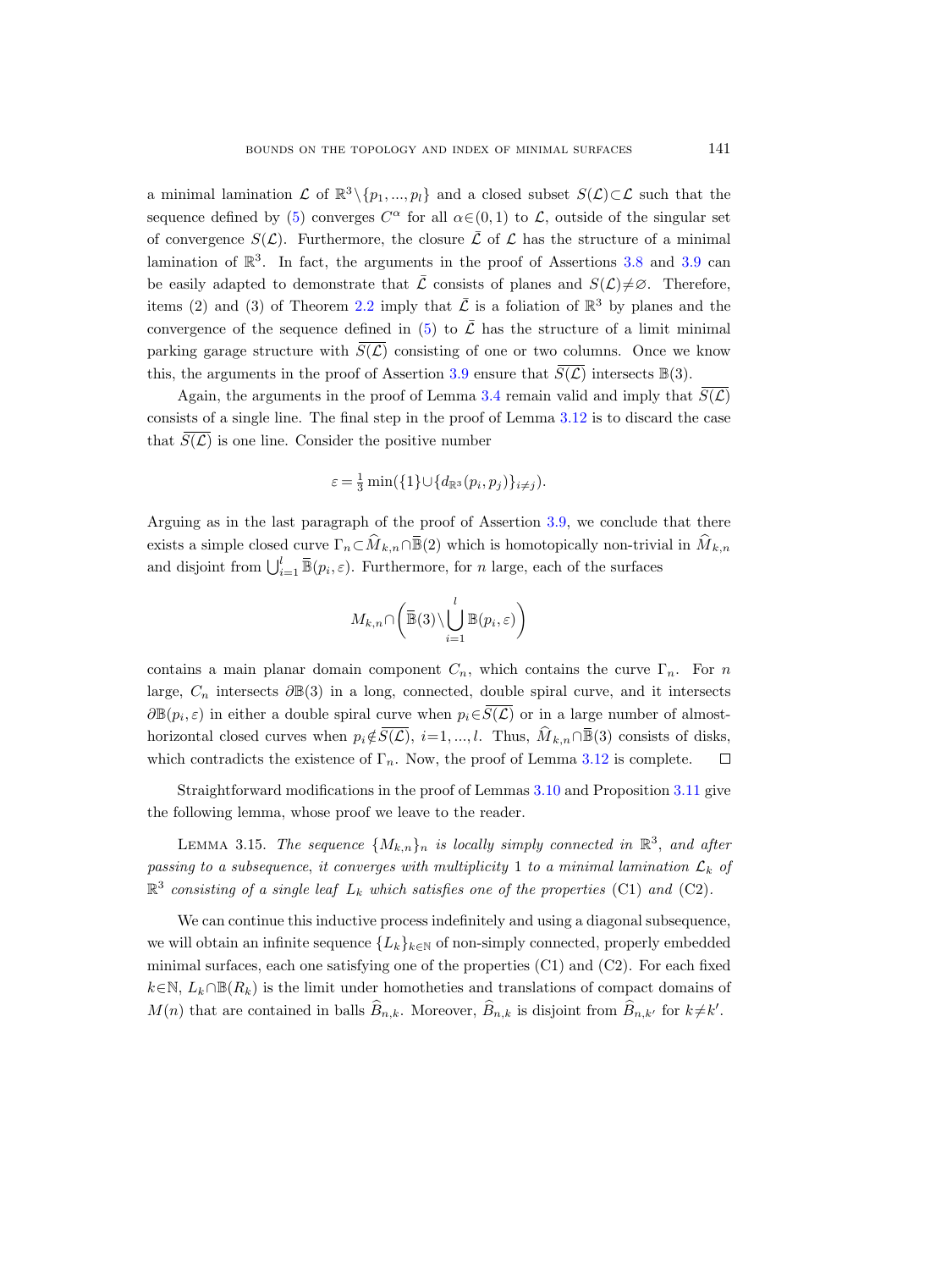#### 3.9. The final contradiction

Since the genus of  $M(n)$  is fixed and finite, for all k sufficiently large the surface  $L_k$  has genus zero (in particular,  $L_k$  cannot satisfy case (C1); see also the caption of Figure [3\)](#page-18-0). By the López–Ros theorem [\[25\]](#page-34-3),  $L_k$  is a catenoid. Fix  $k_0$  such that, for every  $k \geq k_0$ ,  $L_k$  is a catenoid. Given  $k\geq k_0$ , the convergence to  $L_k$  of suitable homotheties and translations of compact domains of the  $M(n)$  contained in the balls  $\hat{B}_{n,k}$  appearing in the last paragraph ensures that there exists an integer  $n(k)$  such that, for all  $n \ge n(k)$ , we may assume that  $M(n) \cap B_{n,k_0}, ..., M(n) \cap B_{n,k}$  are close to  $k-k_0+1$  catenoids. For these k and n and for any integer k' with  $k_0 \le k' \le k$ , let  $\Gamma_{n,k'}$  be the unique simple closed geodesic in  $M(n) \cap \widehat{B}_{n,k'}$  which, after scaling and translation, converges to the waist circle of  $L_{k'}$  as  $n \rightarrow \infty$ . bound two consecutive annuli in the conformal compactification  $\overline{M}(n(k))$  of  $M(n(k))$  and two consecutive annul in the conformal consecutive annul in the conformal consecutive annular  $M(n) \cap \widehat{B}_{n,k}$ , which, after scaling

<span id="page-29-1"></span>LEMMA 3.16. For any  $m \in \mathbb{N}$ , there exists  $k \geq k_0$  such that at least m of the simple closed curves  $\Gamma_{n(k),k'} \subset M(n(k)) \cap \widehat{B}_{n(k),k'}$  separate  $M(n(k))$ , where  $k_0 \le k' \le k$ .

*Proof.* If the lemma were to fail, then, for any  $k \geq k_0$ , there would be a bound on the number of the curves  $\Gamma_{n(k),k'}$  that separate  $M(n(k))$ . Since the genus of  $M(n(k))$  is independent of k, for k sufficiently large there exist seven of these geodesics  $\Gamma_{n(k),k'}$  that More precisely, we find  $\Lambda_1$ ,  $\Gamma_1$ ,  $\Lambda_2$ ,  $\Gamma_2$ ,  $\Lambda_3$ ,  $\Gamma_3$  and  $\Lambda_4$ , seven of the non-separating curves  $\Gamma_{n(k),k'}$ , so that the following condition holds: (H1) *H*<sub>n,k'</sub> which, atter scaling and translation, converges to the wast circle of  $L_{k'}$  as<br>  $\infty$ .<br>
LEMMA 3.16. For any  $m \in \mathbb{N}$ , there exists  $k \ge k_0$  such that at least m of the simple<br>
d curves  $\Gamma_{n(k),k'} \subset M(n(k))$ *Proof.* If the lemma were to fail, then, for any  $\kappa \ge \kappa_0$ , there would be a bound on<br>number of the curves  $\Gamma_{n(k),k'}$  that separate  $M(n(k))$ . Since the genus of  $M(n(k))$  is<br>pendent of k, for k sufficiently large there ex

union of compact annuli  $A(\Lambda_1,\Gamma_1), A(\Gamma_1,\Lambda_2), A(\Lambda_2,\Gamma_2), A(\Gamma_2,\Lambda_3), A(\Lambda_3,\Gamma_3), A(\Gamma_3,\Lambda_4)$ that do not intersect in their interiors. Observe that, by the convex hull property, all of these annuli contain at least one end of  $M(n(k))$ , as does  $M(n(k))\setminus A(\Lambda_1,\Lambda_4)$ ; see Figure [6.](#page-30-0)

and  $\Gamma_2 \cup \Gamma_3$ , respectively.

Observe that (H1) now implies the following condition:

(H2) Each of the three components of  $M(n(k))\setminus (\Gamma_1\cup\Gamma_2\cup\Gamma_3)$  contains at least two ends of  $M(n(k))$ .

<span id="page-29-0"></span>ASSERTION 3.17. In the above situation,  $\Gamma_1$ ,  $\Gamma_2$  and  $\Gamma_3$  all bound disks on the same closed complement of  $M(n(k))$  in  $\mathbb{R}^3$ .

Proof. Suppose that the assertion fails. Then, we may assume without loss of generality that  $\Gamma_1$  and  $\Gamma_2$  bound disks on opposite sides of  $M(n(k))$ . Let W and  $W_1$  denote the closures of the two components of  $\mathbb{R}^3 \setminus M(n(k))$ , so that  $\Gamma_1$  bounds a disk  $D_1$  in  $W_1$ and  $\Gamma_2$  bounds another disk  $D_2$  in W. Observe that  $\Gamma_1$  is not homologous to zero in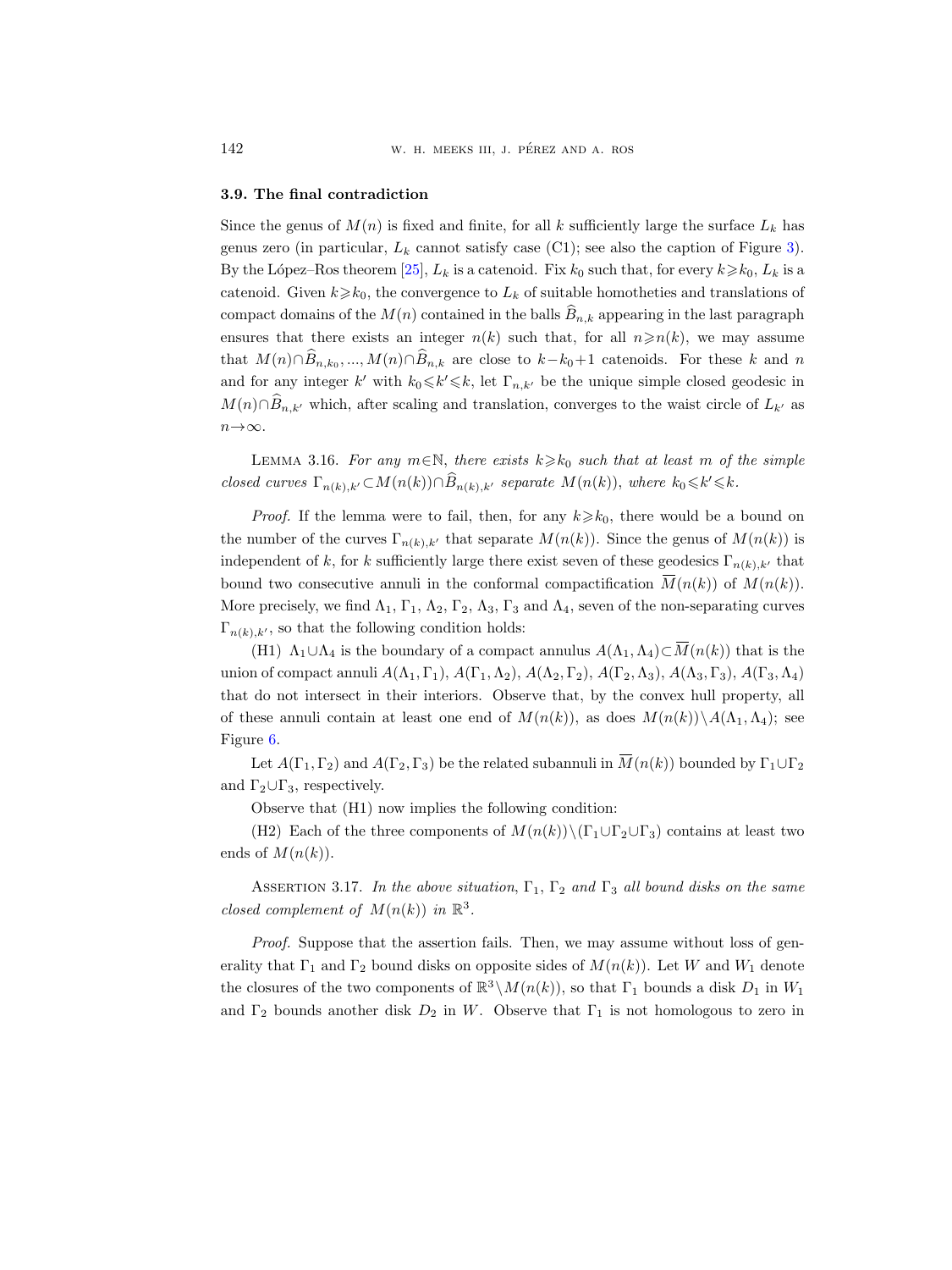

<span id="page-30-0"></span>Figure 6. Properties (H1) and (H2): Topological representation of  $M(n(k))$ , with ends represented by crosses. When viewed in  $\mathbb{R}^3$ , the compact portions of  $M(n(k))$  enclosed in the red rectangles represent almost perfectly formed catenoids, whose almost waist circles are the non-separating curves  $\Gamma_i$ .

W (otherwise  $\Gamma_1$  would separate  $M(n(k))$ , which is contrary to our hypothesis). Let  $\Omega \subset M(n(k))$  be the (non-compact) planar domain bounded by  $\Gamma_1 \cup \Gamma_2$ . After a small perturbation of  $\Omega \cup D_2$  in W that fixes  $\Gamma_1$ , we obtain a new surface  $\Sigma$  contained in W, such that  $\Sigma \cap M(n(k)) = \Gamma_1$ . The union of  $\Sigma$  together with  $D_1$  is a properly embedded surface that intersects  $M(n(k))$  only along  $\Gamma_1$ . This implies that  $\Gamma_1$  separates  $M(n(k))$ ,  $\Box$ which is a contradiction.

Let  $W_1$  be the closure of the component of  $\mathbb{R}^3 \setminus M(n(k))$  in which  $\Gamma_1$ ,  $\Gamma_2$  and  $\Gamma_3$ all bound disks, which exists by Assertion [3.17.](#page-29-0) Since none of  $\Gamma_1$ ,  $\Gamma_2$  and  $\Gamma_3$  separate  $M(n(k))$ , then none of the  $\Gamma_1$ ,  $\Gamma_2$  and  $\Gamma_3$  bound properly embedded surfaces in the closure W of  $\mathbb{R}^3 \setminus W_1$ . As  $\Gamma_1 \cup \Gamma_2 \subset \partial W$  bounds a connected, non-compact orientable surface in W (which is part of  $M(n(k))$ ) and ∂W is a good barrier for solving Plateau problems in W, a standard argument [\[37\]](#page-35-14), [\[38\]](#page-35-16) ensures that there exists a non-compact, connected, orientable least-area surface  $\Sigma(1,2) \subset W$  with boundary  $\partial \Sigma(1,2) = \Gamma_1 \cup \Gamma_2$ .

<span id="page-30-1"></span>ASSERTION 3.18. The surface  $\Sigma(1,2)$  has just one end, this end has vertical limiting normal vector, and  $\Sigma(1,2)\cap \partial W = \Gamma_1 \cup \Gamma_2$ .

*Proof.* Recall that the simple closed curves  $\Gamma_1$ ,  $\Gamma_2$  and  $\Gamma_3$  are the unique closed geodesics in the intersection of  $M(n(k))$  with disjoint balls  $B_1$ ,  $B_2$  and  $B_3$ , and that  $M(n(k)) \cap B_i$  can be assumed to be arbitrarily close to a large region of a catenoid  $C_i$ centered at the center of  $B_i$  (and suitably rescaled),  $i=1, 2, 3$ . In order to check that  $\Sigma(1,2)$  has exactly one end, let X be the non-simply connected region of  $B_1 \backslash M(n(k))$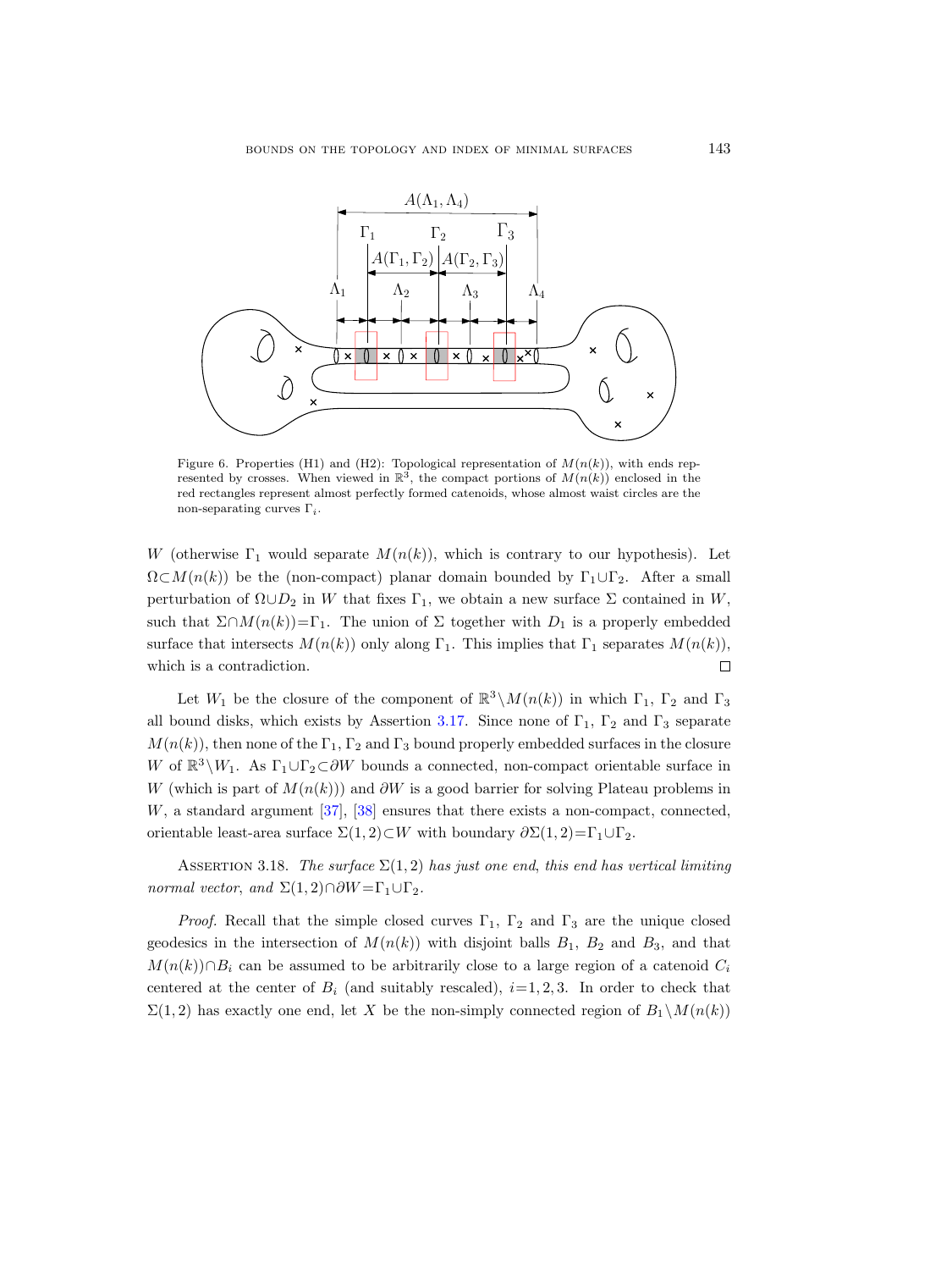

<span id="page-31-0"></span>Figure 7. The normal line to  $\Sigma(1,2)\cap X$  is close to the limit normal line to  $C_1$ .

that lies between two coaxial cylinders with axis the axis of  $C_1$  and radii  $\frac{1}{3}R$  and  $\frac{1}{2}R$ , where R denotes the radius of  $B_1$ ; see Figure [7.](#page-31-0)

By curvature estimates for stable surfaces, the portion of  $\Sigma(1,2)$  contained in X consists of almost-flat graphs parallel to the almost-flat graphs defined by the catenoid C in the boundary of X. Since the surface  $\Sigma(1,2)$  is area-minimizing in W, there is only one such an annular graph. A similar description can be made for  $\Sigma(1,2)$  in the ball  $B_2$ . After removing the portion of  $\Sigma(1,2)$  inside the innermost cylinder in each of these balls, we obtain a connected, non-compact, stable minimal surface  $\sum(1,2)$  whose Gauss map  $\widetilde{G}:\widetilde{\Sigma}(1,2)\to\mathbb{S}^2$  satisfies that  $\widetilde{G}(\partial\widetilde{\Sigma}(1,2))$  is contained in a small neighborhood of the limiting normal directions of the corresponding forming catenoids  $C_1$  and  $C_2$ . Since the surface  $\widetilde{\Sigma}(1,2)$  is stable and connected, it follows that  $\widetilde{G}(\widetilde{\Sigma}(1,2))$  is contained in a small neighborhood U of a point in  $\mathbb{S}^2$  (see a similar argument in the penultimate paragraph of the proof of Lemma [3.2\)](#page-9-1). In particular, the two forming catenoids in  $B_1$  and  $B_2$  are almost-parallel. Since  $\widetilde{\Sigma}(1,2)$  lies in the complement of  $M(n(k))$ , then the values of  $\widetilde{G}$ at the ends of  $\Sigma(1,2)$  are the north or the south poles, which are contained in U. Thus, the forming catenoids inside  $B_1$  and  $B_2$  are approximately vertical, and  $\tilde{\Sigma}(1,2)$  is an almost-horizontal graph over its projection to the  $(x_1, x_2)$ -plane. In particular,  $\Sigma(1, 2)$ has exactly one end, and this end has vertical limiting normal vector.

Finally, the property that  $\Sigma(1,2)\cap \partial W = \Gamma_1 \cup \Gamma_2$  can be easily deduced from the maximum principle and from property (H2) above. This completes the proof of the assertion.  $\Box$ 

Note that  $\Sigma(1,2)$  separates W into two regions. Let W' be the closed complement of  $\Sigma(1,2)$  in W that contains  $\Gamma_3$  in its boundary. Let  $\Gamma'_2 \subset M(n(k)) \cap B_2$  be an  $\varepsilon$ -parallel curve to  $\Gamma_2$  in  $\partial W'$ , with  $\varepsilon > 0$  being very small. Since  $\Gamma'_2 \cup \Gamma_3$  bounds a connected noncompact surface in  $\partial W'$  (which is part of  $M(n(k))$ ), then  $\Gamma'_2 \cup \Gamma_3$  also bounds a connected, non-compact, orientable least-area surface  $\Sigma(2,3) \subset W'$ . Note that the arguments in the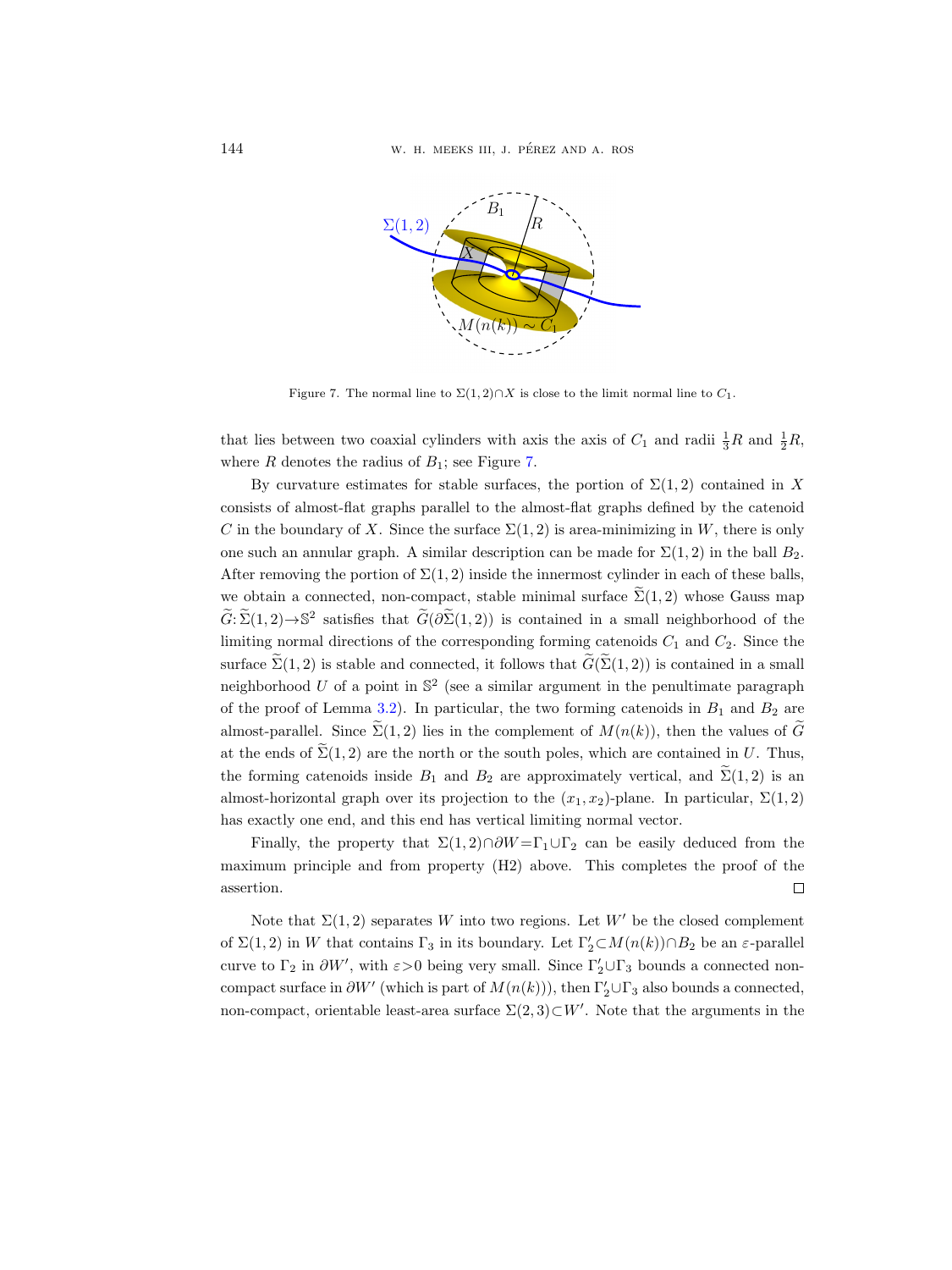proof of Assertion [3.18](#page-30-1) apply to give that  $\Sigma(2,3)$  intersects  $\partial W'$  only along  $\Gamma'_2 \cup \Gamma_3$ , and that outside  $B_2$  and  $B_3$ , the surface  $\Sigma(2,3)$  is an almost-flat, almost-horizontal graph over its projection to the  $(x_1, x_2)$ -plane.

Let  $\Sigma$  be the connected, non-compact, piecewise smooth surface consisting of

$$
\Sigma = \Sigma(1,2) \cup \Sigma(2,3) \cup D_1 \cup D_3 \cup A(\Gamma_2, \Gamma'_2),
$$

where, for  $i=1,3, D_i$  is a disk in  $\mathbb{R}^3 \setminus W$  bounded by  $\Gamma_i$  and  $A(\Gamma_2, \Gamma'_2) \subset M(n(k)) \cap B_2$ is the compact annulus bounded by  $\Gamma_2 \cup \Gamma'_2$ . Since  $\Sigma$  has no boundary and is properly embedded in  $\mathbb{R}^3$ , then  $\Sigma$  separates  $\mathbb{R}^3$  into two open regions. Let  $\Delta(1,3)$  be the connected component of  $M(n(k))\setminus(\Gamma_1\cup\Gamma_3)$  that is disjoint from  $\Gamma_2$ . Let W<sup>n</sup> be the connected component of  $\mathbb{R}^3 \setminus \Sigma$  that contains  $\Delta(1,3)$ . Note that  $\Delta(1,3)$  separates W'' (this follows because the piecewise smooth properly embedded surface  $\Delta(1,3) \cup D_1 \cup D_3$  separates  $\mathbb{R}^3$ , the disks  $D_1$  and  $D_3$  are contained in the boundary of W<sup>n</sup> and  $\Delta(1,3)$  is contained in W''). Let W''' be the closed complement of  $\Delta(1,3)$  in W'' in which  $\Gamma_1$  is not homologous to zero. Let  $\Gamma'_1, \Gamma'_3 \subset M(n(k))$  be  $\varepsilon$ -parallel curves to  $\Gamma_1$  and  $\Gamma_3$  in  $\partial W'''$ , with  $\varepsilon > 0$ small. Since neither  $\Gamma'_1$  nor  $\Gamma'_3$  separate  $M(n(k))$ , then  $\Gamma'_1 \cup \Gamma'_3$  bounds a connected noncompact, proper surface in  $\partial W'''$  which is part of  $M(n(k))$ . Thus,  $\Gamma'_1 \cup \Gamma'_3$  also bounds a connected, orientable, non-compact, properly embedded least-area surface  $\Sigma(1,3) \subset W'''$ . As in Assertion [3.18,](#page-30-1)  $\Sigma(1,3)$  has exactly one end that is an almost-horizontal graph. The end of this graph lies between the ends of the two horizontal annular ends of  $\Sigma$ , since it lies in  $W''' \subset W''$ ; see Figure [8.](#page-33-5)

We now obtain the desired contradiction. Consider the surface

$$
\widetilde{\Sigma}(1,3) = \Sigma(1,3) \cup D'_1 \cup D'_3,
$$

where  $D_i'$  is a disk in  $\mathbb{R}^3 \backslash W$  bounded by  $\Gamma_i'$ ,  $i=1,3$ . The surface  $\Sigma(1,3)$  is properly embedded in  $\mathbb{R}^3$  and  $\Sigma(1,3) \cap \Sigma = \emptyset$ , hence  $\Sigma$  must lie on one side of  $\Sigma(1,3)$  in  $\mathbb{R}^3$ . However, since the graphical end of  $\widetilde{\Sigma}(1,3)$  lies between two graphical ends of  $\Sigma$ , we obtain a contradiction that finishes the proof of Lemma [3.16.](#page-29-1)  $\Box$ 

We now complete the proof of Theorem [1.4.](#page-2-0) By Lemma [3.16,](#page-29-1) for any  $m$  there exists  $k\geq k_0$  such that at least m of the  $k-k_0+1$  closed geodesics of the type  $\Gamma_{n(k),k'}\subset$  $M(n(k)) \cap \widehat{B}_{n(k),k'}$  separate  $M(n(k))$ ,  $k_0 \le k' \le k$ . These m separating curves  $\Gamma_{n(k),k'}$  can be assumed to be arbitrarily close to the waist circles of suitable rescaled, large compact regions of m disjoint catenoids. In particular,  $M(n(k))$  has non-zero flux vector along any of these curves, and the separating property implies that such flux vectors are all vertical (any separating curve in  $M(n(k))$ ) with non-zero flux must be homologous to a finite positive number of ends of  $M(n(k))$ , which have vertical flux). Therefore, the m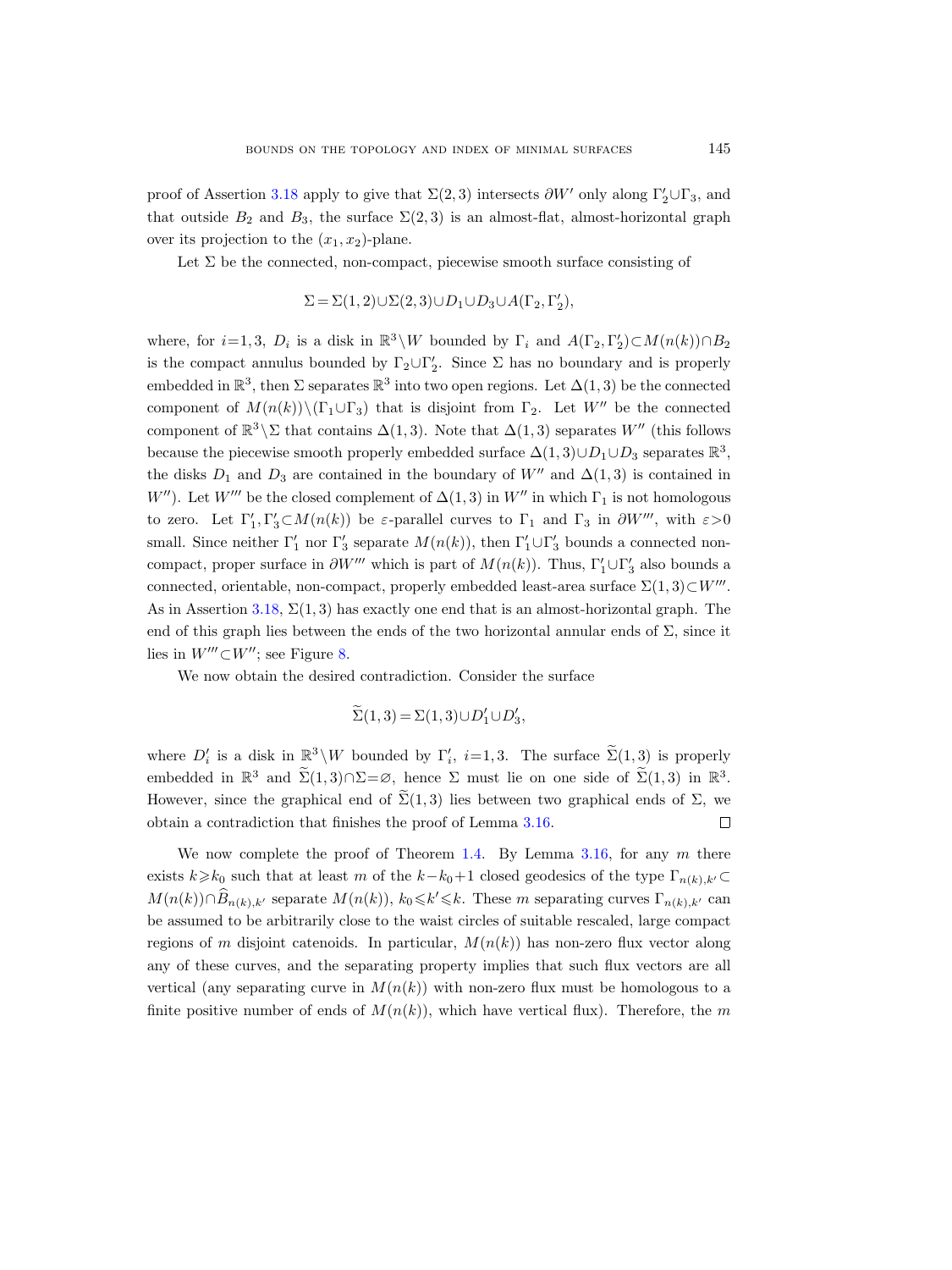

<span id="page-33-5"></span>Figure 8. Top: Producing a contradiction with three non-separating curves  $\Gamma_1, \Gamma_2, \Gamma_3 \subset$  $M(n(k))$ . The gray region that contains  $\Sigma(1,3)$  is W'''. Bottom: A topological representation of  $M(n(k))$ , with the curves that appear in the top figure. The shaded component  $\Delta(1,3)$  of  $M(n(k))\setminus(\Gamma_1\cup\Gamma_3)$  in the bottom figure corresponds to the thick black curve in the top figure.

forming catenoids inside  $M(n(k))$  are all vertical. Now exchange the geodesics  $\Gamma_{n(k),k'}$ by planar horizontal convex curves  $\Gamma_{n(k),k'}$  in  $M(n(k))$ , which can be chosen arbitrarily close to the corresponding  $\Gamma_{n(k),k'}$ . Since the genus of  $M(n(k))$  is fixed and finite, we can take m large enough so that at least two of these planar curves, say  $\widetilde{\Gamma}_1$  and  $\widetilde{\Gamma}_2$ , bound a non-compact planar domain  $\Omega$  inside  $M(n(k))$  and bound planar horizontal disks in the same complement of  $M(n(k))$  in  $\mathbb{R}^3$ . Since  $\Omega$  has vertical catenoidal and/or planar ends, the López–Ros deformation  $[25]$ ,  $[42]$  applies to give the desired contradiction. This finishes the proof of the theorem.

#### References

- <span id="page-33-0"></span>[1] Bernstein, J. & Breiner, C., Conformal structure of minimal surfaces with finite topology. Comment. Math. Helv., 86 (2011), 353–381.
- <span id="page-33-3"></span>[2] Callahan, M., Hoffman, D. & Meeks, W. H., III, The structure of singly-periodic minimal surfaces. Invent. Math., 99 (1990), 455–481.
- <span id="page-33-4"></span>[3] do Carmo, M. P. A., Riemannian Geometry. Mathematics: Theory & Applications. Birkhäuser, Boston, MA, 1992.
- <span id="page-33-1"></span>[4] COLDING, T. H. & MINICOZZI, W. P., II, The space of embedded minimal surfaces of fixed genus in a 3-manifold. I. Estimates off the axis for disks. Ann. of Math., 160 (2004), 27–68.
- <span id="page-33-2"></span>[5] — The space of embedded minimal surfaces of fixed genus in a 3-manifold. II. Multi-valued graphs in disks. Ann. of Math., 160 (2004), 69–92.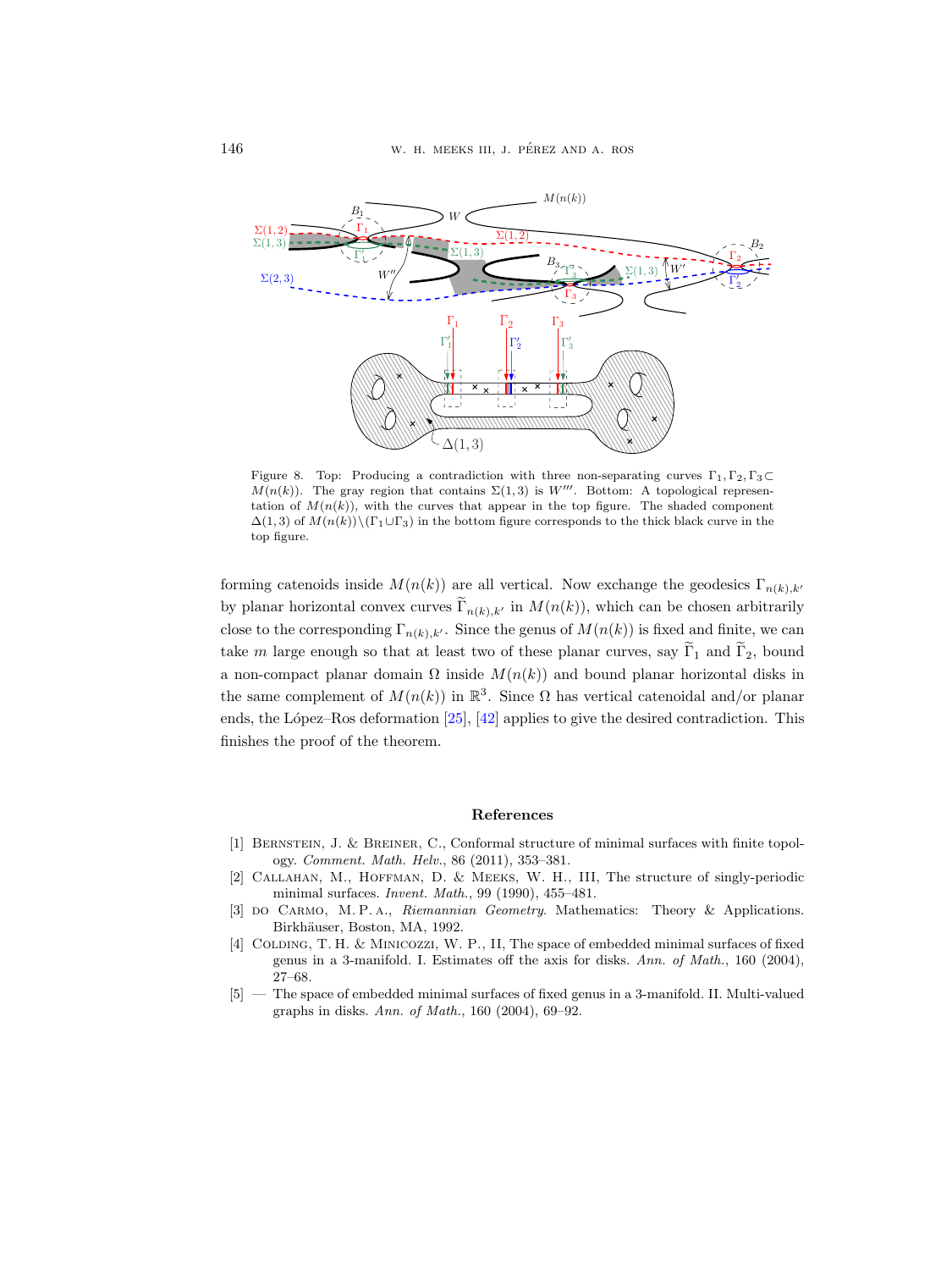- <span id="page-34-18"></span>[6] — The space of embedded minimal surfaces of fixed genus in a 3-manifold. III. Planar domains. Ann. of Math., 160 (2004), 523–572.
- <span id="page-34-19"></span>[7] — The space of embedded minimal surfaces of fixed genus in a 3-manifold. IV. Locally simply connected. Ann. of Math., 160 (2004), 573–615.
- <span id="page-34-14"></span> $[8]$  — The Calabi–Yau conjectures for embedded surfaces. Ann. of Math., 167 (2008), 211–243.
- <span id="page-34-20"></span>[9] — The space of embedded minimal surfaces of fixed genus in a 3-manifold V; fixed genus. Ann. of Math., 181 (2015), 1–153.
- <span id="page-34-1"></span>[10] COLLIN, P., Topologie et courbure des surfaces minimales proprement plongées de  $\mathbb{R}^3$ . Ann. of Math., 145 (1997), 1–31.
- <span id="page-34-11"></span>[11] Collin, P., Kusner, R., Meeks, W. H., III & Rosenberg, H., The topology, geometry and conformal structure of properly embedded minimal surfaces. J. Differential Geom., 67 (2004), 377–393.
- <span id="page-34-4"></span>[12] COSTA, C. J., Example of a complete minimal immersion in  $\mathbb{R}^3$  of genus one and three embedded ends. Bol. Soc. Brasil. Mat., 15 (1984), 47–54.
- <span id="page-34-17"></span>[13] EJIRI, N. & KOTANI, M., Index and flat ends of minimal surfaces. Tokyo J. Math., 16 (1993), 37–48.
- <span id="page-34-15"></span>[14] Fischer-Colbrie, D., On complete minimal surfaces with finite Morse index in threemanifolds. Invent. Math., 82 (1985), 121–132.
- <span id="page-34-16"></span>[15] GRIGOR'YAN, A., NETRUSOV, Y. & YAU, S. T., Eigenvalues of elliptic operators and geometric applications, in Surveys in Differential Geometry. Vol. 9, pp. 147–217. Int. Press, Somerville, MA, 2004.
- <span id="page-34-13"></span>[16] HAUSWIRTH, L. & PACARD, F., Higher genus Riemann minimal surfaces. *Invent. Math.*, 169 (2007), 569–620.
- <span id="page-34-22"></span>[17] HAUSWIRTH, L., PÉREZ, J. & ROMON, P., Embedded minimal ends of finite type. Trans. Amer. Math. Soc., 353 (2001), 1335–1370.
- <span id="page-34-5"></span>[18] HOFFMAN, D. & MEEKS, W. H., III, Embedded minimal surfaces of finite topology. Ann. of Math., 131 (1990), 1–34.
- <span id="page-34-10"></span>[19] Hoffman, D., Traizet, M. & White, B., Helicoidal minimal surfaces of prescribed genus. Acta Math., 216 (2016), 217–323.
- <span id="page-34-9"></span>[20] HOFFMAN, D., WEBER, M. & WOLF, M., An embedded genus-one helicoid. Ann. of Math., 169 (2009), 347–448.
- <span id="page-34-8"></span>[21] Hoffman, D. & White, B., Genus-one helicoids from a variational point of view. Comment. Math. Helv., 83 (2008), 767–813.
- <span id="page-34-2"></span>[22] Jorge, L. P. & Meeks, W. H., III, The topology of complete minimal surfaces of finite total Gaussian curvature. Topology, 22 (1983), 203–221.
- <span id="page-34-6"></span>[23] KAPOULEAS, N., Complete embedded minimal surfaces of finite total curvature. J. Differential Geom., 47 (1997), 95–169.
- <span id="page-34-21"></span>[24] Lojasiewicz, S., Triangulation of semi-analytic sets. Ann. Scuola Norm. Sup. Pisa Cl. Sci., 18 (1964), 449–474.
- <span id="page-34-3"></span>[25] LÓPEZ, F. J. & ROS, A., On embedded complete minimal surfaces of genus zero. J. Differential Geom., 33 (1991), 293–300.
- <span id="page-34-0"></span>[26] MEEKS, W. H., III & PÉREZ, J., The classical theory of minimal surfaces. Bull. Amer. Math. Soc., 48 (2011), 325-407.
- <span id="page-34-7"></span>[27] MEEKS. W. H., III & PÉREZ, J., Embedded minimal surfaces of finite topology. J. Reine Angew. Math., 753 (2019), 159–191.
- <span id="page-34-12"></span>[28] MEEKS, W. H., III, PÉREZ, J. & ROS, A., The geometry of minimal surfaces of finite genus. I. Curvature estimates and quasiperiodicity. J. Differential Geom., 66 (2004), 1–45.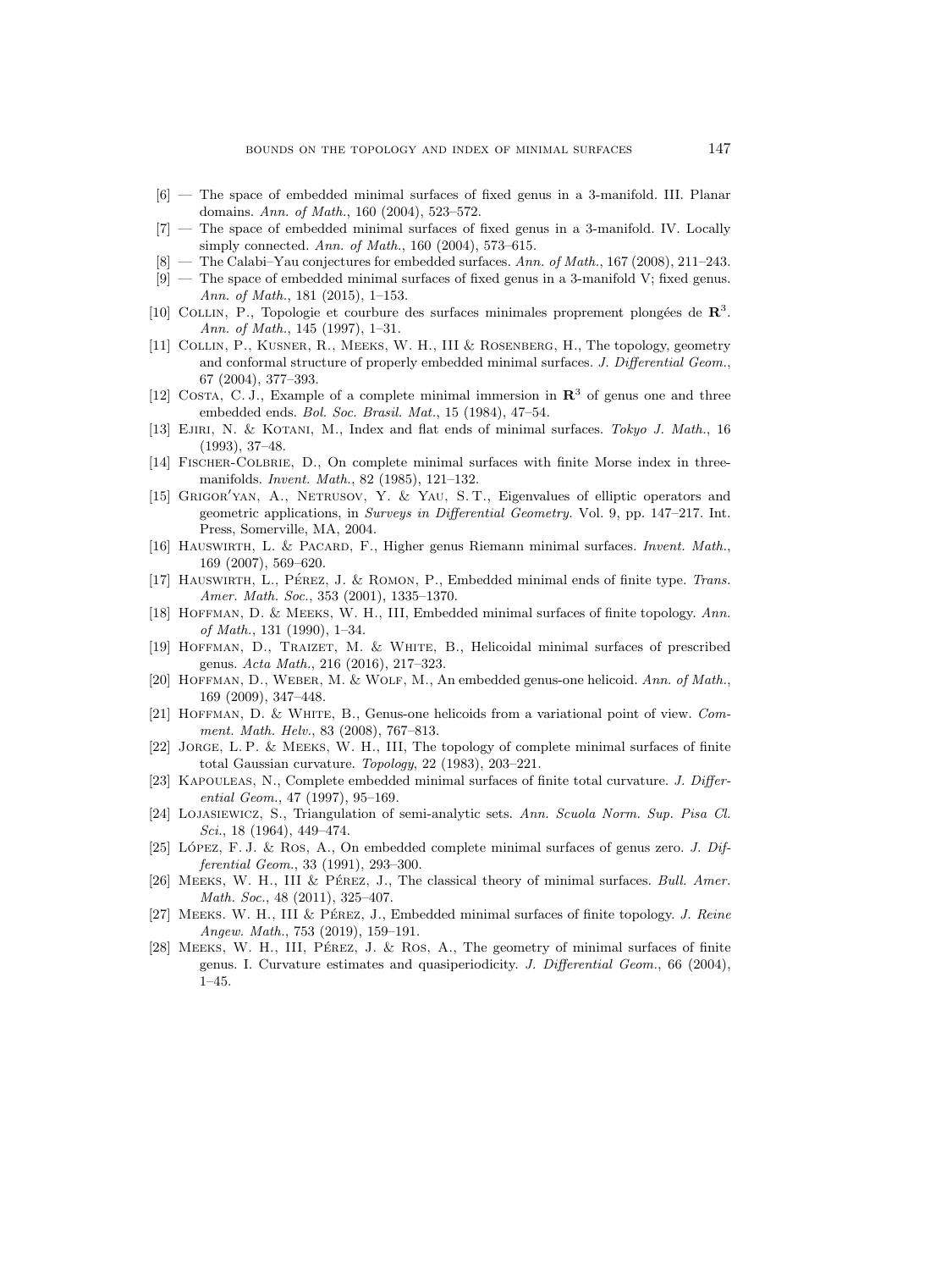- <span id="page-35-6"></span>[29] — The geometry of minimal surfaces of finite genus. II. Nonexistence of one limit end examples. Invent. Math., 158 (2004), 323–341.
- <span id="page-35-8"></span> $[30]$  — Properly embedded minimal planar domains. Ann. of Math., 181 (2015), 473–546.
- <span id="page-35-13"></span>[31] — The dynamics theorem for properly embedded minimal surfaces. Math. Ann., 365 (2016), 1069–1089.
- <span id="page-35-9"></span> $[32]$  — Local removable singularity theorems for minimal laminations. J. Differential Geom., 103 (2016), 319–362.
- <span id="page-35-10"></span>[33] — Structure theorems for singular minimal laminations. To appear in J. Reine Angew. Math.
- <span id="page-35-4"></span>[34] MEEKS, W. H., III & ROSENBERG, H., The uniqueness of the helicoid. Ann. of Math., 161 (2005), 727–758.
- <span id="page-35-15"></span>[35] — Maximum principles at infinity. J. Differential Geom., 79 (2008), 141–165.
- <span id="page-35-17"></span>[36] Meeks, W. H., III, Simon, L. & Yau, S. T., Embedded minimal surfaces, exotic spheres, and manifolds with positive Ricci curvature. Ann. of Math., 116 (1982), 621–659.
- <span id="page-35-14"></span>[37] Meeks, W. H., III & Yau, S. T., The classical Plateau problem and the topology of three-dimensional manifolds. The embedding of the solution given by Douglas–Morrey and an analytic proof of Dehn's lemma. Topology, 21 (1982), 409–442.
- <span id="page-35-16"></span> $[38]$  — The existence of embedded minimal surfaces and the problem of uniqueness. Math. Z., 179 (1982), 151–168.
- <span id="page-35-12"></span>[39] MONTIEL, S. & ROS, A., Schrödinger operators associated to a holomorphic map, in Global Differential Geometry and Global Analysis (Berlin, 1990), Lecture Notes in Math., 1481, pp. 147–174. Springer, Berlin, 1991.
- <span id="page-35-0"></span>[40] Osserman, R., A Survey of Minimal Surfaces. Dover Publications, New York, 1986.
- <span id="page-35-7"></span>[41] Riemann, B., Ouevres Math´ematiques de Riemann. Gauthiers-Villars, Paris, 1898.
- <span id="page-35-19"></span>[42] Ros, A., Embedded minimal surfaces: forces, topology and symmetries. Calc. Var. Partial Differential Equations, 4 (1996), 469–496.
- <span id="page-35-18"></span>[43] SCHOEN, R., Estimates for stable minimal surfaces in three-dimensional manifolds, in Seminar on Minimal Submanifolds, Ann. of Math. Stud., 103, pp. 111–126. Princeton Univ. Press, Princeton, NJ, 1983.
- <span id="page-35-1"></span>[44] SCHOEN, R. M., Uniqueness, symmetry, and embeddedness of minimal surfaces. J. Differential Geom., 18 (1983), 791–809.
- <span id="page-35-2"></span>[45] TRAIZET, M., An embedded minimal surface with no symmetries. J. Differential Geom., 60 (2002), 103–153.
- <span id="page-35-5"></span>[46] TRAIZET, M. & WEBER, M., Hermite polynomials and helicoidal minimal surfaces. Invent. Math., 161 (2005), 113–149.
- <span id="page-35-11"></span>[47] Tysk, J., Eigenvalue estimates with applications to minimal surfaces. Pacific J. Math., 128 (1987), 361–366.
- <span id="page-35-3"></span> $[48]$  WEBER, M. & WOLF, M., Teichmüller theory and handle addition for minimal surfaces. Ann. of Math., 156 (2002), 713–795.